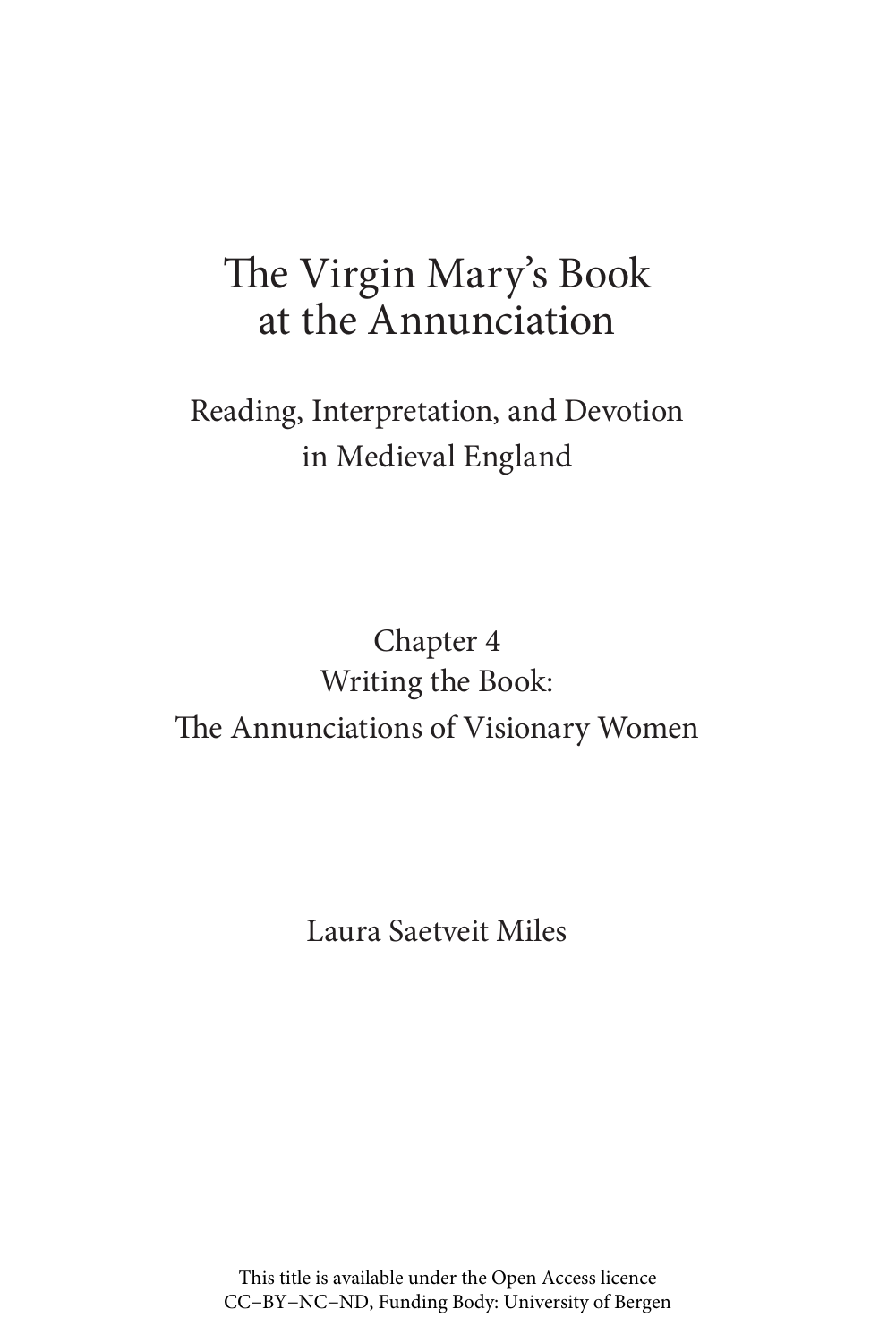© Laura Saetveit Miles 2020

Some rights reserved. Without limiting the rights under copyright reserved above, any part of this chapter may be reproduced, stored in or introduced into a retrieval system, or transmitted, in any form or by any means (electronic, mechanical, photocopying, recording or otherwise)

> The right of Laura Saetveit Miles to be identified as the author of this work has been asserted in accordance with sections 77 and 78 of the Copyright, Designs and Patents Act 1988

> > First published 2020 D. S. Brewer, Cambridge

This chapter is an extract from *The Virgin Mary's Book at the Annunciation: Reading, Interpretation, and Devotion in Medieval England* by Laura Saetveit Miles

> Open Access Licence: CC–BY–NC–ND Funding Body: University of Bergen

> > ISBN 978 1 84384 534 8

D. S. Brewer is an imprint of Boydell & Brewer Ltd PO Box 9, Woodbridge, Suffolk IP12 3DF, UK and of Boydell & Brewer Inc. 668 Mt Hope Avenue, Rochester, NY 14620–2731, USA website: www.boydellandbrewer.com

> A catalogue record for this book is available from the British Library

The publisher has no responsibility for the continued existence or accuracy of URLs for external or third-party internet websites referred to in this book, and does not guarantee that any content on such websites is, or will remain, accurate or appropriate

This publication is printed on acid-free paper

This title is available under the Open Access licence CC−BY−NC−ND, Funding Body: University of Bergen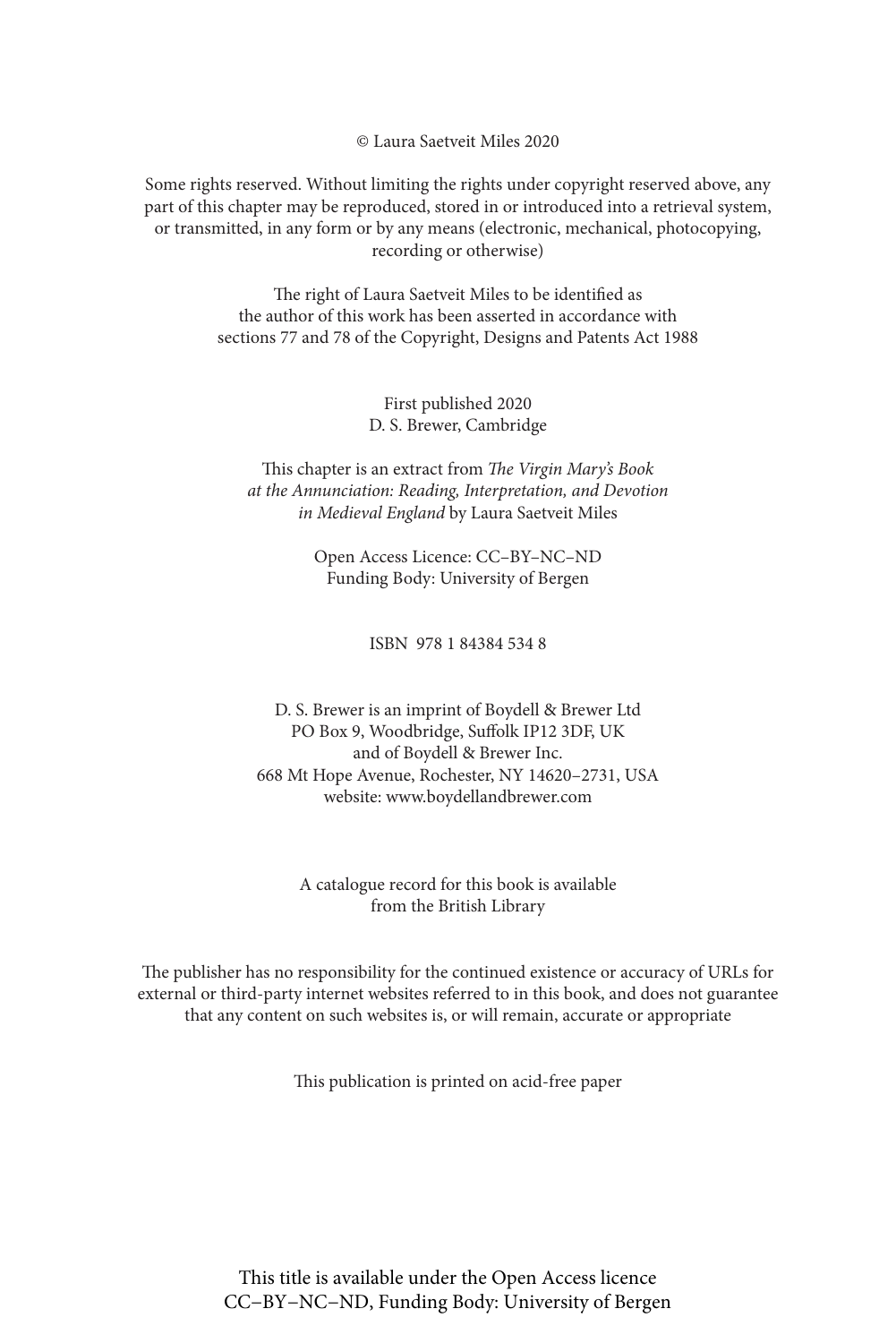4

# Writing the Book: The Annunciations of Visionary Women

Lives of Christ texts like Aelred's *De Institutione Inclusarum*, the *MVC* and Love's *Mirror* transformed how meditation worked in medieval Europe. Readers were encouraged to respond to the scriptures by imagining themselves as part of scriptural stories, as witnessing first-hand Christ's life, transported there by the power of the imagination – a cognitive power itself enabled by the Word made flesh. Seeing Mary see herself in the psalms or Isaiah's prophecy offered the perfect impetus to this new kind of participatory piety. Just as Mary imagined herself part of a prophetic future, so could readers imagine themselves part of a biblical past. The Annunciation scene likewise appears in some medieval visionary accounts, where instead of the devotee going to a book to read about Mary and the angel, Mary herself often appears to the visionary to relay the miracle of the Incarnation from her point of view. Such immediacy was exactly the goal of the imaginative meditation. The textual genres fed off each other, with visionary accounts influencing devotional treatises and vice versa. Both types of mystical re-visioning of the scriptural story, can, in their own ways, offer 'a kind of direct access to God that sometimes bypasses – or at least supplements – clerical structures, reminding the reader of the extra-liturgical presence of the divine'.<sup>1</sup> Both the visionary and meditation genres take the opportunity to present the Virgin as a powerful authority in her own right, independent of – and sometimes superseding – male authority figures.

While in the previous chapter I argue that the Virgin's role in the Incarnation is formative for the reader of devotional texts, in this chapter I demonstrate how her role is equally formative for the visionary who produces a text to be read. Chosen because of the unique centrality of their representations

<sup>&</sup>lt;sup>1</sup> Jessica Barr, 'Visionary "Staycations": Meeting God at Home in Medieval Women's Visionary Literature', *Medieval Feminist Forum* 52(2) (2016): 75.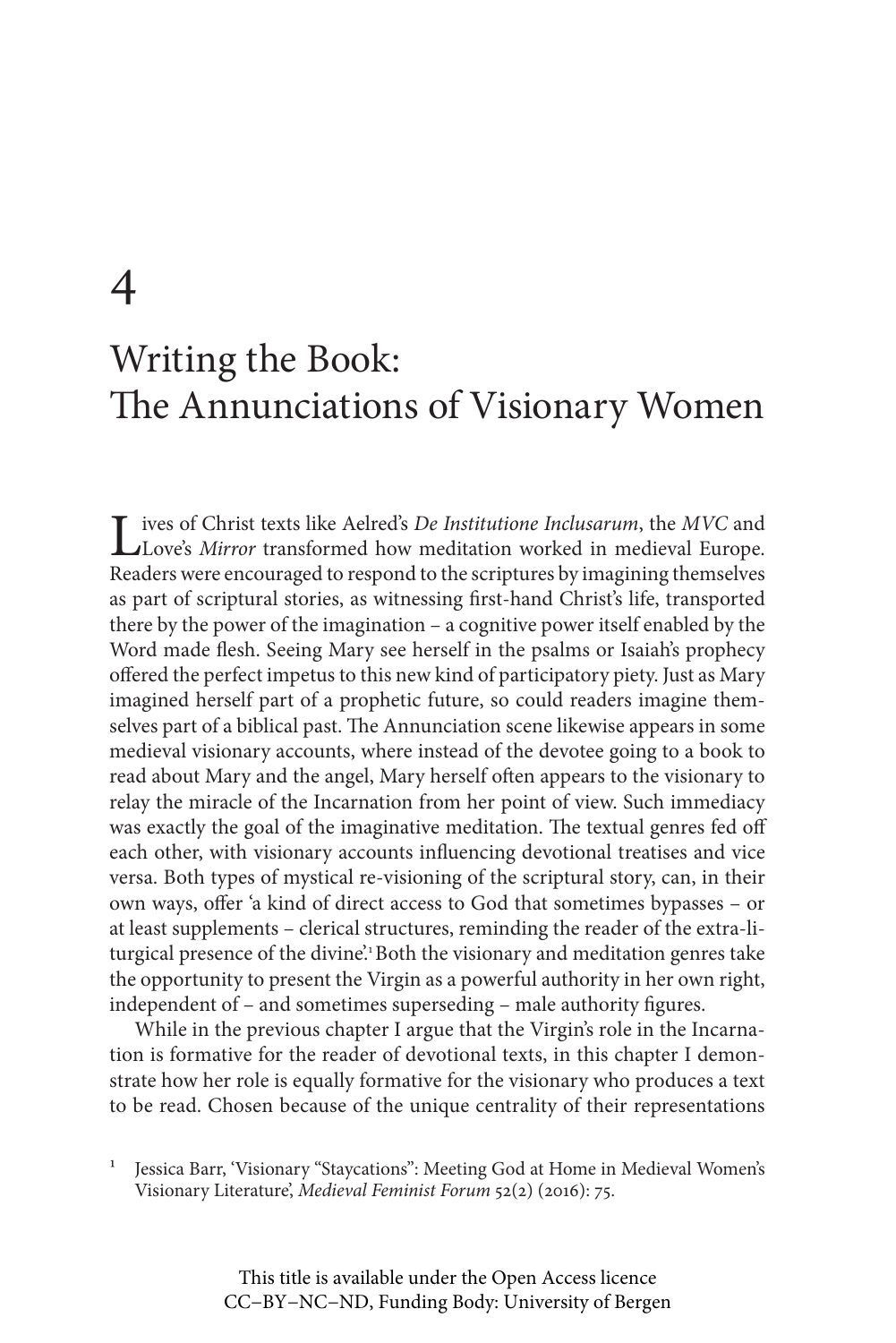of the Annunciation scene, the visionary accounts of four late medieval holy women are the focus of this chapter: Elizabeth of Hungary, the nun of the Dominican house in Naples (*c*. 1260–1322), Birgitta of Sweden (*c*. 1303–1373), Julian of Norwich (*c*. 1342–after 1416) and Margery Kempe (*c*. 1373–after 1438). I explore how these women all participate in an *imitatio Mariae* wherein the Virgin's reception of the Annunciation functions as the primary model for their own reception of the visionary gift, and how they understand their identity as female visionaries. Mary's conception of the Word of God thus becomes the paradigmatic ideal for the presence of Christ in the female visionary's physical heart and spiritual soul. While each visionary experiences a different, idiosyncratic vision or visions of the Annunciation, in every case the scene functions as a kind of mirror in which they are able to see reflected different core aspects of their visionary vocation. Elizabeth's text carefully crafts a literate, contemplative Mary, quite distanced from physical motherhood; Julian finds in Mary a hermeneutic key for interpreting her visions and ultimately construing a maternal Christ; Birgitta and Margery, in their own distinct ways, maximize the scene's potential to validate a maternal authority rooted in channelling the divine, through prophecy. All of them, however, reconfirm their identities as visionaries at the moment that Mary is confirmed as mother and Christ is formed in her womb. By means of the Annunciation scene, these four visionaries witness Mary discovering her own vocation, not only as Mother of God, but as a visionary and prophet, focii of Marian devotion that come to the fore in the fourteenth and fifteenth centuries. Mary's identity solidifies as the events of the Annunciation unfold and are relived by both the Virgin and the visionary, so that the spiritual powers of the two women emerge simultaneously.

The process of embodying the divine presence on parchment likewise found a model in Mary, traditionally depicted with a book open to the prophecy she will engender. By combining textual engagement with the maternal, or maternality, these Marian moments radically re-gender the literary and the interpretive as female. This chapter examines how the inherent 'textuality' of the Annunciation – a textual scripture of the oral exchange which accompanied the Virgin's (in)corporation of the divine Word into the speaking 'text' of the corporal Christ – offered a way of situating the visionary experience of medieval women within literary discourse, usually male-coded. Not all of these women describe visions where Mary actually reads at the Annunciation. In fact, only the earliest considered here, Elizabeth, explicitly describes Mary reading Isaiah 7:14. If the book's absence marks unease with female scriptural engagement in the male-authored texts of the previous chapter, what does its absence mean in these female-authored texts? In one way, these women can be seen to forge their own relationships to the Virgin that do not explicitly rely on her book (and textual culture); but I would argue that, in fact, the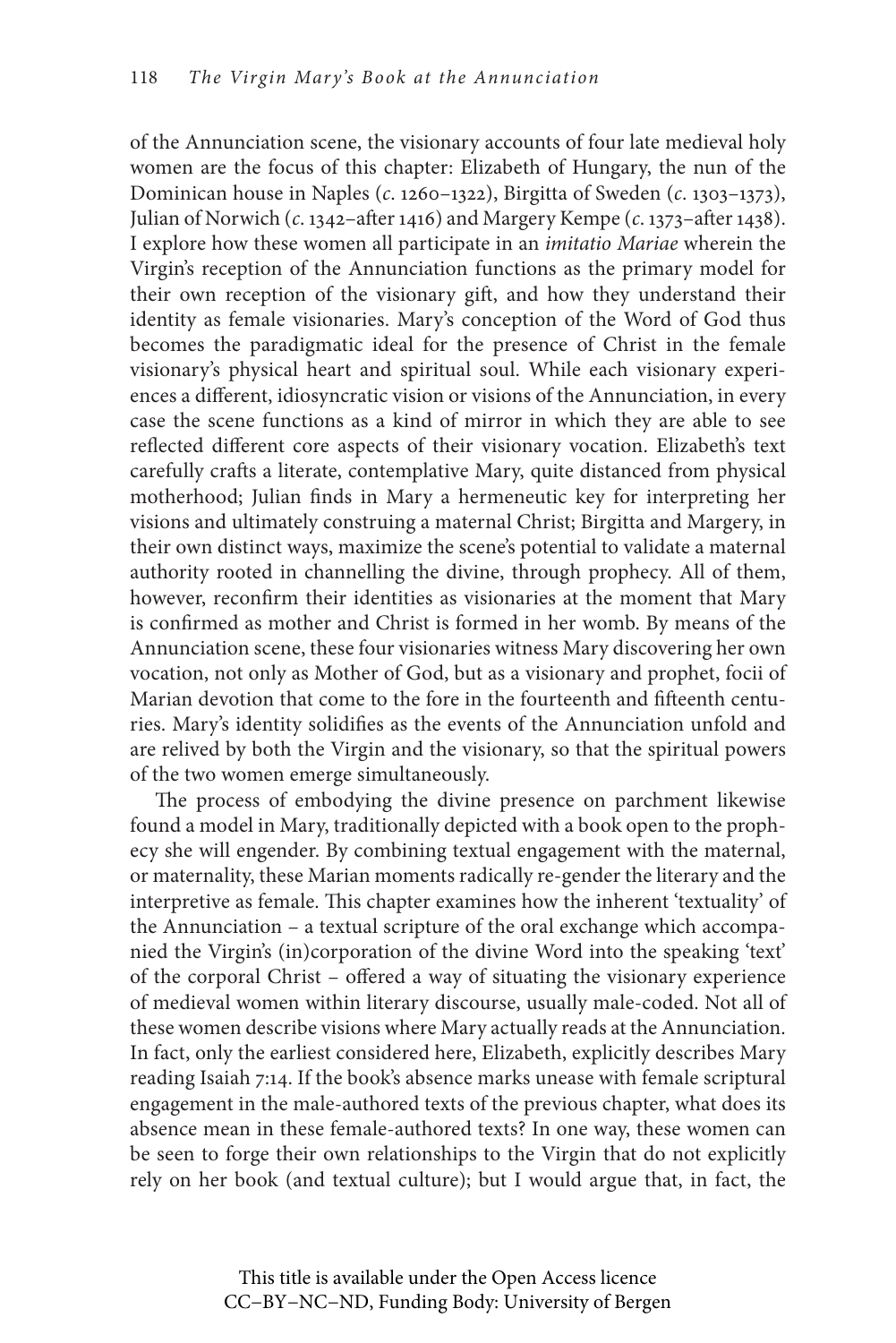book is still present, silently and invisibly, as a locus for their Marian piety and visionary vocation. Remembering Mary's reading helps explain much about these women and their visions. As a symbol, its representation of the Incarnation drives how all four women relate to the Virgin. All their visionary accounts revolve around the link, implicit or explicit, between Incarnation and Word, between womb and text, between vision and book – all bringing Christ into the world through revelation, turning revelation into text and validating that act in a society that habitually denies women literary and theological authority. Maternal fecundity becomes linked to textual production and female textual subjectivity. Likewise, as Alexandra Barratt points out, 'medieval women visionaries, themselves engaged in the activity of spiritual autobiography, are so ready to construct the Virgin as engaged in a similar activity'.2 The Virgin's narration of her experiences, as in the visions of Elizabeth, Birgitta and Margery, validates their own narration of their experiences, as they, like Mary, channel God to the world. The iconography of Mary's book (not only the theological metaphor it stands for, but also the actual image itself) hovers in the background as an important presence for Birgitta, Julian and Margery's Annunciation scenes.

Witnessing the Annunciation in a vision was not overly common in the Middle Ages. These four particular visionaries have been chosen for this chapter because their accounts feature the most specific, characteristic Annunciation visions in the insular and even continental traditions.3 I do not claim that this particular kind of *imitatio Mariae* was widespread, but rather that it was significant for certain female visionaries, and that its power and complexity has been overlooked. It is important that Elizabeth, Birgitta, Julian and Margery's uses of the Annunciation are not seen as disconnected anomalies; the first two, after all, were majorly influential in late medieval devotional culture, especially in England, while the latter two reflected major influences of that culture. Margery and Julian are connected by more than just a common devotional tradition – they met in person. By comparing these four visionaries together, we can nuance our understanding of how Mary functioned for medieval holy women, moving beyond Caroline Walker Bynum's claim that

- 2 Alexandra Barratt, 'The Virgin and the Visionary in *The Revelations* of Saint Elizabeth', *Mystics Quarterly* 42 (1992), 129. See also Kate Greenspan, 'Autohagiography and Medieval Women's Spiritual Autobiography', in *Gender and Text in the Later Middle Ages*, ed. by Jane Chance (Gainesville: University Press of Florida, 1996), 216–36.
- <sup>3</sup> As far as I am aware, no such particular Annunciation episodes can be found in the visionary accounts of other major European visionaries, such as Margeurite d'Oingt, Hildegard von Bingen, Mechtild of Magdeburg, Mechtild of Hackeborn, Elizabeth of Schönau, Catherine of Siena, Richard Rolle, Richard Methley, Henry Suso, or Meister Eckhart.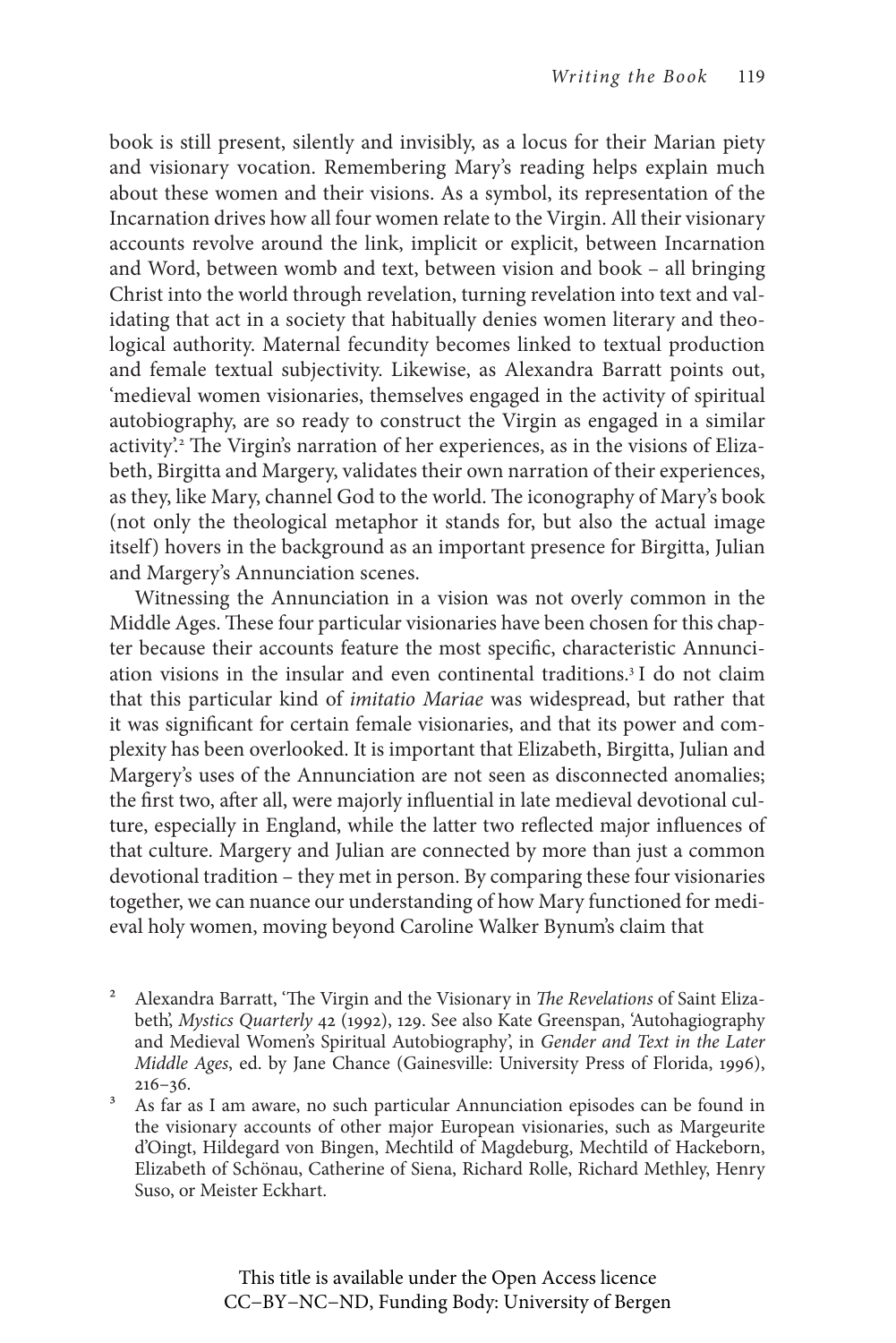the fullest elaboration of the notion that Mary is a model for women or the notion that women are models for each other was found in biographies written by men (for example, those of Clare of Assisi and Columba of Rieti). Where we can compare the biographer's perspective with that of the subject (as we can in the case of Clare), we find that the woman herself tended to ignore the female model to discuss instead the imitation of Christ.<sup>4</sup>

Of course *imitatio Christi* is important for all medieval saints, to some extent; however, Bynum's position elides how a powerful *imitatio Marie* was developed by certain holy women (and not their male confessors). Elizabeth of Hungary and Naples barely mentions Christ in her visions, for instance. These women also looked to each other as models, even as models of imitating Mary. Before an *imitatio Christi* became possible there was an *imitatio Mariae* in which the visionary saw reflected in the Virgin her own female body and its power to channel the divine, and trusted that precedent enough to trust their own calling. Bynum also argues that 'in fact and in image, suffering (both self-inflicted and involuntary) and food (both eucharist and fasting) were women's most characteristic ways of attaining God'.5 As this chapter will show, the Annunciation (including but not only the Incarnation), which has nothing to do with either suffering or food, shows how maternality (i.e. expressing or resembling the maternal) should also been seen as a characteristic way for women to attain God. And not just maternality, but maternality as a way of *making female* textual engagement and interpretation – that which is usually marked male. Certainly there were men who embraced the metaphor of maternality as a way to attain God, as Bynum amply demonstrates; but it remained just that – a metaphor. For women it could be literally true because they share their female body with Mary, whether or not they bore children. Contrary to some arguments, this chapter (and this study) demonstrate how Mary's impossible body as both virgin and mother could still make her a possible model to all women, both virgins and mothers, and they did have a special mimetic relationship to her, different than men.

These four texts also come together in a coherent trajectory crossing from the continent to England and showcasing the insular story of the visionary tradition. Continental visionaries like Elizabeth and Birgitta, whose influence was widespread throughout Europe, likewise shaped the English visionary tradition, which can no longer be seen as operating in some kind of 'English mystical vacuum'.<sup>6</sup> Julian and Margery were without a doubt 'inheriting and

<sup>4</sup> Bynum, *Fragmentation and Redemption*, 153.

<sup>5</sup> Bynum, *Fragmentation and Redemption*, 172.

<sup>6</sup> Liam Peter Temple, 'Returning the English "Mystics" to their Medieval Milieu: Julian of Norwich, Margery Kempe and Bridget of Sweden', *Women's Writing* 23(2) (2016): 142. Temple is one of the latest in a 'growing body of literature which insists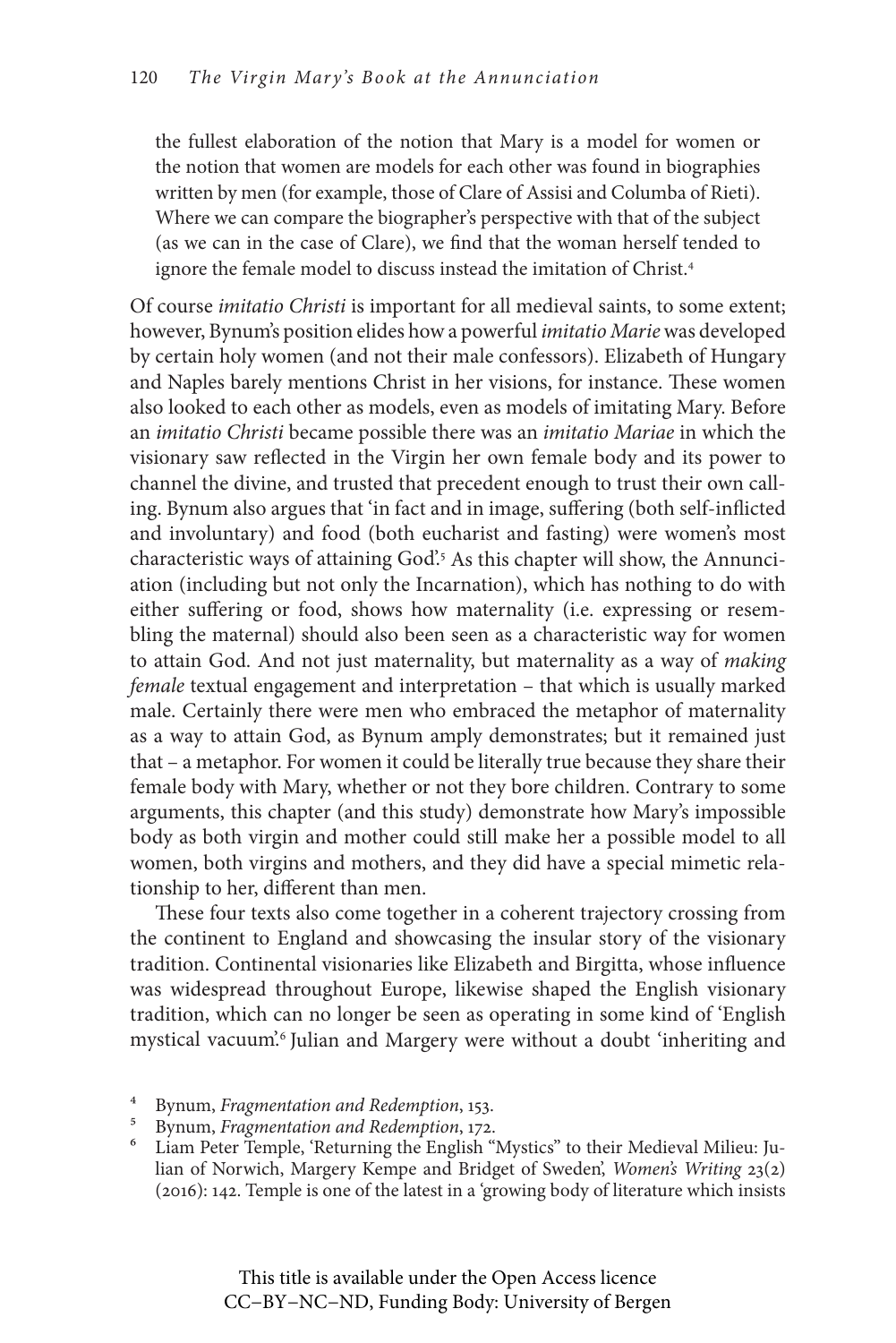participating in a rich and diverse movement of female religious experience' transmitted over the Channel from all over Europe.7 While Margery's *Book* explicitly identifies several continental holy women as influences, including Birgitta and Elizabeth, Julian is more circumspect about all her sources; however, while she was writing the *Revelations* later in her life, she was likely exposed to the late fourteenth- and early fifteenth-century burgeoning of vernacular religious writing of which Birgitta and Elizabeth's texts were a part.8 The revelations of both continental holy women circulated in England in Latin as well as the vernacular; the English holy women likely would have encountered Middle English versions, which is why they are used in this chapter.9 While Birgitta knew Elizabeth through her book, and Margery knew both Birgitta and Elizabeth through their books, Margery actually knew Julian in person – though we have no evidence she knew of the anchoress' writings when she visited her anchorhold. This is a community of women who rely on each other's precedents as much as they rely on the Virgin for precedent; all are equally imitable. Not one is an unreachable model, the texts insist. The way the Annunciation operates in these visionary accounts helps to counter the misunderstanding that Mary was primarily a source of subjection and silencing for medieval women.

that these "English mystics" did not exist inside an "English mystical vacuum"' (142), including Nicholas Watson, 'The Middle English Mystics', *The Cambridge History of Medieval English Literature*, ed. David Wallace (Cambridge: Cambridge University Press, 1999), 539–65; and Liz Herbert McAvoy and Diane Watt, 'Writing a History of British Women's Writing from 700 to 1500', *The History of British Women's Writing, 700–1500*, ed. Liz Herbert McAvoy and Diane Watt (Basingstoke: Palgrave, 2012), 1–30.

<sup>&</sup>lt;sup>7</sup> Temple, 'Returning the English "Mystics", 144. Temple demonstrates how Julian and Margery 'can be seen as part of a transnational tradition of feminized affective piety' by comparing their texts to Birgitta's *Liber Celestis*, focusing only on Christ's crucifixion and the motherly suffering of Mary, but not on the parallels between Annunciation representations.

<sup>8</sup> Nicholas Watson, 'The Composition of Julian of Norwich's *Revelation of Love'*, *Speculum* 68 (1993): 682. Denise Baker also argues for the need to look more into Julian's continental influences rather than her insular ones: 'Julian of Norwich and the Varieties of Middle English Mystical Discourse', in *A Companion to Julian of Norwich,* ed. Liz Herbert McAvoy (Cambridge: D.S. Brewer, 2008), 56.

<sup>9</sup> While Elizabeth and Birgitta are of course very international writers, consideration of their engagement with the Annunciation in the context of their impact across Europe (i.e. more than just an English phenomenon) remains outside the scope of this study, as does a more extended engagement with the various Latin and vernacular forms of Birgitta's *Liber* that circulated in England.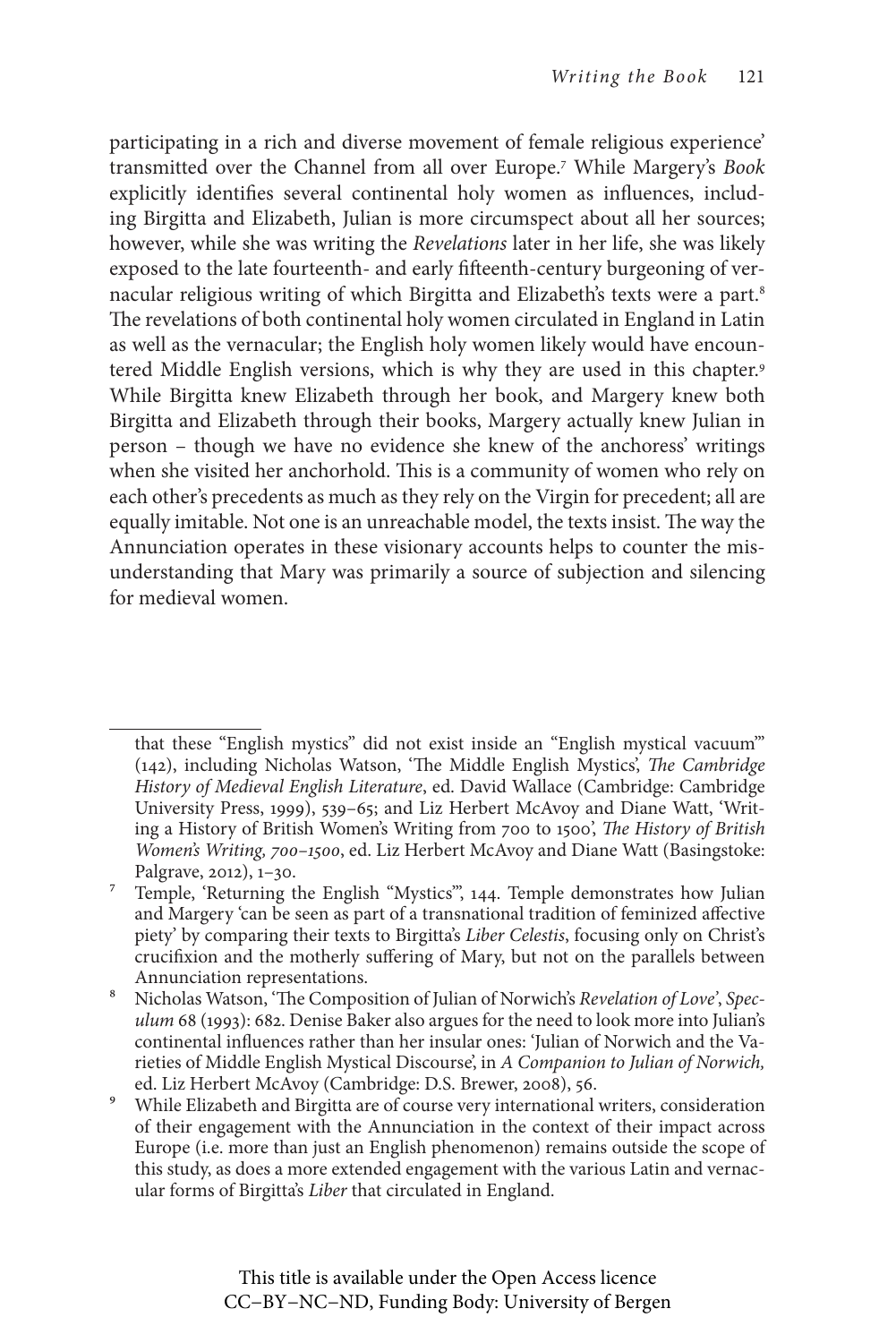# The *Revelations* of Elizabeth of Hungary and Naples

The name 'Elizabeth of Hungary' has caused confusion for over seven hundred years and counting. Two Middle English translations of the *Revelations of Saint Elizabeth of Hungary* survive (as well as versions in Italian, Spanish, Catalan and French), and up until Alexandra Barratt's pioneering work on the text, most medieval and modern readers attributed the Latin original to St Elizabeth of Hungary, also known as Elizabeth of Thuringia (1207–1231).<sup>10</sup> Elizabeth of Thuringia was well-known from her life in the *Legenda Aurea* as a widowed mother of three, devoted to poverty and an active life caring for the sick and poor, as a lay member of the Third Order of St Francis – but not, according to any early sources, inclined to mysticism. Moreover, the *Revelations* themselves strongly suggest the visionary was enclosed, living a contemplative life, evidence for which I will examine in this chapter. Then Alexandra Barratt and Sarah McNamer put forth a stronger candidate for the Elizabeth of these visions: her lesser-known great-niece Elizabeth of Töss (1294–1336), a Dominican nun of the Swiss convent of Töss. According to her *vita* written by fellow nun Elsbet Stagel, she fostered a deep devotion to the Virgin Mary and was admired for her extreme piety and her visions. It could have been Stagel who recorded Elizabeth's revelations – as she famously did those of Henry Suso, the Dominican mystic.<sup>11</sup> Peter Tóth and Dávid Falvay dissented from this conclusion, in my view unconvincingly, but their pressure on the assignation led Sarah McNamer to return to the issue in her 2018 edition of the earliest version of the pseudo-Bonaventuran *MVC*. 12 Here she effectively refutes the

Alexandra Barratt offers an excellent introductory bibliographical sketch of the text in 'The *Revelations* of Saint Elizabeth of Hungary: Problems of Attribution', *The Library*, Sixth Series, XIV(1) (1992): 1–11. She discusses more of the text's content in 'The Virgin and the Visionary', and excerpts passages in her *Women's Writing in Middle English* (London: Longman, 1992). Sarah McNamer corroborates Barratt's identification in her earlier article, 'Further Evidence for the Date of the Pseudo-Bonaventuran *Meditationes vitae Christi'*, *Franciscan Studies* 50 (1990): 235–61; in her side-by-side edition of the two Middle English versions and their closest surviving Latin exemplar, *The Two Middle English Translations of the Revelations of St Elizabeth of Hungary* (Heidelberg: Universitatsverlag C. Winter, 1996); and 'The Origins of the *Meditationes vitae Christi'*, *Speculum* 84 (2009): 905–55. (For her recent re-consideration, see below.)

<sup>11</sup> On Suso and Stagel, see Barratt, 'Problems of Attribution', 8, and 'The Virgin and the Visionary', 125; Barbara Newman, *God and the Goddesses: Vision, Poetry, and Belief in the Middle Ages* (Philadelphia: University of Pennsylvania Press, 2003), 12.

12 Peter Tóth and Dávid Falvay, 'New Light on the Date and Authorship of the *Meditationes Vitae Christi'*, in *Devotional Culture in Late Medieval England: Diverse Imaginations of Christ's Life*, ed. Stephen Kelly and Ryan Perry, MCS 11 (Turnhout: Brepols, 2014), 17–104; and also Dávid Falvay, 'St Elizabeth of Hungary in Italian Vernacular Literature: *Vitae*, Miracles, Revelations, and the *Meditations on the Life*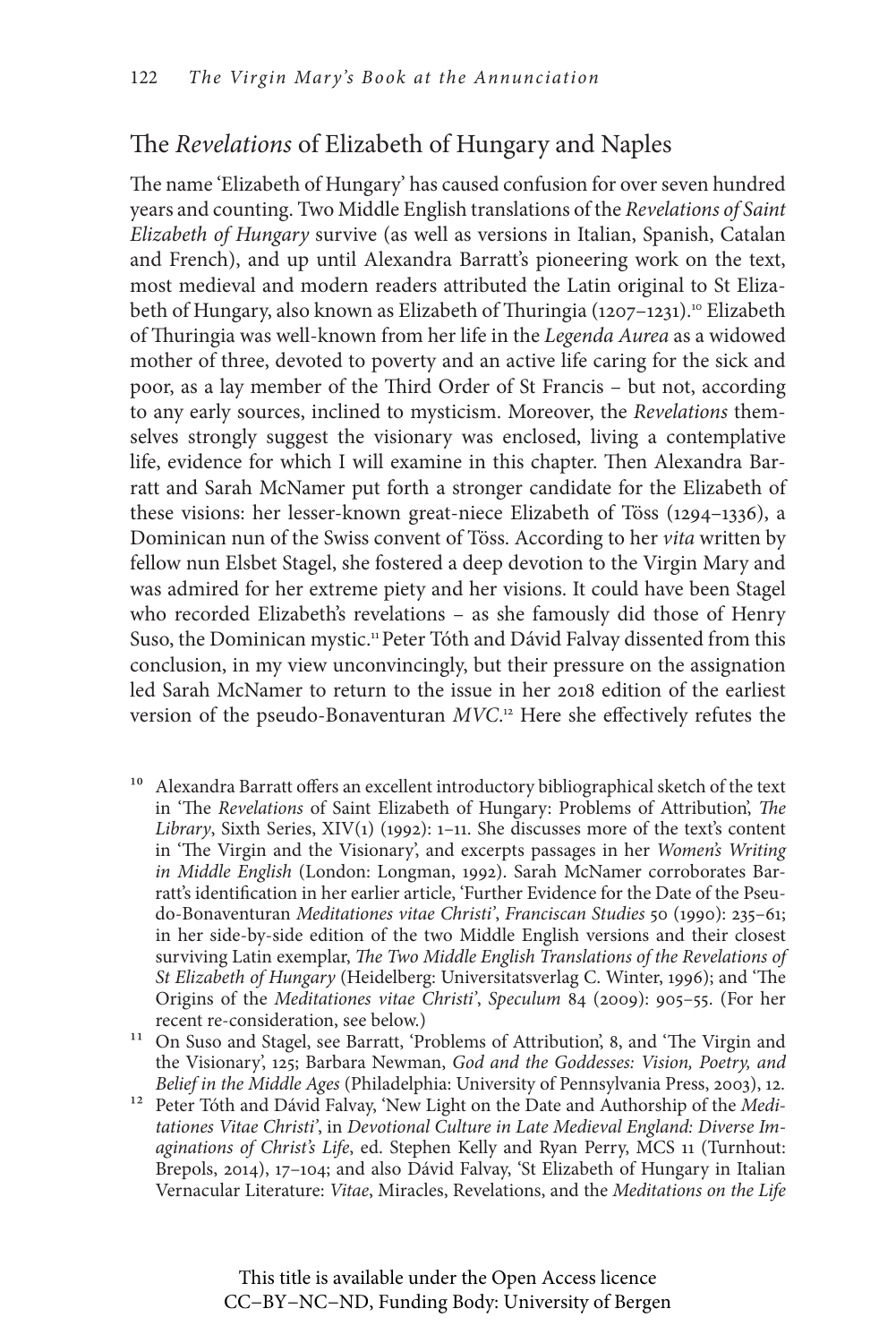key arguments that diminish the authenticity of the *Revelations* as a genuine visionary account by a woman named Elizabeth, and she puts forth a new candidate for the visionary woman behind the text: the Dominican nun Elizabeth of Hungary (*c*. 1260–1322), daughter of King Stephen V of Hungary and Elizabeth the Cuman, and prioress of the Dominican Abbey of San Pietro a Castello in Naples.13 Because of 'this Elizabeth's early years in a Dominican convent, her life as a nun in Italy, and the confluence of Dominican and Franciscan cultures around the Naples court and Santa Maria Donna Regina', she could well prove to be the most viable candidate, according to McNamer.14 This would mean that it would be quite possible for the *Revelations* to be circulating in Italy soon after her death in 1322 (and thus incorporated into the *MVC* soon after).

McNamer's new hypothesis of the Dominican nun Elizabeth of Hungary and Naples, as I shall dub her for clarity's sake, rings true with the analysis of the *Revelations* I deploy below. Any identification of this Elizabeth with a historical figure must take into account the content of the visions themselves: how the text shapes the Virgin Mary as an enclosed contemplative in a conscious reflection of the visionary herself. The Annunciation, with its long tradition of framing Mary as a contemplative model and mirror for enclosed women, becomes the central axis around which the entire *Revelations* turn.

13 Sarah McNamer, ed., *Meditations on the Life of Christ: The Short Italian Text* (Notre Dame, IN: University of Notre Dame Press, 2018), cxxxix–cxlvi. Here she deals with some of the issues I list in the footnote above as well as others.

*of Christ'*, in *Promoting the Saints: Cults and the Contexts from Late Antiquity until the Early Modern Period: Essays in Honor of Gábor Klaniczay for his 60th Birthday*, ed. Ottó Gecser et al. (Budapest: CEU Press, 2010), 137-50. Tóth and Falvay dispute Barratt and McNamer's assignation to Elizabeth of Töss because it contradicts their larger argument about the origins of the *MVC*, which borrows a large section on 'the seven petitions to God' directly from the *Revelations*; they reject McNamer's later *terminus post quem* of 1336 (Elizabeth of Töss's death) and revive the option of Elizabeth of Thuringia as the visionary behind the *Revelations*, supporting their earlier *MVC* date of composition at *c*. 1300, and even suggest there was no historical Elizabeth behind the text at all and that the text is an invented fiction. While the complex details of the *MVC* versions and origins are beyond the scope of this chapter, much of the evidence Tóth and Falvay provide to disprove the later nun's authorship of the *Revelations* remains deeply problematic. For instance, it is unlikely, as they argue, that a corruption in the title meaning *virgo* refers to Mary and not Elizabeth in all three surviving instances (56); it is irrelevant that Hungarian royal origins were sometimes assigned to women in romance literature and unwise to dismiss the label 'Hungarian princess' as merely a literary tool (56–7); it underestimates of the translation efforts and transmission networks of fourteenth-century Dominicans and Franciscans to claim that the *Revelations* could not have made its way to Italy between 1336 or even latest 1360 (Stagel's death) and 1381 (their *terminus ante quem*) (57–8). Much longer texts travelled much greater distances in far less time – such as Catherine of Siena's *Dialogo* and Birgitta of Sweden's *Revelationes*.

<sup>14</sup> McNamer, *Meditations on the Life of Christ*, cxliii.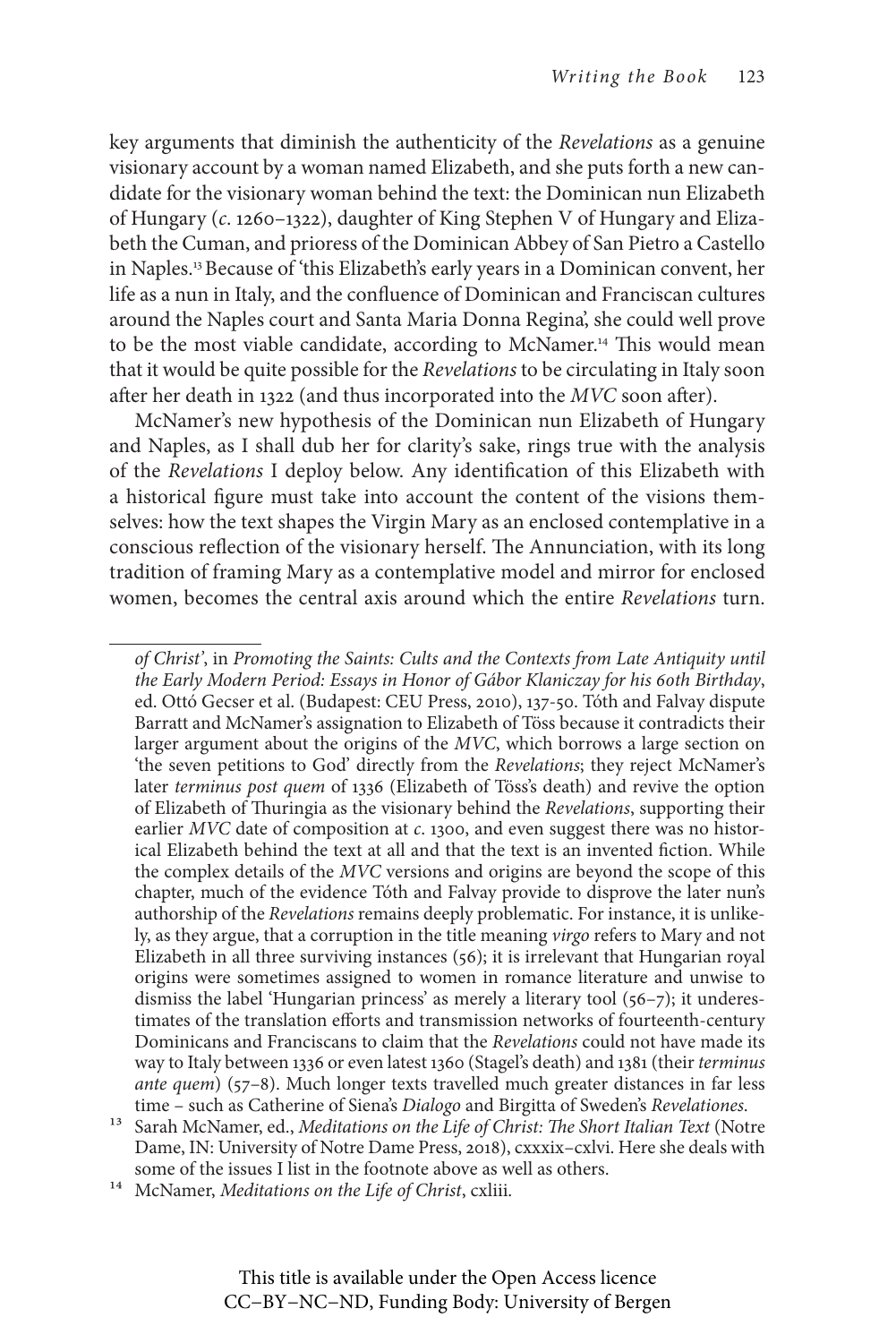So even if it is not this particular Elizabeth of Hungary, though I suspect it is, it is much more likely to be some other Elizabeth living a contemplative life than the active Elizabeth of Thuringia, whose cult focused not on her private prayer but on her helping the sick and poor. In addition, in comparison to the visions of mothers Birgitta of Sweden and Margery Kempe, where Mary's representations are very much shaped by her motherhood of Christ, the *Revelations* almost completely ignores Mary's maternality in preference for her contemplative lifestyle – suggesting against the visionary's identity as a mother or even acting in a mothering way towards others, as Elizabeth of Thuringia does.

Like many visionary narratives, the *Revelations of Saint Elizabeth* is written in the third person so that 'the authoritative voice of the narrator appears to emanate from a detached position separate from the visionary herself.<sup>15</sup> While this can sometimes be an extremely complicated issue (as with Margery Kempe) in Elizabeth's case I concur with Barratt's consideration of the text as the written record of 'an originally oral authentic first-person narration' and thus a kind of 'pseudo-third person narrative'.16 The text gives us little reason to understand the amanuensis as more than scribe and/or editor or Elizabeth as less than author. Both translations into Middle English, the first appearing in manuscript in the second half of the fifteenth century and the second printed by Wykyn de Worde in 1493, likely derive from a common Latin version.<sup>17</sup> Scholars of Middle English visionary literature have given little attention to this text and its focus on the Virgin Mary, although its influence on medieval religious culture in England from Margery Kempe to Love's *Mirror* has been briefly discussed.<sup>18</sup>

The *Revelations* are almost entirely centred around the Virgin Mary; Elizabeth converses with the Virgin in the first nine of thirteen individual visions, and with Christ in the last three. Christ's Passion or any Eucharistic devotion are conspicuously absent from the text, save for the penultimate paragraph containing a brief vision of Christ's side wound. Rather it is the Annunciation event – reconfigured, extended and carefully detailed – that powers Mary's

- 16 Barratt, 'The Virgin and the Visionary', 125, 126.
- 17 McNamer, *Two Middle English Translations*, 16–20.
- 18 See McNamer, *Two Middle English Translations*, 40–8 on 'The *Revelations* in England'; as well as Alexandra Barratt, 'Margery Kempe and the King's Daughter of Hungary', in *Margery Kempe: A Book of Essays*, ed. Sandra J. McEntire (New York: Garland, 1992), 189–201; and Carol M. Meale, '"oft siþis with grete deuotion I þought what I miȝt do pleysyng to god": The Early Ownership and Readership of Love's *Mirror*, with Special Reference to its Female Audience', in *Nicholas Love at Waseda: Proceedings of the International Conference, 20–22 July 1995*, ed. Shoichi Oguro, Richard Beadle and Michael G. Sargent (Cambridge: D.S. Brewer, 1997),  $19 - 46.$

<sup>&</sup>lt;sup>15</sup> Barratt, 'The Virgin and the Visionary', 125.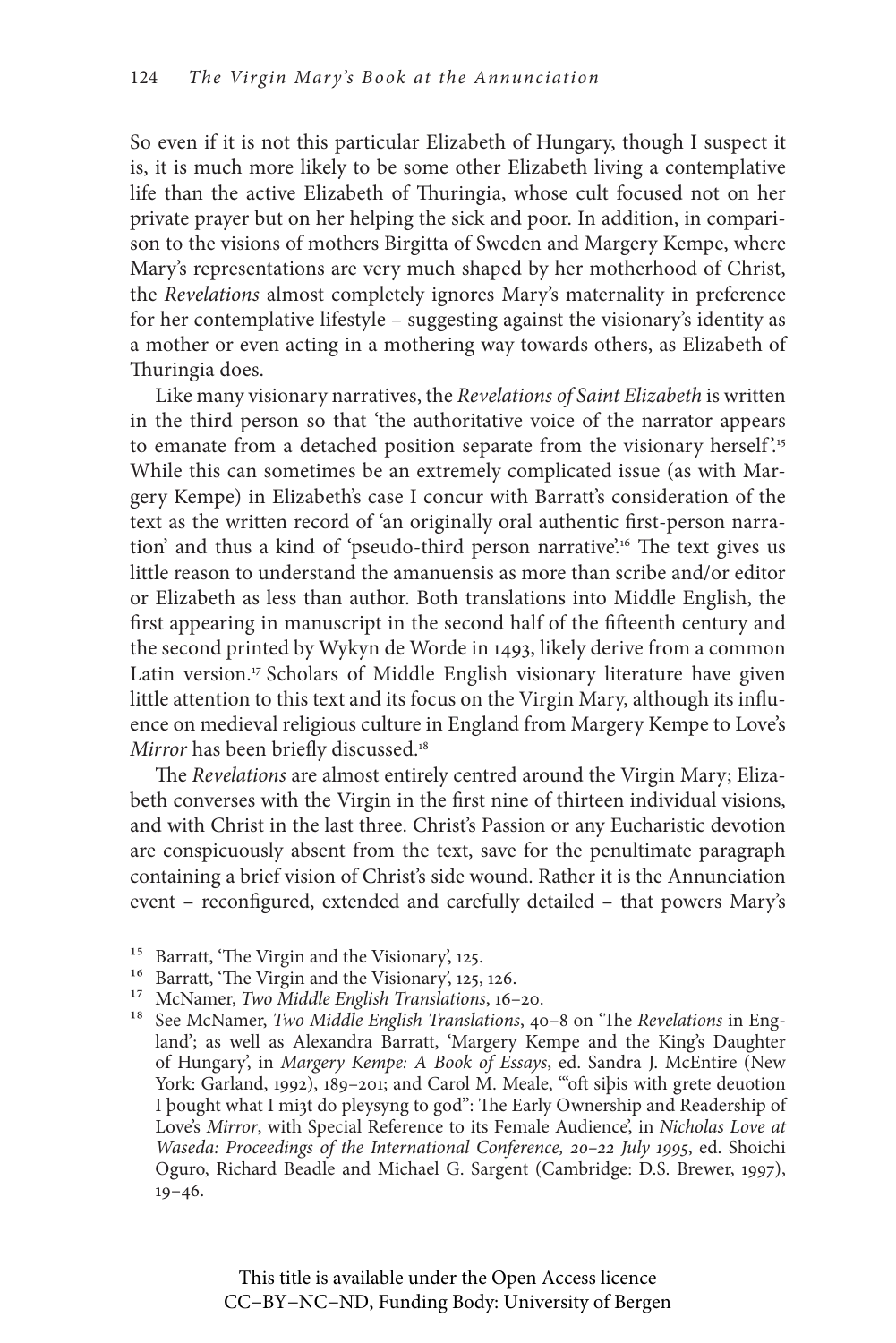transformation into a model visionary living the life of a contemplative. Practice evokes theology and vice versa: her bodily conception of Christ is contextualized within her spiritual conception of God through prayer and reading, coupled with visionary experiences explicitly parallelling Christ's coming alive in her womb. Essentially Mary mirrors the visionary Elizabeth herself, in a kind of metatextual mimesis that reveals as much about the medieval holy woman as about medieval Marian traditions. In her examination of the *Revelations*, Barratt considers this mimetic reflection a rather conscious manipulation of the narrative, in that 'it is noticeable that the text models the Virgin on Elizabeth rather than vice versa, so that the Virgin, like Elizabeth, is constructed as an ecstatic visionary communicating her spiritual experiences to a third person'.19 As Mary's paradigmatic moment of channelling God, the Annunciation becomes the main paradigm for expressing the visionary contemplative identity shared by the two women.

The *Revelations* constantly weaves the words and gestures of Mary at the Annunciation throughout the text, so that the moment of the Incarnation is both foreshadowed and recalled as pivotal for Elizabeth's conception of herself as a visionary woman. The first eight chapters prominently feature elements tied to the Annunciation and Incarnation, such as the motif of the handmaiden, or the study and prayer which together prepare Mary for Christ's conception, or the ecstatic experience that marked the Incarnation itself. A brief outline shows the shape of the text and its pervasive Annunciation motives:

- ch. 1 Mary invites Elizabeth to be her handmaiden.
- ch. 2 Mary encourages Elizabeth to greet her like Gabriel greeted her.
- ch. 3 Elizabeth responds to Mary, imitating Mary's response at the Annunciation.
- ch. 4 Mary teaches Elizabeth her prayer from the temple (the seven petitions).
- ch. 5 Mary describes reading Isaiah and her prayer; vision of God's voice.
- ch. 6 Mary describes the Annunciation scene, promoting it as an imitable moment.
- ch. 7 Mary challenges Elizabeth to compare herself to saints.
- ch. 8 Elizabeth desires to pray like Mary prayed, and Mary explains a detailed allegory for the act of prayer.
- ch. 9 God sends St John the Evangelist to be Elizabeth's confessor.
- ch. 10 Christ praises her devout prayer on behalf of a wicked woman.
- ch. 11 Elizabeth hears a voice urging hope in God, etc.
- ch. 12 Christ speaks to Elizabeth of his sacrifice and mercy.
- ch. 13 Elizabeth has a vision of Christ's bleeding hand and side.

19 McNamer, *Two Middle English Translations*, 129.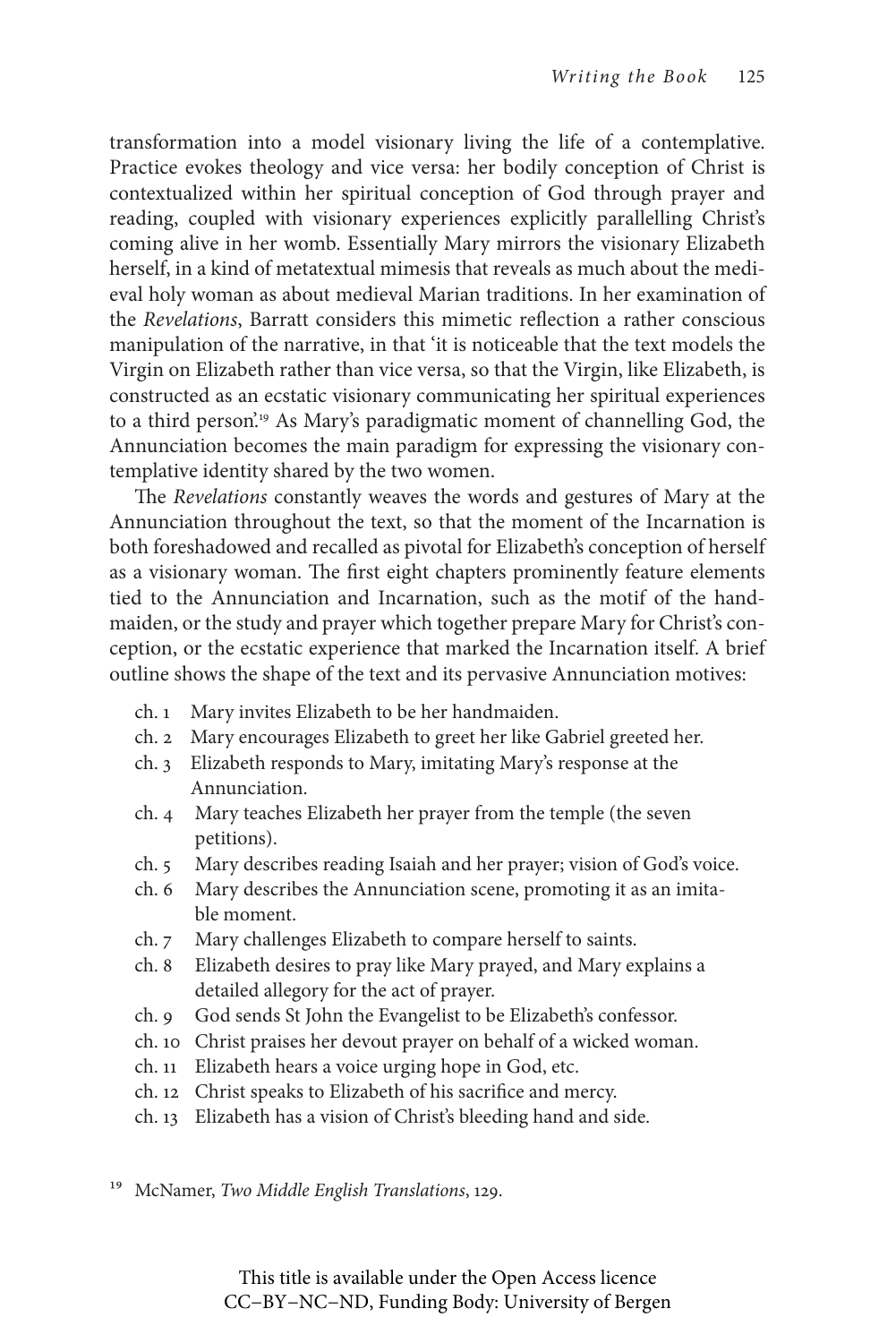Chapters 1–8 inaugurate Elizabeth into her visionary vocation with Mary as 'mistress' and guide, in effect preparing her for chapters 9–13 where Christ takes over from Mary as the main visionary interlocutor. This pattern parallels Mary's own role in the story of the Bible and apocrypha, where she nurtures her spiritual vocation in preparation for the coming of Christ, whom she ends up bearing herself in her own body. The Annunciation as that transformative moment of vocational and divine conception is woven into the overall structural fabric of the *Revelations*.

From the opening of the text, the recurring motif of 'handmaiden' (*ancilla*) links together Elizabeth and the Virgin by echoing the language of the Gospel itself, where Mary identifies as *ancilla* in her final response to Gabriel in Luke 1:38: 'Behold the handmaid of the Lord; be it done to me according to thy word' (ecce ancilla Domini fiat mihi secundum verbum tuum). In the first paragraph of the first chapter Mary invites Elizabeth to be 'myn handmayden' (*ancilla*), after which, 'Seynt Elyȝabeth, fallyng doun to þe erþe, worschepyd here, and stondyng vp aȝen, bowhede here knes and puth here hondys and ioynede [hem] to be hondys of Owre Lady' (I, 58).<sup>20</sup> Facing with their hands clasped together, the two women's bodies mirror each other, establishing their close identification that will shape the rest of the text. Mary then confirms her as 'my dowtyr, my discyple, and myn handmaydyn' and explains that 'qwanne þou art suffysently tawt and reformyd of me, I schal brynge þe to my Sone, þy spouse, þe qwech schal resseyue the into ys hondys as I aue take þe now' (I, 58). By drawing attention to the physical position in which they remain, Mary highlights the symbolic importance of their gesture of joined hands as one Elizabeth will share with both Christ's mother and eventually Christ himself – a triple mirroring. While holding hands in such a way imitates the rite of feudal obedience on one level, as McNamer notes,<sup>21</sup> I would argue that its dominant meaning here is to foreshadow Mary's physical submission as *ancilla* at the Annunciation later on in the *Revelations*.

While the motif of becoming the 'handmaiden to the handmaiden of God' is fairly unusual in the late thirteenth century, it is not without precedent. Over 700 years earlier, the Spanish saint Ildefonsus (*c*. 607–67), Archbishop of Toledo, mentions this kind of *imitatio Mariae* in his influential tract *Liber De* 

<sup>20</sup> All quotations are taken from McNamer, *Two Middle English Translations*, cited by chapter and page number from Cambridge, CUL MS Hh.i.11, the earlier of the two Middle English translations, compiled around the second half of the fifteenth century. Compared to the later 1493 Wynken de Worde printing, this earlier manuscript is closer to the periods in which the other visionary texts in this chapter were written and circulated. Parenthetical references to the Latin text are from Cambridge, Magdalene College, MS F.4.14 as edited by McNamer.

<sup>21</sup> McNamer, *Two Middle English Translations*, 104.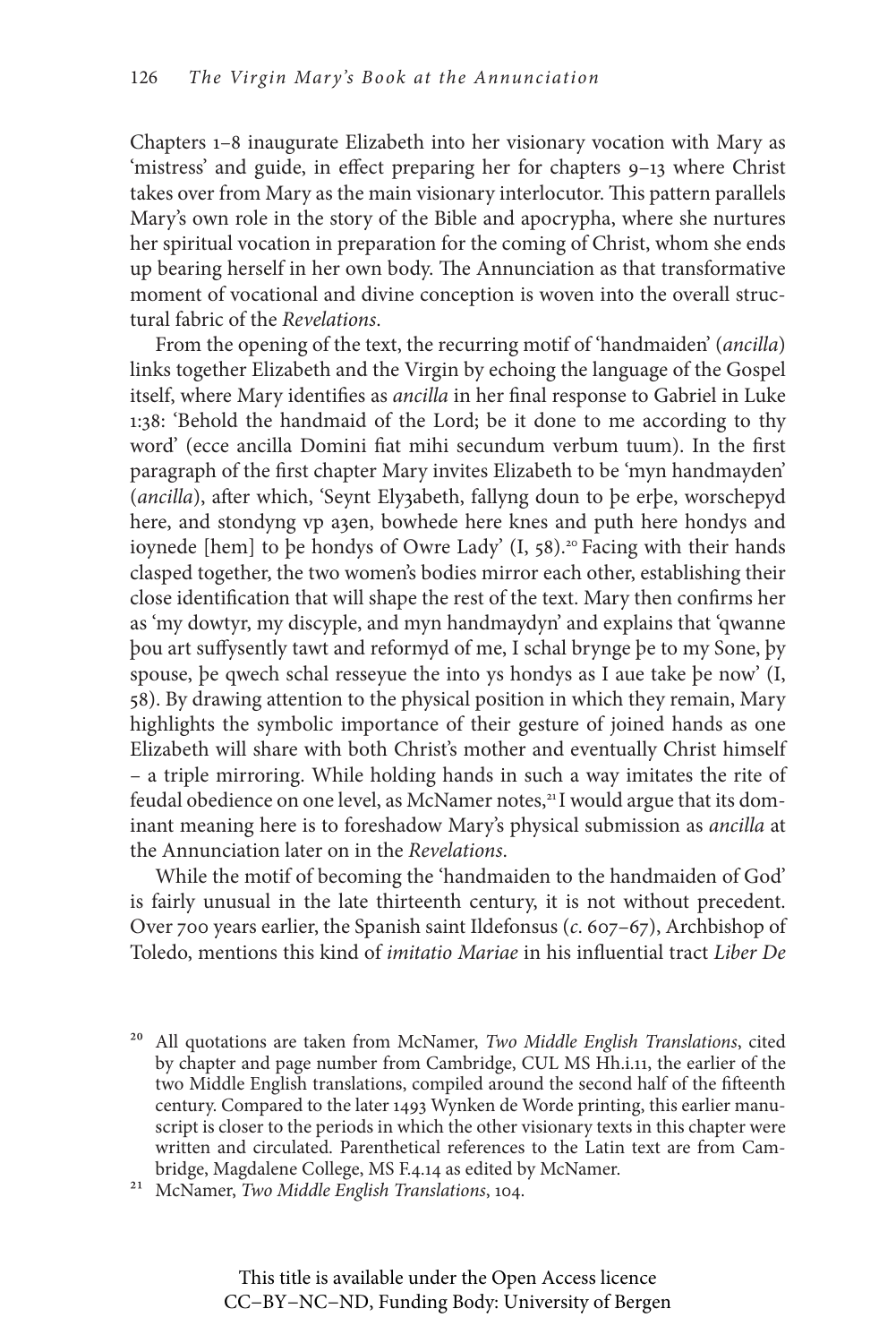*virginitate perpetua Beatae Mariae*. After an extended discussion of the Incarnation, Gabriel and the Annunciation, he prays to the Virgin:

Ideo ego seruus tuus quia tibi filius Dominus meus. Ideo tu domina mea, quia tu ancilla Domini mei. Ideo ego seruus ancillae Domini mei quia tu domina mea facta es mater Domini tui. Ideo ego factus seruus, quia tu facta es mater factoris mei.<sup>22</sup>

(Thus, I am thy servant because thy Son is my Lord; thou art my Lady, because thou art the handmaid of my Lord; I am the servant of the handmaid of my Lord, because thou, my Lady, wast made the Mother of thy Lord; I was made servant, because thou wast made the Mother of my Creator.)

Ildefonso repeats Mary's reply to Gabriel, that she is the *ancilla Domini* (handmaid of the Lord), and when he mirrors her own servitude in imitation of hers, he switches to refer to himself as *seruus*, the masculine slave or servant. His emphasis is on his servitude to Christ *through* Mary: 'So that I might be the devoted servant of the begotten Son, I eagerly desire servitude to the mother' (Ut sim deuotus seruus filii generantis, seruitutem fideliter appeto genitricis).23 Ildefonso had a large influence on the development of the cult of the Virgin in the early Middle Ages, and not just in Spain; *De virginitate* was a well-known text through the thirteenth century, and Latin copies surviving from Spain, France, Italy, Germany and England.<sup>24</sup> He anticipated the more affective devotional trends of those later centuries, and his imitation of Mary in this way was ahead of its time. It is possible that Elizabeth was exposed to this text, though she certainly didn't need a source to have originated the idea herself. Elizabeth takes the motif far beyond Ildefonsus' passing mention, integrating it more pervasively and profoundly into her text as a way of shaping her own identity as a female visionary.

Thus it is important to note that the *Revelations* uses not Ildefonso's masculine word *seruus*, servant, but particularly the feminine *ancilla Christi*  (handmaiden of Christ) and *ancilla Dei* (handmaiden of God) to refer to Elizabeth, which highlights the shared gender of Mary and Elizabeth as well as Elizabeth's vocation as a nun. After being established as Mary's handmaiden in

- 22 Ildefonso of Toledo, *De Virginitate Beatae*, ed. Vicente Blanco García, Textos latinos de la edad medina española – Sección 3 (Madrid: Centro de Estudios Historicos/ Rivadeneya, 1937), 162–3. Translation from Sister Athanasius Braegelmann OSB, *The Life and Writings of Saint Ildefonsus of Toledo* Volume IV (Washington, DC: The Catholic University of America Press, 1942), 152. Robert Deshman discusses this aspect of Ildefonsus' text in 'Servants of the Mother of God in Byzantine and Medieval Art', *Word and Image* 5/1 (1989): 39.
- 23 *De Virginitate Beatae*, ed. García, 167; translation from Deshman, 'Servants', 39.
- 24 See García's edition for a list of manuscripts, 7–30, and Braegelmann, *The Life and Writings*, 133.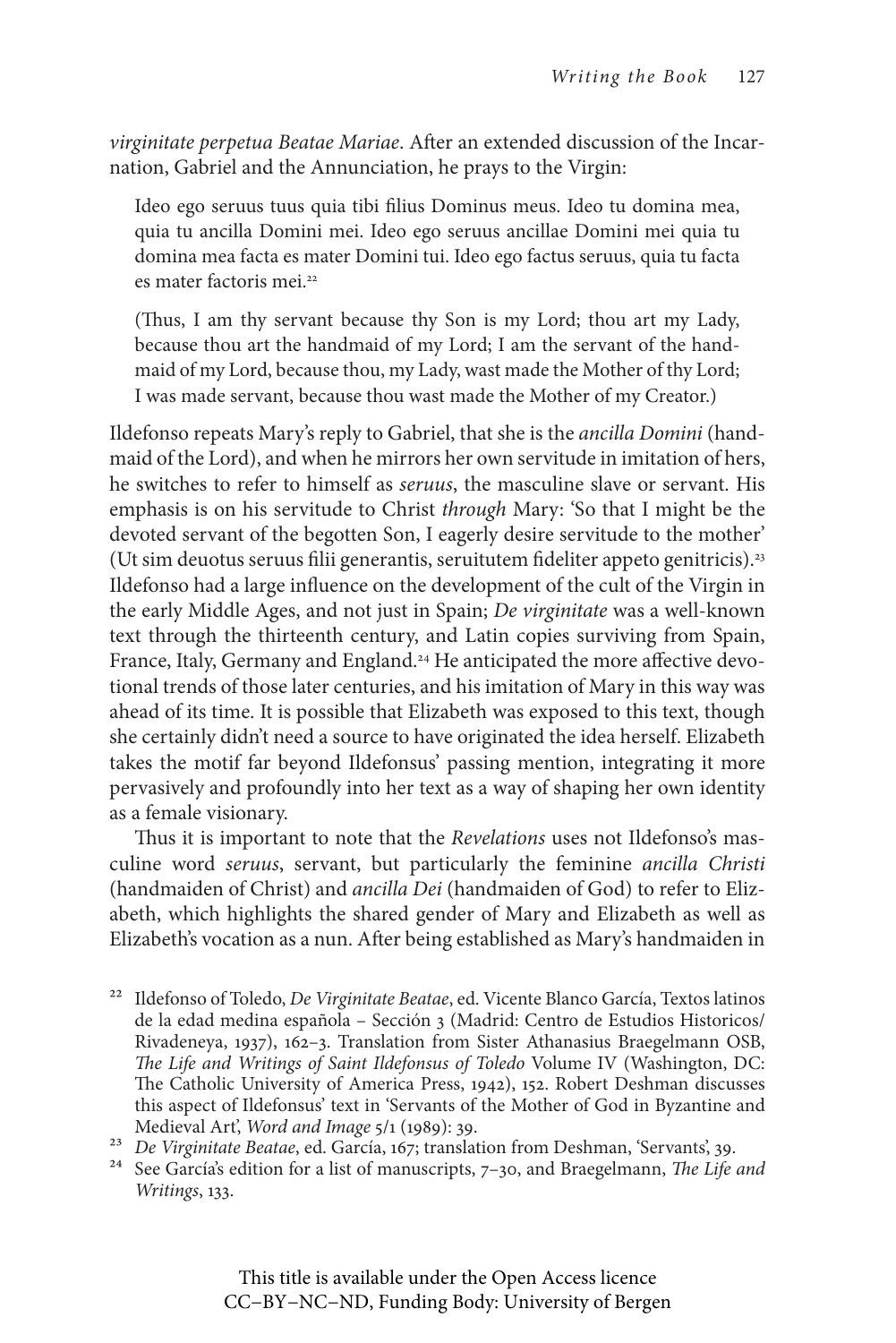the opening scene, the text takes seriously Mary's promise to substitute Christ for herself and refers to Elizabeth as *ancilla Dei* at the beginning of chapter 2, and *ancilla Christi* at the beginning of chapters 3 and 5–13.25 This insistent repetition draws attention to the epithets' dominant meaning in the Middle Ages: the specific combinations of *ancilla Christi* and *ancilla Dei* denote a nun, according to definitions relevant to the period of the *Revelations*. 26 Elizabeth is not only a metaphorical servant of Christ or God – she is a vowed servant, the text emphasizes; her position as *ancilla Dei* and *ancilla Christi* insists she lives a life of enclosure, contemplation and virginity, just like Mary's life in the temple that she describes in such detail.

While Elizabeth becomes Christ's handmaiden almost right away, some suspense builds within the *Revelations*. In chapter 3 the text offers another allusive moment recalling the Annunciation, before Mary recalls the original scene itself. After Mary offers to make a charter and have St John the Evangelist as her confessor, Elizabeth responds with gesture and words perfectly foreshadowing Mary at the Annunciation: 'Þanne blessyd Eliȝabeth fel down on here kneys, and handes ioned on þe herte, and worchypt here, and seyde, "Of me, my lady, as of yowr andmaydyn, dooth qwat ȝe wyln"' (III, 60). It is not until three chapters later that this moment's importance becomes clear, when we read Mary's response to Gabriel and recognize the rhetoric on which Elizabeth's words are modelled: Mary 'keste myself into the erthe, & knes lowed and handys ioynyd, I worschypt and seyde, "*Lo þe handmaydin of Owr Lord, be yt do to me aftyr þy word*"' (VI, 80). Now the Annunciation scene emerges as the original, with Mary's words translating directly the account in Luke 1:38, and her detailed posture all aligning with Elizabeth's words in the previous two scenes. Elizabeth mimics Mary's physical and spiritual obeisance, taking her handmaiden position in relation to God, now to Mary. This recurring motif of imitating Mary emphasizes her immediate relevance as a model for holy women, in this case, especially related to her role at the Annunciation – to

- $25$  Other examples can be found within the chapters as well, for example V, 70. The earlier Middle English translation does not retain the *ancilla* in the openings of chapters 9, 10 and 11.
- 26 See *ancilla* 1.c. '(w. *Dei* or sim.) nun' in *The Dictionary of Medieval Latin in British Sources*, ed. R.E. Latham, D.R. Howlett and R.K. Ashdowne (London: British Academy, 1975-–). Also for 'ancillæ Dei', 'monasteriales' in DuCange, et al., *Glossarium mediæ et infimæ latinitatis* (Niort: L. Favre, 1883–7). The entry for *ancilla* in both sources can be found online at http://logeion.uchicago.edu/index.html#ancilla (accessed 17 August 2019). McNamer points out the significance of the word in *Two Middle English Translations*, 14. On the term *ancilla Dei* as referring to the cloistered woman in religious literature, see Michael Goodich, '*Ancilla Dei*: The Servant as Saint in the Late Middle Ages', in *Women of the Medieval World: Essays in Honor of John H. Handy*, edited by Julius Kirshner and Suzanne F. Wemple (Oxford: Basil Blackwell, 1985), 120.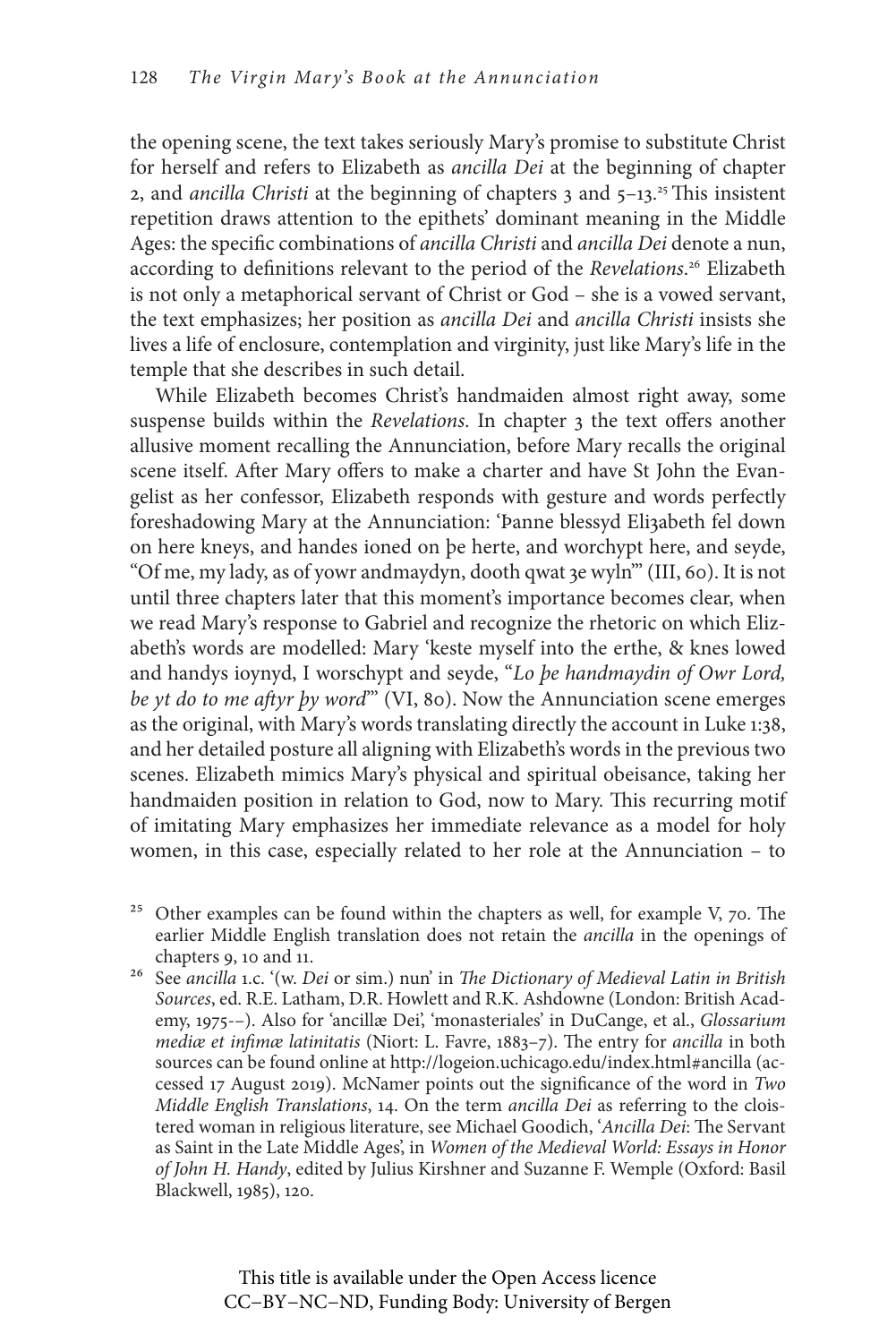engage with the scriptures as a way of bringing Christ into the world, and to channel him spiritually through visionary experience.

Paradoxically, Mary herself models for Elizabeth how to be a handmaiden to the Mother of God, not only to God or Christ, and at the centre of this service is a particularly literary kind of prayer. The visions present an innovative interpretation of the tradition of the Virgin's reading Isaiah 7:14 in advance of the Incarnation that the verse prophecies. In chapter 5, Mary explains:

Sothly, on a day qwanne I adde a confort of God and so wondyrfully þat I adde neuer felth swych before, and qwanne I was coum a3en to myself, I began to þynke wyt most brennyng herte and to wish þat Y mite sumwhat doon & han in me wherfore God schulde neuere suffre me departe fro hym. And qwanne I adde þowt þys, I ros vp and wente to a bok and redde. And in þe ferste opnyng of þe bok cam to myn eyin þys word of Ysaye þe prophete: *Loo, a maydyn schal conceyve and bere a chyld &c.* Qwanne I thowte þat maydynheed schulde mich plese God, for he wolde ys Sone be bore of a maydyn, I purposede þanne in my herte and in my thowt my maydynheed for to kepe in reuerence of here, þat 3yf yt befeel me for to se here, þat I mayte in maydynheed seruyn here al þe tyme of my lyf and go on pilgrymage wyt here throw al þe world 3yf yt nede. (V, 72)

Mary describes herself in a mystical state of ecstatic joy – recalling its Latin roots of 'ex-' and 'stasis', standing outside one's self – having to 'coum aȝen to myself' before turning to the scripture for guidance on how to maintain that kind of closeness to God. She is destined, as the commentary tradition suggests, to open the book in an act of sacred prognostication at the exact prophecy which foretells her own conception of Christ, Isaiah 7:14. But this time Mary herself gives insight on her twofold interior response to the prophecy: she will keep her own virginity in reverence of this virgin maiden, and she would serve her and accompany her on pilgrimage (not yet knowing, of course, that she herself will be that woman). Earlier in chapter 4, Mary lists a similar desire as the fifth of her 'seven petitions to God': 'þat he schulde make me to se þat tyme in þe qwech þe blessyd maydyn schulde be born þat aftyr tellingis of prophetis schulde bere ys Sone' (IV, 64). Echoing behind the words *maiden* and *maydynheed* is the word *handmaiden*, highlighting the important element of virginity as part of the service of handmaiden into which both women offer themselves. Mary and Elizabeth become parallel figures: at the opening of her revelations Elizabeth has promised her virginity and her service to Mary the Mother of God, just as Mary does here. Elizabeth becomes what Mary wished to become; the mirroring cycle is complete, with the book itself as the mirror reflecting each woman's new identity back for her to imagine and inhabit.

While the image of Mary reading would seem to cue Gabriel's entrance and the Annunciation scene, what happens next comes as a surprise. The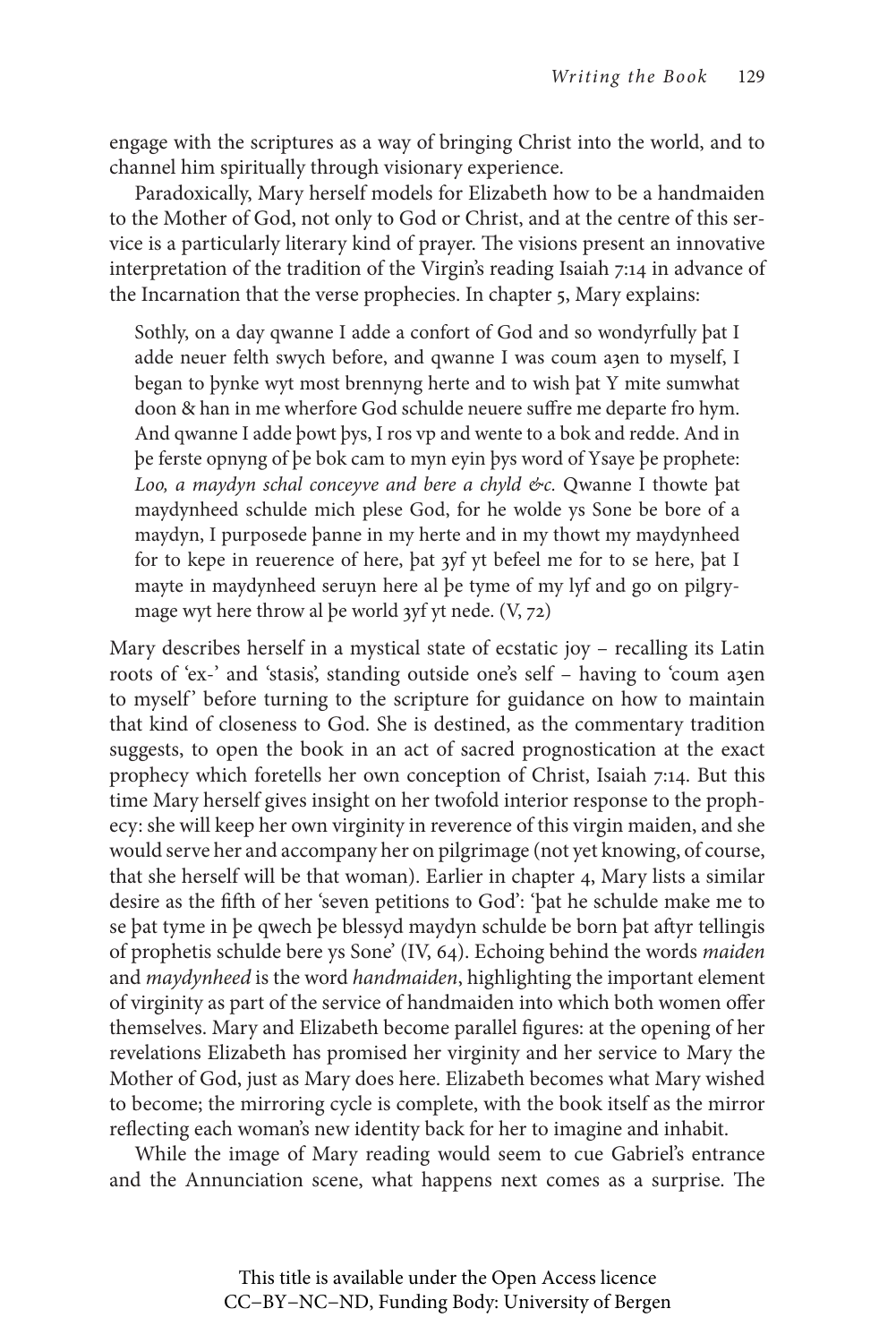night after she has prayed concerning the maiden who will bear his son, Mary experiences a corporeal vision and locution in which God the Father speaks directly to her:

After þys in þe nyth folwyng as I preyde wyt a deuowt mende, askende God þat he wolde lete me se þe forseyde maydyn or I deyde, sodeynly beforn my eyin qwanne I was in þe derke swych a syte apperede to me þat in comparisown of þat þe sonne ys no3th. And fro þat lyth I herde a voyse clerly seying to me, 'Maydyn of Dauit kyn, þou schat bere my Sone.' And he seyde also, 'Certaynly, wyt þou wele that þat honor and þat reuerence þat for loue of me þou desiredyst to do to anoþer maydyn, of oþer schal be do to þe. For I wele þat þu be þat same maydin þat schalt bere my Sone.' (V, 72–4)

Mary's *active* seeking of God's favour, her assiduous reading, devotion and prayer initiates divine contact and the pre-emptive revelation that the woman Mary prays to see is in fact herself: 'þu be þat same maydin þat schalt bere my Sone'. Prayer, with reading, in effect mirrors the self and facilitates Mary's discovery of her true identity as the Mother of God. This echoes a longstanding contemplative tradition wherein, as Gregory the Great explains, reading 'presents a kind of mirror to the eye of the mind' so that we 'transform what we read into our very selves'.<sup>27</sup> Here, the effect is doubled. Mary reads the prophecy *about herself* just as Elizabeth reads *about Mary*. Through reflective acts of reading, both women succeed in creating (or rediscovering) the self in accordance with the text. Mary's seeking out of a mystical experience, and God's validating words, justify Elizabeth's own visionary experiences and the profitable self-discovery which might result from such experiences – she, too, like the Virgin, can discover her true holy purpose through the message of the *visio*. Such powerful reading experiences in turn strengthen the authority of the material book of the *Revelations* itself and its spiritual value for its readers.

God the Father's message to Mary, his first and only recounted by her in this text, functions as a kind of pre-Annunciation announcement of the Incarnation: when Gabriel visits Mary in the next chapter, she already knows the punchline. By pre-empting the biblical Annunciation episode with God's own announcement, Mary circumvents the intermediary role of Gabriel, demonstrating a direct access to the divine not documented by Luke. Mary thus grants Elizabeth a first-hand account of a new narrative of divine communication preceding the Annunciation, supplementing scriptural narrative and

<sup>&</sup>lt;sup>27</sup> From the preface to *Moralia in Job*, Iii and I.xxxiii, translated in Mary Carruthers, *The Craft of Thought: Meditation, Rhetoric, and the Making of Images, 400–1200*  (Cambridge: Cambridge University Press, 1998), 159, and quoted in Jennifer Bryan, *Looking Inward: Devotional Reading and the Private Self in Late Medieval England* (Philadelphia: University of Pennsylvania Press, 2008), 79.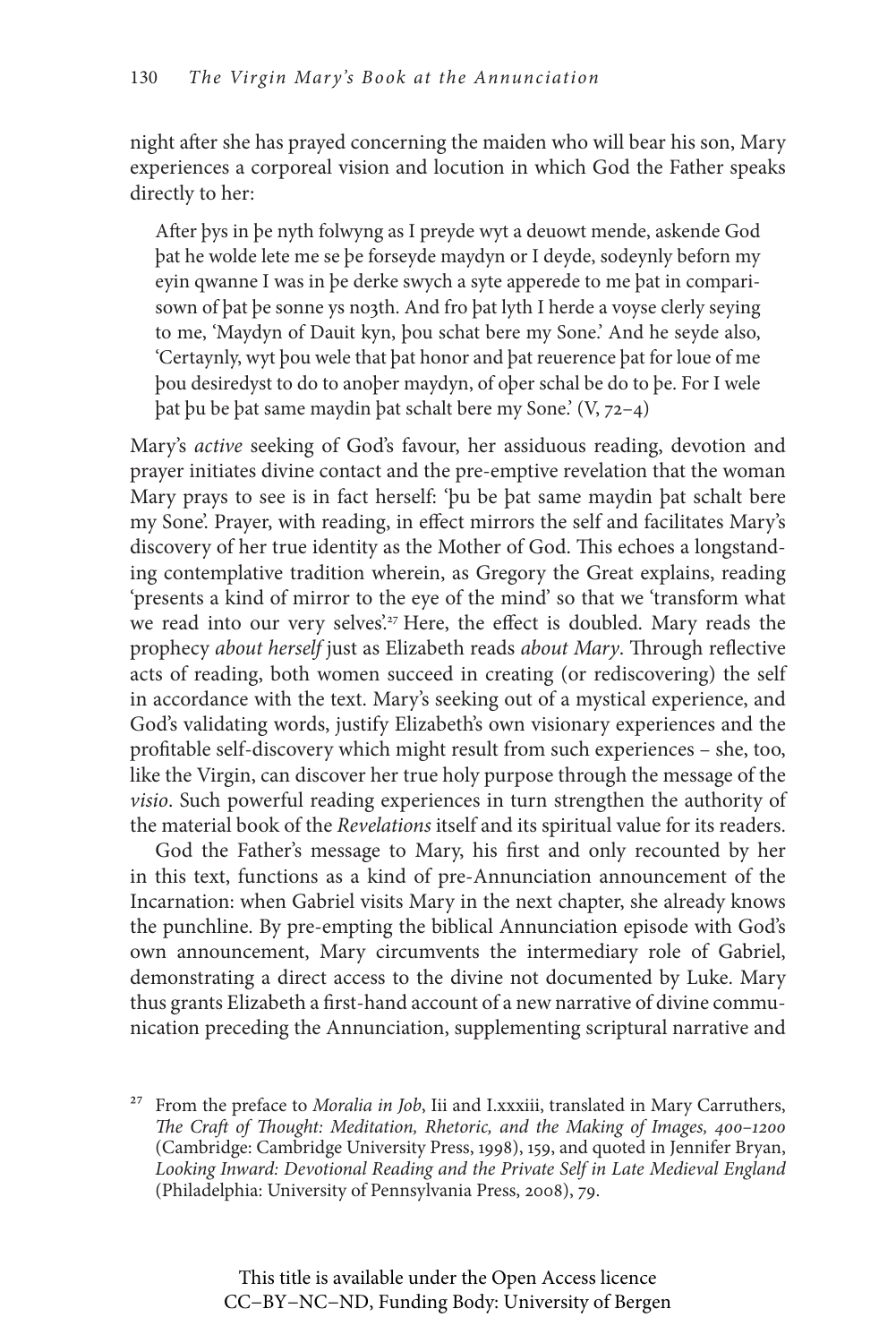the ecclesiastical tradition which privileges its male-authored accounts. For Elizabeth, this vision within a vision of God's pre-Annunciation goes beyond the example of Gabriel's visit as *visio* to reconfirm the primacy of visionary experience for the holy woman's relationship with God. Mary is not only a visionary herself, but moreover a mystic: she receives a divine locution directly from the Father. This passage, I would suggest, demonstrates that Mary's active mysticism is foundational to her successful divine motherhood.

Set structurally and figuratively at the centre of the text, Mary's recounting of the Annunciation establishes the moment as an ideal model of visionary and mystical experience. She describes exactly how it felt, worth quoting here in full:

Þerfore qwanne I was all brennyngg in þe loue of God and so mich swetnesse felte of hym þat for hym al þe world was vanyte to me, I stode wyt a deuowt sowle alone in a priuy chambere; and sodeynly þe angyl Gabriel apperede to me and, as þe gospel seyth, grette me seying '*Heyl, ful of grace, Owr Lord ys wyt þe. Blessyd be þou among all wommen*.' Qwanne I adde herd þys, I was ferst abascht; buth aftyrward, throw ys lowely and homly spech, I was confortyd and mad sekyr, noþyng dowtyng þat yt was trowthe þat he seyde, and keste myself into the erthe, & knes lowed and handys ioynyd, I worschypt and seyde, '*Lo þe handmaydin of Owr Lord, be yt do to me aftyr þy word*.' And whanne I hadde seyd þys word, I was all takyn owt fro myself, and so gret plente of Godys grace beschynyd me þat I felde all þese comfortes and swetnesses of my sowle. And in þys rafchyng Godys Sone tok flesh and þe clenneste dropys of my blod wytowtyn felyng of me or ony fleshly delite. (VI, 80)

Luke's dialogue has been stripped down to Gabriel's greeting (crucial to the *Ave Maria* prayer) and Mary's final response (crucial to the theme of 'handmaiden-hood' in the *Revelations*). Added details depict the ecstatic nature of Mary's piety: she is 'brennyng in þe loue of God' in her initial devotion, she casts herself onto the ground before speaking, she is taken out of herself and, at the moment of the Incarnation, experiences a ravishing, 'rafchyng' (*raptu*). The fullness of God's grace, 'plente of Godys grace', which marks Christ's conception gives her the same feelings of 'comfortes' and 'swetnesses' which define her mystical experience – and Elizabeth's mystical experience as well. Elizabeth's own feelings of God's mystical ravishing echo this paradigmatic moment, which establishes the legitimacy of the female body to channel God both spiritually and physically.

Another small detail draws our attention: Mary is praying 'alone in a priuy chambere' (*in secreto thalamio*). This no doubt alludes to the idea of Mary in a private room when Gabriel arrives, an element of Annunciation iconography with a long tradition outlined earlier in this study. For example, in Bernard of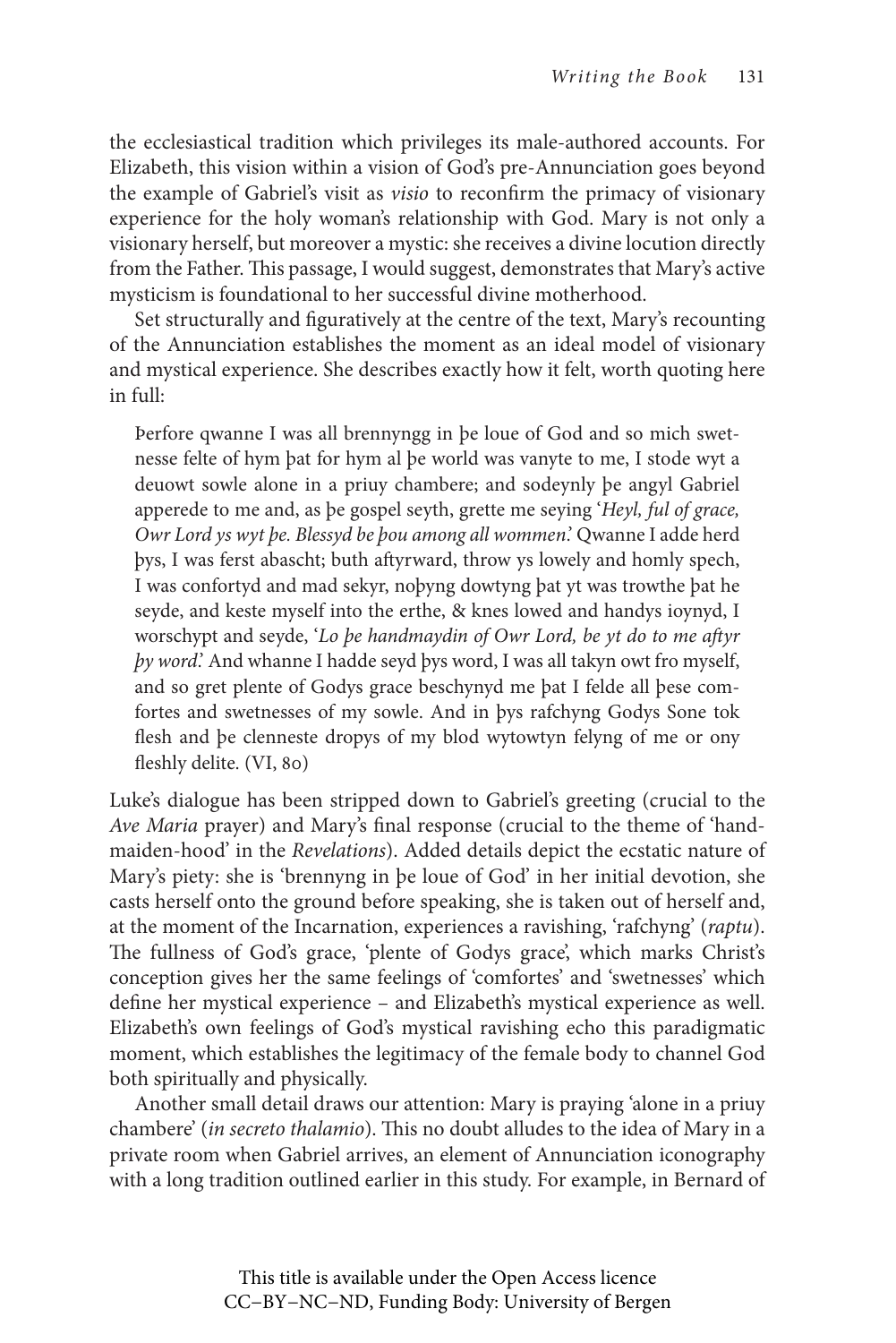Clairvaux's third homily *De Laudibus Virginis Matris*, the angel went 'into the private chamber of her modest room where, I suppose, having shut the door she was praying to the Father in secret'.28 Throughout Elizabeth's *Revelations* explicit references to physical space or context are sparse: in the fifth revelation 'oon of Eliȝabethys felaws (*socialibus*)' interrupts her prayer (V, 68), implying she is in a place accessible by her fellow nuns, as *socius* is a term often used to refer to a member of a monastic community;<sup>29</sup> but otherwise the only time/ space context might be a passing reference to the liturgical feast on which Elizabeth receives a revelation. Yet in the opening sentence of the text there is a significant, though subtle, echo of Mary's 'priuy chambere'. The Latin reads, 'Una dierum cum beata Elizabeth … in secreta oracione' (I, 56). In Cambridge, CUL MS Hh.i.11, the translation has 'On a day as Seynt Elyȝabeth, being in deuwt preyowr', missing the meaning of *secreta*. However, the other surviving Middle English translation, the Wynken de Worde print of *c*. 1493, has 'On a day whan Saynt Elisabeth was in preuy prayer', capturing the importance of *secreta* with the more precise translation *preuy*, or private*.* The Latin draws a clear rhetorical parallel between Mary *in secreto thalamio* and Elizabeth *in secreta oracione*, so that Mary's appearance to Elizabeth becomes an annunciation of its own to an enclosed woman. Elizabeth, like Mary, initiates her special communion with the divine by drawing inward, seeking solitude, withdrawing from the outside world in order to enter the world of Christ and his mother.

Beyond her example of solitude, Mary explicitly presents her speech at the Annunciation as a model of revelatory reception for Elizabeth to emulate. After describing the event, Mary declares to Elizabeth:

Why dede God þys grace princepaly to me? Yt was faith and mekenesse þat I wyt full feyth trowede to þe angelys seinnges, and al mekede myself, & schop me al to Godys wyl; þerfore deynede he to 3yue me so mich grace. Ryth so þou, dowtyr, in all þyng þat he behotyth to þe or doth, be nowt vnstable in þys triest, ne aȝenstonde hym nowt, seyhyng, 'Lord, qey dost þou þus to me?,' buth be ensawmple of me, say, '*To þe handmaydin of Owr Lord be yt do to me aftyr þy word*.' (VI, 82)

As we have seen, Elizabeth heeds Mary's advice: three chapters earlier, Elizabeth has responded to Mary with precisely this posture and rhetoric ('Of me, my lady, as of yowr handmaydyn, dooth qwat ȝe wyln' (III, 60)), putting herself in the same handmaiden position to Mary that Mary herself wished for after

<sup>28</sup> *De Laudibus virginis matris*, Homily III, 33; see Chapter 2, 49–50.

<sup>29</sup> McNamer makes this connection, *Two Middle English Translations*, 14; see *socius* (7, b) as 'member of a *collegium* or similar association; b. monk', in R.E. Latham, et al., *The Dictionary of Medieval Latin*; online at http://logeion.uchicago.edu/index. html#socius (accessed 17 August 2019).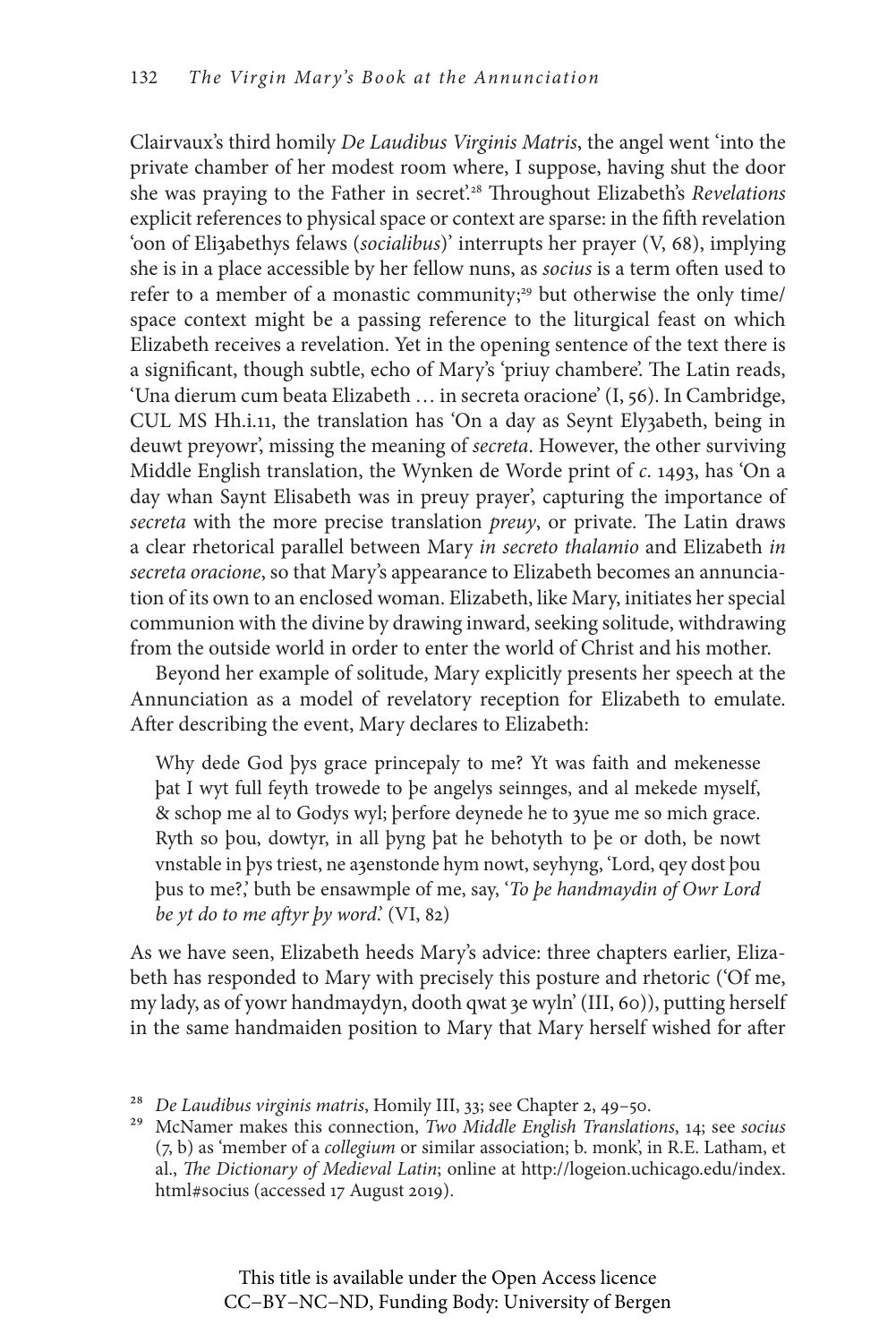reading Isaiah. Ventriloquizing Mary and mimicking her bodily movement are only two of the ways that Elizabeth incorporates the Annunciation scene into her spiritual life: she also learns proper prayer practice from both the Virgin and Gabriel.

Gabriel's greeting to Mary at the Annunciation provides Elizabeth with efficacious words to use in prayer. Mary's recounting of the scene privileges Gabriel's initial greeting, 'Heyl, ful of grace, Owr Lord ys wyt þe. Blessyd be þou among all wommen,' above the rest of his speech, and its power assists Elizabeth in various ways. In the second revelation Mary advises Elizabeth: 'Buth fehth stable aȝen vicys, and sey oones þe gretyng of þe awngyl wiþ þe wech Gabriel, Goddys messager, grette me, & all þy trespassys schal be frely forȝeuyn to þe of my Sone' (II, 60). Elizabeth soon finds out for herself the power of the *Ave Maria* prayer; its recitation has the power to prompt visits from the Virgin: 'Anoþer tyme in þe vygilie of þe berthe of Howre Lord, whylys sche preyde wyt a streght vp mende and seyde þe gretyng of þe Virgine Marye wyt hey voys and mych deuociown and droppyng terys, vysibly Owr Lady aperede to her' (IV, 62). Mary also remarks concerning her petition for the seven gifts of the Holy Spirit from her time in the temple as a young girl: 'Alle þese, my dere dowter, þat I askede wer grauntyd to me, as þou mayst vndirstonde of þe salutacyoun of þe angyl, wyt whech I was gret of Gabriel þe archangyl' (V, 76). Indeed, the discourse of the Annunciation provides for Elizabeth the ultimate key to an *imitatio Mariae*, to understanding and imitating the Virgin's life of prayer, revelation and intimacy with God.

But the model extends beyond personal piety and into realms of earthly power: the main premise of Elizabeth's *Revelations* is based upon Mary's assertion of her superior authority, superior even to priests. At the opening of the first revelation, Elizabeth despairs of the unusual absence of 'here spouse Iesu Cryst' and considers going to a male authority figure for help, when Mary quickly intervenes:

And as sche dysposyd hyr in here preuy thowt for to gon to sum gostely brothyr for to haue cunsseyl (*consilio*) of þys þyng, Owre Lady Seynte Marye apperede to here and seyde, 'Eliȝabeth, ȝyf þu wyth be my disceple, I schal be þy maystresse; and ȝyf thow wyth be myn handmaydyn, I schal be þy lady.'

To qwom sche sayde, 'What be ȝe, lady, þat woldyn han me to ȝow discyple and andmaydyn?'

And Owr Lady answerde, 'I am þe modyr of Goddys Sone lyuynng, swych þou ast chosyn to þy lord and to þy spouse.' And sche seyde eueremor, 'Þer ys no broþer in þys world þat of þy spouse kan betere enforme þe þan I.'30(I, 56)

Interestingly, of the two Latin manuscript witnesses which compose 'Group II' from which the English versions are derived, one omits this last sentence entirely;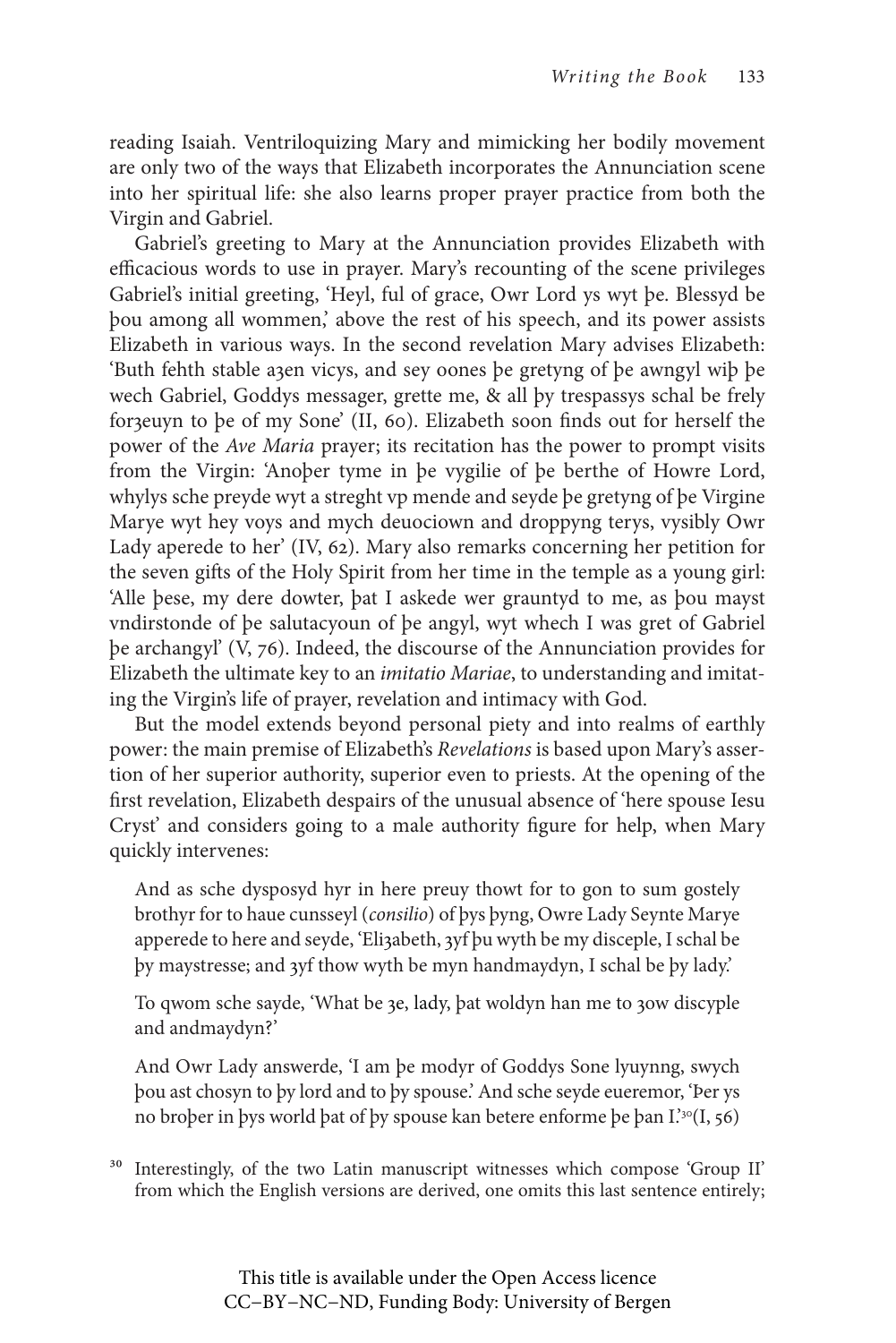In the nick of time Mary takes over the position of spiritual authority from the 'gostely brother' (implying a monastic brother rather than a sibling brother). This brother is one of two mentions or (non)appearances of mortal men in the entire text: the second is in chapter 9, when Elizabeth is in 'greth gostly torment' because she did not have frequent enough access to her confessor. These are not especially flattering representations of male authority figures. No other men feature in the narrative; the only other humans are women. Although Christ, God the Father and St John the Evangelist operate as male spiritual guides, they exist outside her priestly sphere which evidently falls short of Elizabeth's needs. Mary most explicitly fills this power vacuum by offering herself as an 'alternative maternal authority … superior to that of the institutional Church' – an authority not only maternal in the sense that she behaves maternally towards Elizabeth, as Barratt suggests, but also maternal in the sense that her authority is granted to her because of her position as Mother of God.31 When Mary offers herself as 'maystresse' and pointedly explains, 'Þer ys no broþer in þys wor[l]d þat of þy spouse kan betere enforme þe þan I', she claims the role of learned master – in the female form *maystresse* – expert in both *consilio* and *discretio spirituum*. In the visionary realm, there is no doubt of female expertise, and no need for male worldly authority. The setting of the *Revelations*, I suggest, mirrors the visionary's historical environment where such female authority would have been endorsed, such as a convent like the Dominican one Elizabeth of Hungary and Naples belonged to. Bynum makes a similar argument when she points out that 'women sheltered by special religious status, especially those raised in convents, rarely spoke of female weakness as a bar to theological expression or religious practice.<sup>32</sup> No bars, not to mention woman's weakness, stand in the way of Elizabeth; in contrast, women are powerful, even more powerful than men.

In stark contrast, the *vita* of the lay, widowed Elizabeth of Hungary from the *Legenda Aurea* emphasizes almost the opposite: she constantly obeys a series of confessors who hold full power over her, and there are no women of authority present in the narrative. Mary never counteracts men's power over the holy woman, or even appears as an authoritative figure. In fact, Elizabeth's efforts to find female spiritual company are denied by the powerful men in her life. The *vita* explains a startling scene concerning a confessor named Master Conrad:

On a time because she went into a cloister of nuns, which prayed her diligently for to visit them, without licence of her master, he beat her so sore therefor that the strokes appeared in her three weeks after, by which she

see the textual apparatus, McNamer, *Two Middle English Translations*, 57.

<sup>&</sup>lt;sup>31</sup> Barratt, 'The Virgin and the Visionary', 133.

<sup>32</sup> Bynum, *Fragmentation and Redemption*, 167.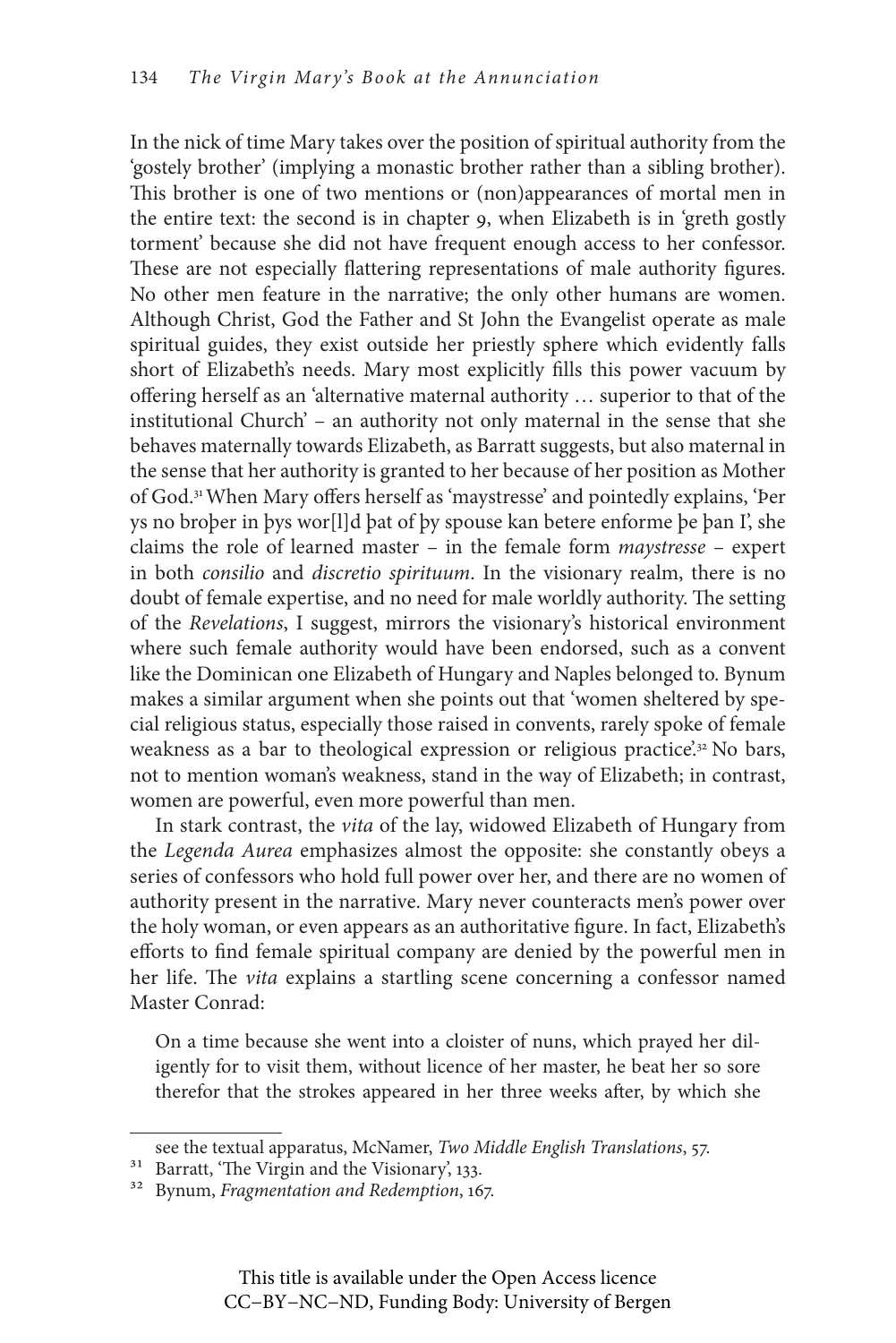showed to our Lord that her obedience was more pleasing than the offering of a thousand hosts. Better is obedience than sacrifice.33

Such male domination finds no parallels in the *Revelations* text, where in fact the visionary is explicitly encouraged to model herself on the cloistered life, and to obey not male priests but Mary herself. The two examples seem incompatible.

Another important factor in the question of the visionary's identity is the way that throughout the text Mary suggests how Elizabeth may 'be ensawmple of me' and imitate her contemplative customs. Like in the anchoritic and monastic texts of Aelred's *De Institutione Inclusarum* and Goscelin's *Liber confortatorius*, Mary is the ideal contemplative: devout, solitary, focused, literate and studiously following the monastic practices of *lectio*, *meditatio* and *oratio*. An important difference with Elizabeth is that she is a woman proposing Mary as literary contemplative, confirming late medieval shift of this kind of *imitatio Mariae* from men to women.<sup>34</sup> In a vision in chapter 4, the Virgin appears to Elizabeth as she prays during the vigil of the Nativity, declaring herself as the visionary's teacher: 'I am coum to þe to tech þe þe preyowr þe qwech I made qwan I was a maydyn yong in þe temple' (IV, 62). Mary describes how she studied the law and commandments, and regularly rose in the night to pray before the altar, commanding Elizabeth to 'do as I dede in þe begynyng of my ȝoyugþe in þe temple' (IV, 64). Then follow the seven petitions, a motif that found later popularity through the *MVC*. In the next chapter Mary exhibits a more private, literary mode of prayer, when she opens and reads a book in which she finds Isaiah's prophecy of the Incarnation. Finally, in chapter 8 Elizabeth yearns to know 'in what wyse the blyssed Mayde prayed'; Mary responds with an involved allegory of the digging and construction of a new well to explain how she learned to love God by means of 'redyng, thynkyng, and prayeng' – the monastic *lectio*, *meditatio* and *oratio* (VIII, 87). Mary's time as a young virgin in the temple expands to define all of her life; there is no mention of later years outside religious enclosure, as an active mother of Christ, or even at Christ's Passion. Barratt, working with her claim that the Elizabeth behind these visions is the young nun Elizabeth of Töss, argues that 'the picture of the life the Virgin leads in the temple is clearly based on Elizabeth's own life as a

<sup>34</sup> On this shift of Mary's reading as a model by and for men in the early medieval period to a model by and for women in the later medieval period, see Miles, 'The Origins and Development'.

<sup>33</sup> From 'The Life of S. Elizabeth', in Jacobus de Voragine, *The Golden Legend: Readings on the Saints*, trans. William Caxton, vol. 6, reprinted (London: J.M. Dent and Co., 1900). Available at the Fordham Medieval Sourcebook: https://sourcebooks.fordham.edu/basis/goldenlegend/GoldenLegend-Volume6.asp#Elizabeth (accessed 17 August 2019).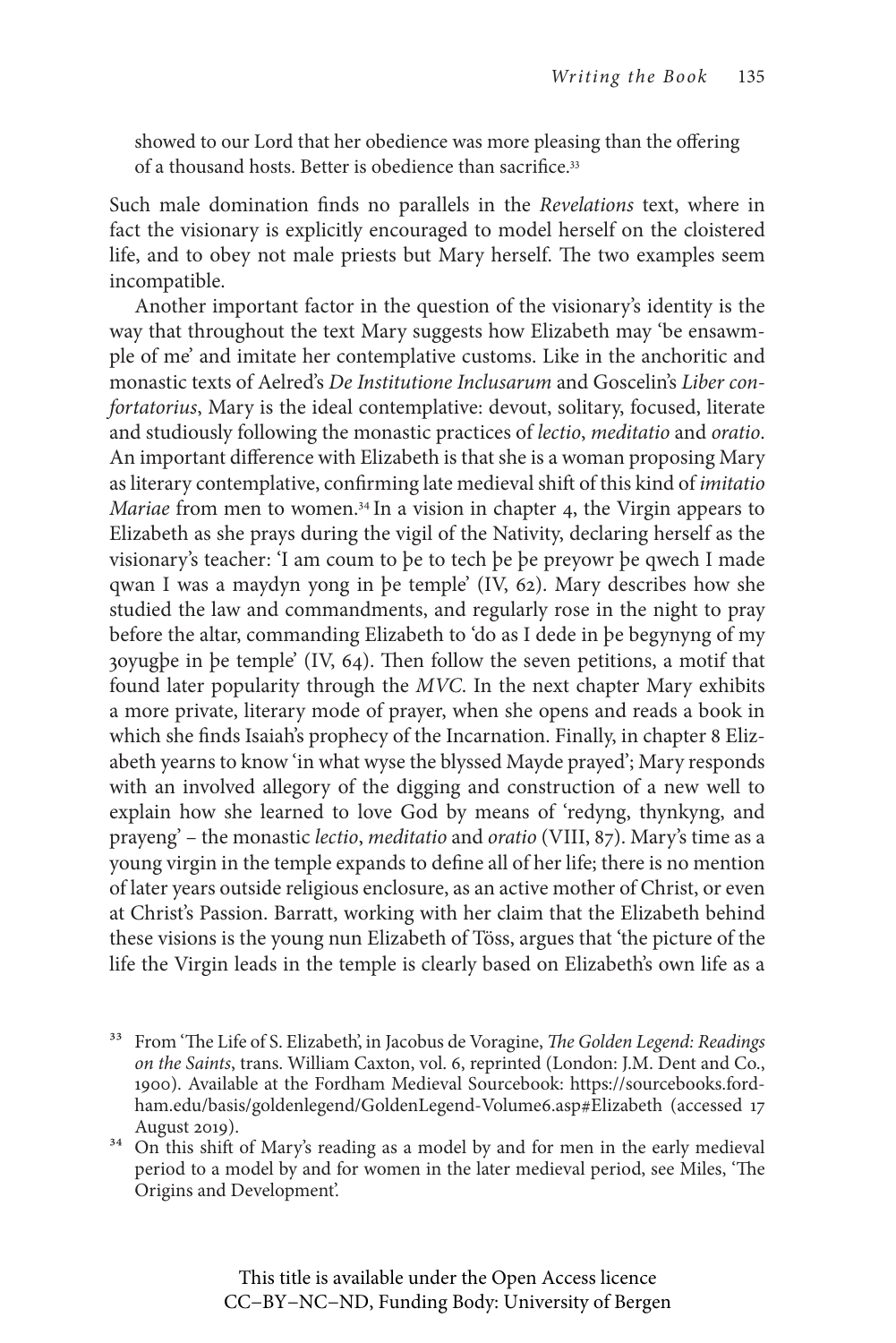nun'.35 With the visionary's identity now under debate again, this contemplative representation of Mary offers compelling evidence in support of the historical visionary also leading a contemplative life, where she pursued this particular *imitatio Mariae* – such as in the Dominican Abbey where Elizabeth of Hungary and Naples was prioress.

In fact, the only act explicitly attributed to the visionary is the act of prayer (with its attendant weeping and crying); and while prayer is obviously an act shared by both lay and enclosed holy women, it is not detailed in the lay woman's *vita* on the same scale as the *Revelations*. The total absence of any of the activities emphasized by the *vita* of Elizabeth of Hungary such as serving the poor and extreme ascetic penance would seem quite unusual if these were her visions. The setting in which the visionary is described bears little resemblence to the outside, secular world so crucial to the shaping of Elizabeth of Thuringia's holiness – there is no interaction with lay people or secular authorities. In contrast, it resembles the secluded convent, as Elizabeth is only described as interacting with women identified as *sociae*, a term used to refer to a member of a monastic community.36

Moreover, in the *Revelations*, the Virgin's contemplative, monastic mode completely overshadows the kind of domestic maternality that drives representations of Mary in the visions of lay mothers such as Birgitta of Sweden and Margery Kempe, as we will soon see, and that we might expect to mark any visionary accounts of Elizabeth of Thuringia, wife and mother. Birgitta and Margery gave birth to and raised eight and fourteen children, respectively; each woman engages with Mary in complex ways – but definitely including the nativity of Christ and its practical aspects as resonating with their personal experience. The *Revelations*, however, explores at length the spiritual and visionary aspects of conceiving God, but never moves from the metaphorical to the practical aspects of Mary's motherhood: no pregnant belly, no birthing scene, no swaddling the Christ child. Rather the visions linger on Elizabeth's solitary devotions, Mary's devotional techniques and their profound shared desire to channel Christ through the soul by means of devout 'privy' prayer. Just as Mary's mothering body takes a silent supporting role to her visionary and devotional prowess in the *Revelations*, Elizabeth's body remains unremarked and uninscribed in the text, only a source of tears, invisible and inviolable in its virginity. If we see the Annunciation scene as a mirror in which visionary women can see their visionary vocation reflected, this Elizabeth emerges as an enclosed, literate contemplative, a 'mayde … yonge and beyng in the temple' just like Mary.

36 McNamer, *Two Middle English Translations*, 14.

<sup>&</sup>lt;sup>35</sup> Barratt, 'The Virgin and the Visionary', 129.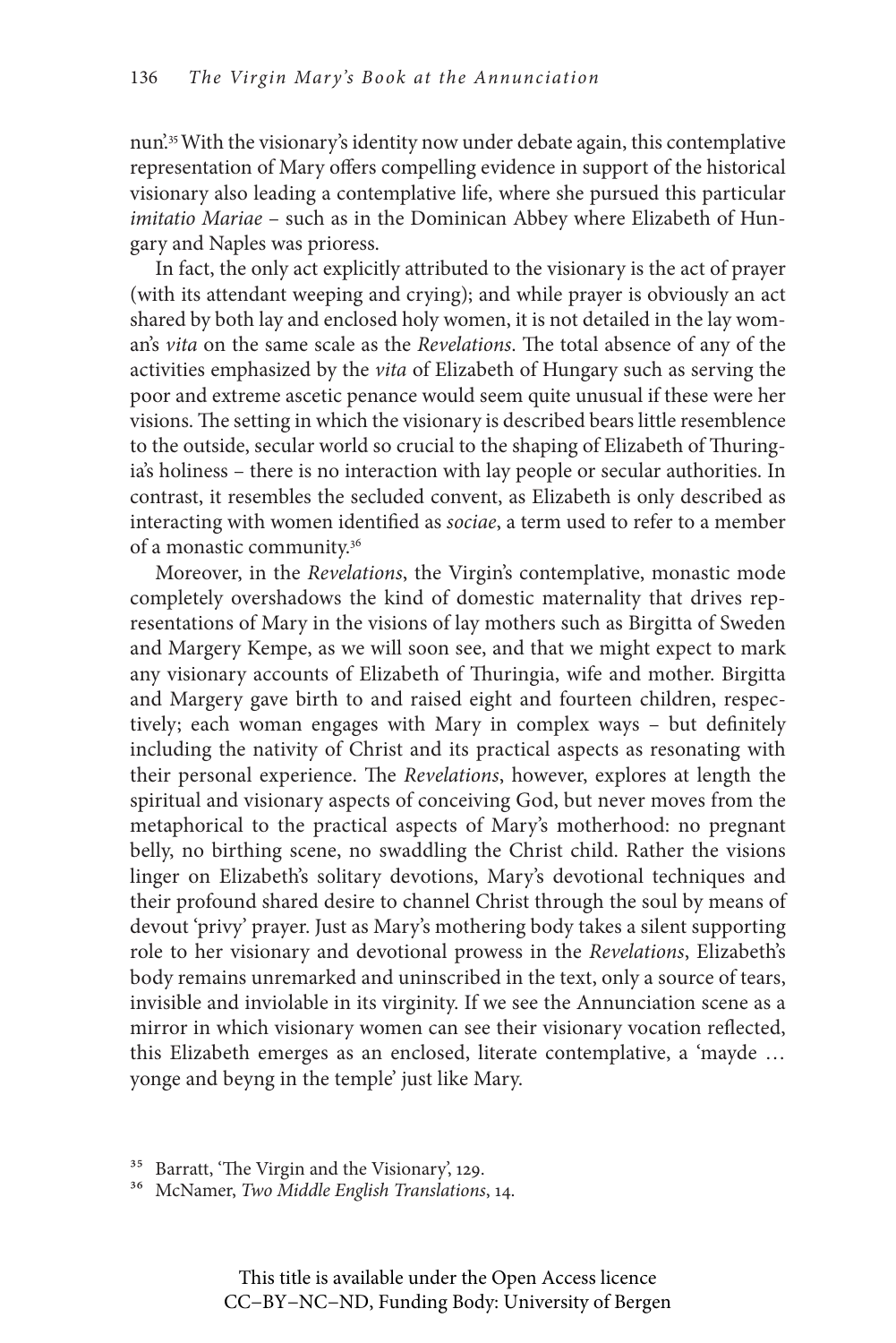#### The *Liber Celestis* of Birgitta of Sweden

Like Elizabeth's *Revelations*, the *Liber Celestis Revelationes* of St Birgitta of Sweden (*c*. 1303–1373) was transmitted to England and met with a public voracious for more visionary accounts by holy women. Bridget, as she was called by English speakers, was born into an influential noble family in the Swedish town of Vadstena, married at thirteen and managed a large and wealthy household of eight children. Within days of her husband's death in 1341 Birgitta received a calling vision in which God stated her role as bride and channel of Christ. By 1350 Birgitta had permanently relocated to Rome, as instructed by Christ in her visions, in order to petition for the Pope's return to the city and await the pontiff and emperor's simultaneous presence there. Over the next twenty-seven years Birgitta worked tirelessly as ecclesial, political and social activist. She undertook several more pilgrimages to both holy sites and royal courts in need of reform, and she succeeded in founding her divinely mandated new monastic order, the Order of St Saviour. Despite some controversy, she was canonized in 1391.37

Her record of over seven hundred visions, the *Liber Celestis Revelationes*, was created with the help of several confessors. The *Liber Celestis* achieved wide circulation throughout Europe even during Birgitta's lifetime. Its wide-ranging themes – from vivid descriptions of biblical scenes; to direct discourse from Christ, Mary and a range of saints; to calls for moral reform; to prophecies about the past, present and future – made it popular reading in Latin and many vernaculars.38 Birgitta's *Liber*, *Extravagantes, vita*, *Sermo Anglicus* and various other texts circulated in England in both Latin and Middle English. These works were transmitted as wholes and as excerpts integrated into other compilation texts and manuscript anthologies, thus ensuring a widespread influence on insular vernacular devotional traditions.<sup>39</sup>

- 37 An excellent biography is Bridget Morris, *St Birgitta of Sweden* (Woodbridge: Boydell Press, 1999); see also Claire L. Sahlin, *Birgitta of Sweden and the Voice of Prophecy* (Woodbridge: Boydell Press, 2001), 13-33, and Païvi Salmesvuori, *Power and Sainthood: The Case of Birgitta of Sweden* (New York: Palgrave, 2014).
- 38 On Birgitta's prophetic vocation, see Sahlin, *Birgitta of Sweden,* and Rosalyn Voaden, *God's Words, Women's Voices: The Discernment of Spirits in the Writing of Late-Medieval Women Visionaries* (York: York Medieval Press, 1999).
- <sup>39</sup> On Birgitta's influence in England, see Laura Saetveit Miles, 'St Bridget of Sweden', in *History of British Women's Writing, Vol. 1: 700–1500*, ed. Diane Watt and Liz Herbert McAvoy (Basingstoke: Palgrave, 2011), 207–15; Roger Ellis, '"Flores ad Fabricandam ... Coronam": An Investigation into the Uses of the *Revelations* of St Bridget of Sweden in Fifteenth-Century England', *Medium Aevum* 51 (1982), 163–86; Ellis, 'Text and Controversy: In Defence of St. Birgitta of Sweden', in *Text and Controversy from Wyclif to Bale: Essays in Honour of Anne Hudson*, ed. Helen Barr and Ann M. Hutchinson (Turnhout: Brepols, 2005), 303–21; and Julia Bolton Holloway, 'Bridget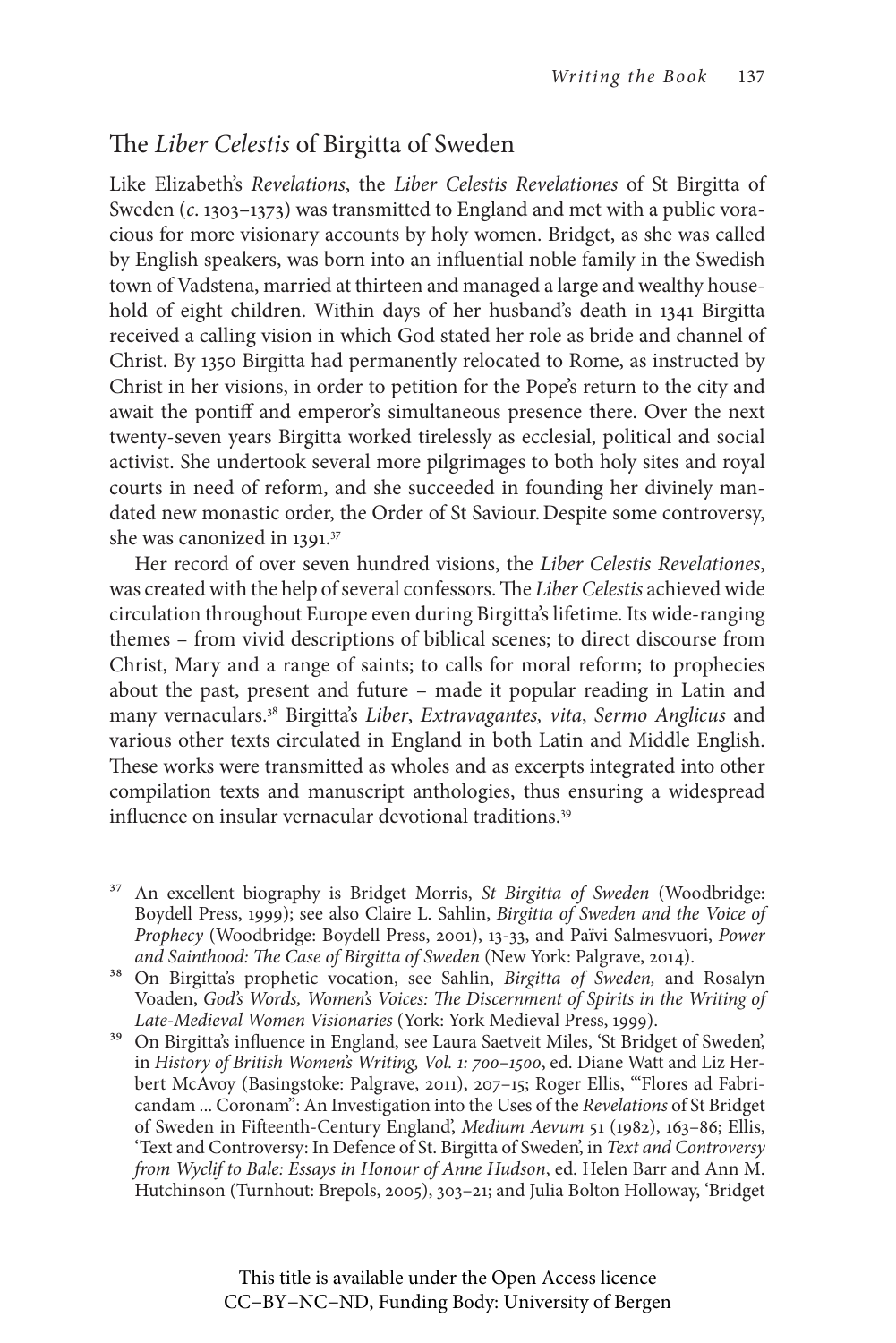While Christ as holy spouse occupies most of Birgitta's revelations, the Virgin Mary introduces herself early in the text as a vital divine voice, and acts as instructor, intercessor and guide in at least a third of the revelations. Birgitta's Marian piety has slowly received more and more attention since Claire Sahlin's 1993 observation that studies of that aspect of her spirituality 'remain in their early stages'. Sahlin's work on Birgitta's *imitatio Mariae* remains the most exhaustive. She examines the prominent devotion to the heart of Mary documented in Birgitta's texts; the many themes used to link Birgitta as Mary's successor, making Christ visible on earth; and the ways that gender relates to prophetic authority.40 Birgitta's Marian self-identity is tightly linked to Vadstena and her Order, Samuel Fanous explains in an article where he also examines the significance of images of birthing.<sup>41</sup> Børresen argues for Birgitta's 'exemplary feminist intention', though somewhat compromised by the 'androcentric impact' of Birgitta's writings.42 More recently, Mary Dzon probes the ways in which Birgitta's texts transmit a private female discourse where Mary 'reveals intimate details about the Holy Family to another woman in whom she trusts'.43 In contrast, Yvonne Bruce sees Mary's role in the *Liber* as part of the Birgitta's 'very indifference' to larger issues of female agency and misogynist patristic doctrine.44 Mary's role as mother of Christ, and what this means for Birgitta, recurs in Birgittine scholarship as an obvious focus of analysis, but

of Sweden's Textual Community in Medieval England', in *Margery Kempe: A Book of Essays*, ed. Sandra McEntire (New York: Garland, 1992), 203–21.

<sup>40</sup> See Claire Sahlin, '"His Heart was My Heart": Birgitta of Sweden's Devotion to the Heart of Mary', in *Heliga Birgitta – budskapet och förebilden*, ed. Alf Härdelin and Mereth Lindgren (Stockholm: Almqvist and Wiksell, 1993), 213–27; 'The Virgin Mary and Birgitta of Sweden's Prophetic Vocation', in *Maria i Sverige under tusen år. Foredrag vid symposiet i Vadstena 6–10 oktober 1994: I*, ed. Sven-Erik Brodd and Alf Härdelin (Skellefteå: Artos, 1996), 227–54; 'Gender and Prophetic Authority in Birgitta of Sweden's *Revelations'*, in *Gender and Text in the Later Middle Ages*, ed. Jane Chance (Gainesville: University Press of Florida, 1996), 69–95; and *Birgitta of Sweden*, ch. 3, 'Mystical Pregnancy and Prophecy in the *Revelations*: Birgitta's Identification with the Virgin Mary'.

<sup>41</sup> Samuel Fanous, 'Becoming Theotokos: Birgitta of Sweden and Fulfilment of Salvation History', in *Motherhood, Religion, and Society in Medieval Europe, 400–1400: Essays Presented to Henrietta Leyser*, ed. Conrad Leyser and Lesley Smith (Ashgate, 2011), esp. 274–80.

<sup>42</sup> Kari Elisabeth Børresen, 'Birgitta's Godlanguage: Exemplary Intention, Inapplicable Content', in *Birgitta, hendes værk og hendes klostre i Norden*, ed. Tore Nyberg (Odense: Odense Universitetsforlag, 1991), 23.

<sup>43</sup> Mary Dzon, *The Quest for the Christ Child in the Later Middle Ages* (Philadelphia: University of Pennsylvania Press, 2017), 187.

<sup>44</sup> Yvonne Bruce, '"I am the Creator": Birgitta of Sweden's Feminine Divine', *Comitatus* 32(1) (2001): 20.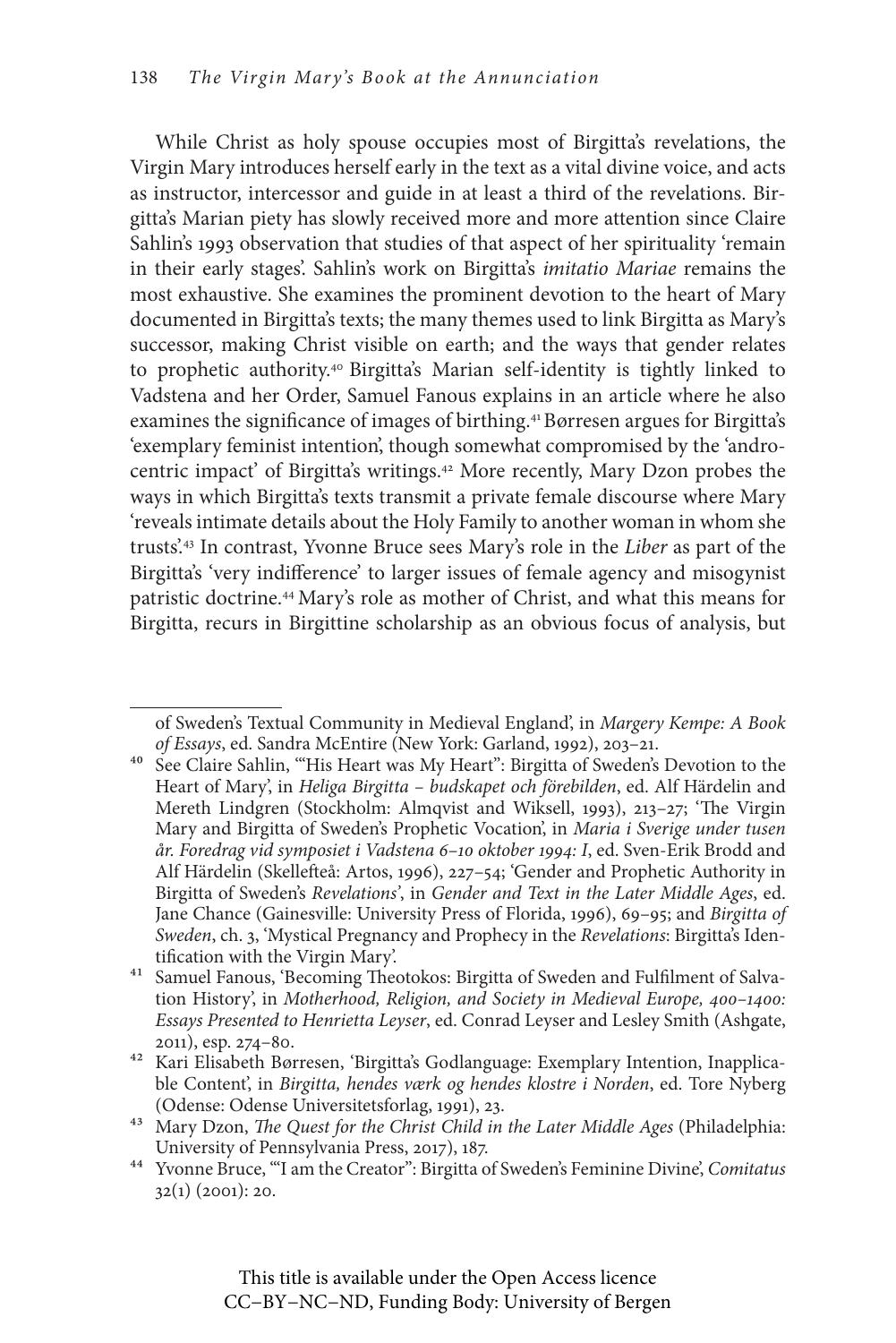where and how exactly this role originates as a major authorizing force in the *Liber* has not yet been scrutinized.

I suggest that the Annunciation and the mystery of the Incarnation provide the foundation for Birgitta's imitative relationship with Mary. In this visionary Annunciation scene, the text depicts a vivid *imitatio Mariae* wherein the Virgin's reception of the divine functions as a major model for Birgitta's own reception of the visionary gift. Twice the Virgin Mary describes the Annunciation scene to Birgitta, the first within the first few pages of the massive collection and the second several hundred pages in. The two narratives are distinguished by an important shift: from humility and obedience, to assertion and authority. The first narrative legitimates her visionary vocation and the obedient humility undergirding the authority it grants her, while the second carries out that authority by assertively exercising her prophetic power in the world – appropriate for the development of her revelatory career. Both representations of the Annunciation parallel Mary's conception of Christ with his presence in Birgitta's visions, but it is a final scene of Birgitta's mystical pregnancy that brings the parallel to its conclusion: that the book of the *Liber Celestis* is Christ physically brought into the world through the same maternal power to channel the divine that Mary models at the Annunciation. Interestingly, nowhere does Mary explicitly read a book in these two versions of the scene; instead, the text positions both Birgitta and Mary outside of traditional book learning so that they can wield a differently powerful, divinely granted wisdom that circumvents the patriarchal hold on intellectual knowledge and simultaneously places them above and beyond that patriarchy. Far from disqualifying or dirtying their spiritual agency, the female body and its generative maternality authenticate Mary and Birgitta's ability to effect transformations between divine body and divine book. Birgitta evokes such a position in one of her early meditations, *Quattour oraciones*, which survives in medieval Swedish. The prayer directly addresses Christ:

Praise be to you, God's body, for the Virgin who bore you, for all that you did with her, for the word became flesh and blood in her inwards, by her flesh and blood, and by the conception and increase of the holy spirit, with virginity whole and intact and without any kind of contamination.45

John 1:14, 'And the Word was made flesh' (et Verbum caro factum est) reverberates in these lines, where flesh – specifically female flesh – is not fallen but fecund. Birgitta is well aware of the scriptural resonances between *verbum* and *virgo*, and the rich potential of the conception of Christ as a metaphorical vehicle for expressing the conception of her revelations.

<sup>45</sup> Bridget Morris, 'Four Birgittine Meditations in Medieval Swedish', *Birgittiana* 2 (1996): 184.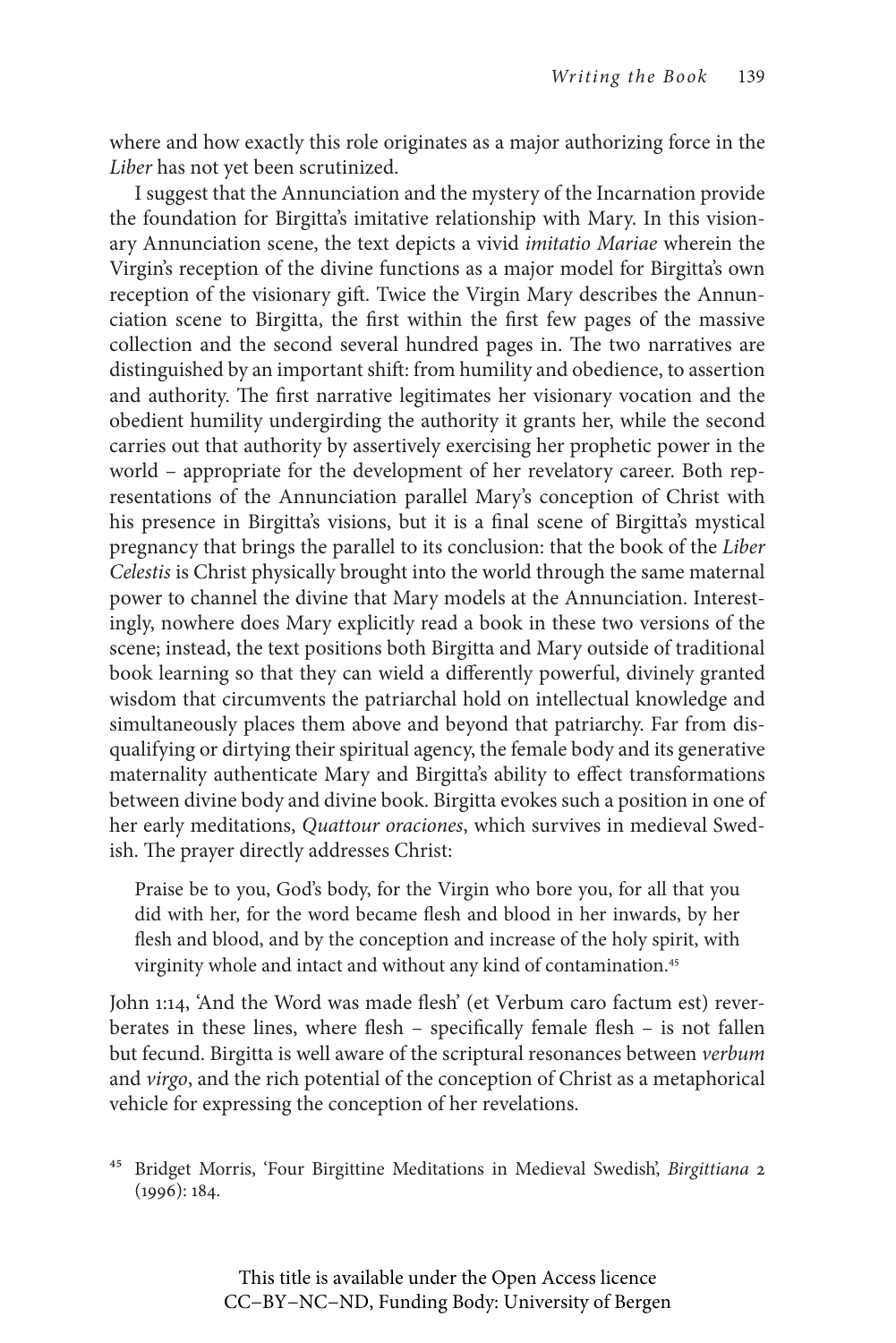Though Mary's virginity is stressed in the Swedish meditation, Birgitta's own non-virginal flesh and blood does not prevent the visionary from mimicking Mary's 'flesh and blood'. The two Annunciation scenes, when closely compared together for the first time, bring new insight to a passage that has been studied by several scholars: Birgitta's mystical pregnancy, where she feels Christ moving within her womb, or heart. Critics agree that this experience suggests that Birgitta 'saw her task of broadcasting God's words to the world as analogous to Mary's motherhood', as Sahlin writes; Børreson likewise describes the mystical pregnancy as manifesting Birgitta's identification as 'revelatory instrument in the sense that she imitates Mary's role in the incarnation of Christ'.46 However, in these examinations the significance of Mary's *interpretation* of the mystical pregnancy goes unmentioned. For Mary's role in the Incarnation of Christ not only offers a model of revelation to Birgitta, but also a model of authoritative interpretation, both of the revelation itself but also of truth in the world. I argue that because of the way that scriptural prophecy works in the Annunciation scene – its typological fulfilment interpreted by Mary with/in the conception of Christ – we need to see Birgitta's mystical pregnancy as also a demonstration of a maternal *interpretive* power.

Birgitta, very similarly to Elizabeth, first encounters the Annunciation scene through the mediating narrative of the Virgin describing her early life, beginning already in Book 1, chapter 10. In fact the build-up to the two Annunciation scenes presents some fascinating parallels and departures between the two women's visionary accounts. Birgitta's Mary moves quickly over her time in the temple; for Elizabeth's Mary, this period of study, meditation and prayer dominates her life story (reflecting Elizabeth's own vocation as a nun, I believe). While Elizabeth's Mary reads Isaiah directly and then desires to be the handmaiden to that maiden mentioned in the prophecy, Birgitta's Mary does not read Isaiah but rather hears of the prophecy second-hand: 'when I *herde* þat he, þe same God, suld bi againe þe werld, and suld be born þareto of a maiden, I had so grete a charite to him þat I thoght of noþinge, ne desired noþinge, bot him' (I.X.17; my italics).47 In Birgitta's visions book learning is not

46 Sahlin, 'The Virgin Mary', 237; Børresen, 'Birgitta's Godlanguage', 38.

47 Birgitta of Sweden, *Liber Celestis of St Bridget of Sweden: The Middle English Version in British Library MS Claudius B i, together with a life of the saint from the same manuscript*, ed. Roger Ellis, EETS o.s. 291 (Oxford: Oxford University Press, 1987). All references will be to this edition and book, chapter and page number will appear parenthetically in the text. For the standard edition of the Latin, see St Birgitta, *Revelaciones* (Stockholm: Kungl. Vitterhets Historie och Antikvitets Akademien, 1956–2002); *Book I, with Magister Mathias' Prologue*, ed. by Carl-Gustaf Undhagen. Samlingar utgivna av Svenska fornskriftsällskapet, Ser. 2, vol. 7:1 (Uppsala: Svenska fornskriftsällskapet, 1977), online at <https://riksarkivet.se/crb>(accessed 27 August 2019), Book I, Chapter X, verse 2. Modern English translation: *The Revelations of St Birgitta of Sweden, Volume 1: Liber Cælestis, Books I–III*, trans. by Denis Searby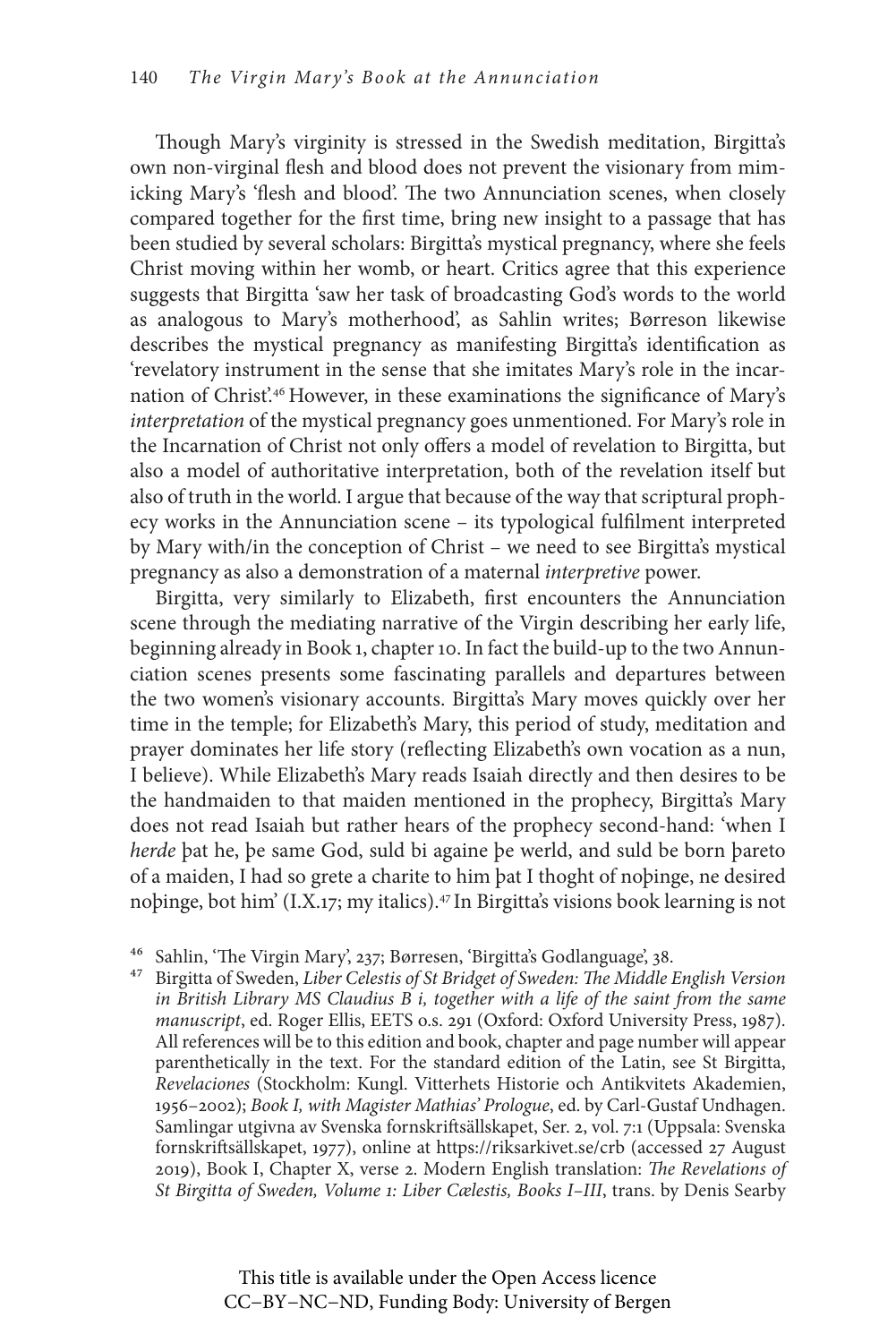part of the young Virgin's portfolio of skills.48 While she is clearly inspired by the prophecy, she is not depicted as encountering it as part of a literate prayer practice. Replacing Mary's unmediated reading of scripture with the generic reference to the prophecy points to how Birgitta's *Liber Celestis* will find the power in the Annunciation scene not through modelling bookish prayer, but rather through modelling a maternal access to divinity, one that authorizes the mothering of a book of visions.

Yet the texts continue on to important similarities. A few sentences later in the *Liber Celestis* Mary proclaims a familiar sounding vicarious aspiration (my italics highlight the parallels): 'þarefore I *desired euir in my herte* þat I mighte leue and se þe time of his birth, if I might *happeli be a worthi handmaiden to seruis* of his modir. Also, I vowed in mi herte euir *to kepe maidenhede if it plesed* and suld be acceptabill *to God*' (I.X.18). This closely echoes the words of Elizabeth's Mary in direct response to Isaiah: 'Qwanne I thowte þat *maydynheed schulde mich plese God*, for he wolde ys Sone be bore of a maydyn, I *purposede þanne in my herte* and in my thowt my maydynheed for to kepe in reuerence of here, þat ȝyf yt befeel me for to se here, þat I mayte *in maydynheed seruyn here* al be tyme of my lyf' (V, 72). It may be possible that the tight verbal parallels here – especially the purposing or vowing in the heart to keep maidenhead, and that maidenhead pleases God – originate in Birgitta's exposure to Elizabeth's *Revelations* in Rome, since the text did circulate in Italian religious circles in the mid- to late fourteenth century.49 Though the seven petitions of God that were borrowed from the *Revelations* into the popular *MVC* – undoubtedly read by both Birgitta and Margery – describe Mary's fifth petition to 'se þat tyme in þe qwech þe blessyd maydyn schulde be born þat aftyr tellingis of prophetis schulde bere ys Sone' (IV, 64), the specificity of serving in virginity cannot be gleaned from that excerpt. Regardless, they show how in their early visions both holy women encountered a Mary who imagined herself part of a prophetic future, and whose desires to interact vicariously with the Mother and Son of God could be imitated – or even carried out 'spiritually' – by means of visions. Such an *imitatio Mariae* emphasizes the foundational importance of the Annunciation to the formation of the visionary self.

with introductions and notes by Bridget Morris (Oxford: Oxford University Press, 2006), 66. I will note only meaningful departures from the Latin in this Middle English version, the only full translation currently edited.

<sup>&</sup>lt;sup>48</sup> Nor was it necessarily one of Birgitta's own strengths, as she reportedly struggled to learn Latin as an adult. See Christine Cooper-Rompato, *The Gift of Tongues: Women's Xenoglossia in the Later Middle Ages* (Philadelphia: Pennsylvania State University Press, 2010), 62–4, 94–100.

<sup>49</sup> Falvay demonstrates the influential presence of Elizabeth's *Revelations* in medieval Italy, in 'St Elizabeth of Hungary in Italian Vernacular Literature', 143–4.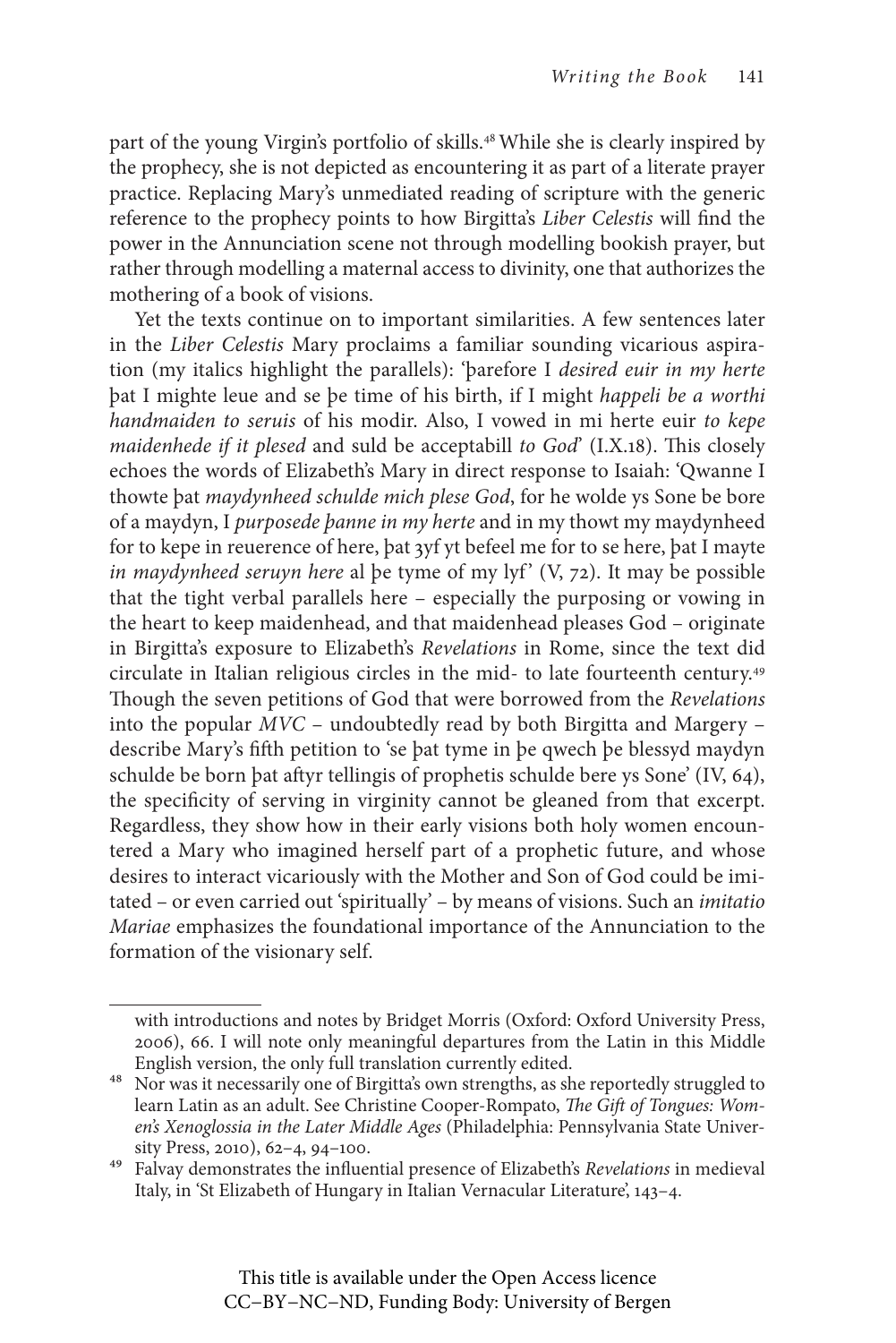Later in the same chapter and just before the Annunciation scene, the *Liber Celestis* carefully sets up Mary as a model visionary whose mystical experiences culminate in the conception of Christ. When she is alone in her devotions, she 'saw thre grete meruails': a star, a light and a sweet smell, all otherworldly. Finally she 'herd a voice, but noạt of mannes mouthe', immediately after which Gabriel appears (I.X, 18). This vaguely echoes Mary's mystical experience in Elizabeth's *Revelations*, where an extraordinarily bright light appears right before God's voice speaks to her to announce the Incarnation (V, 72). In both cases the parallels between the visionary vocations of the holy woman and the Virgin are explicitly drawn just prior to the Annunciation moment, in order to establish Christ's physical conception as a way of understanding his appearance in the holy woman's visions as a kind of visionary conception. These women channel Christ; his power flows through their bodies and words. The Annunciation and Incarnation provide a crucial framework for legitimating the rest of the visionary text.

In the next paragraphs of Birgitta's *Liber Celestis*, Mary's Annunciation account generally follows Luke's Gospel even as it omits some verses – and supplements scripture with brief first-person, introspective commentaries angled to frame Mary as an authorizing prophetic model for Birgitta. The repeated emphasis on Mary's unworthiness, culminating in the perfect alignment of her will with God's, demonstrates the ideal state of humility for spiritually conceiving the Son in the heart or soul:

Bot onone þare aperid ane aungell of God, as a man of soueraine bewte, noght clethed, and he said to me, '*Ave gracia plena et cetera*: haile, full of grace, þe lorde is with þe. Þou art more blissed þan all oþir women.' When I had herd þis, I was astoned, merueilinge what þis suld betaken, or whi he profird to me swilke a salutacion. I wist wele and trowed miselfe vnworthi ani swilke, for I held me noạt worthi ani gude; bot I wiste wele it was noạt vnpossibill to God for to do what him liked. Þan saide þe aungell againe, 'Þat sall be born of þe is hali, and it sall be called þe son of God; and as it hase plesed him, so it sall be.' Neuirþeles I held me noȝt worthi, ne I asked noȝt of þe aungell, 'Whi or when sall it be?', bot I asked þe maner, 'How it sall be þat I, vnworthi, be þe modir of God, þe whilke fleshli knawes no man.' And þe aungell answerd to me as I saide, 'To God is noþinge vnpossibill, but what he will be done, sall be done.' (I.X, 18-19)

Mary essentially ventriloquizes Luke, speaking scripture in a woman's voice through the voice of a living woman, Birgitta. In this vision the direct discourse of the Vulgate, what Mary says to the angel, returns once more to her own mouth, accompanied by further insights into her state of mind at the moment: consistent humility in the face of great honour. Mary follows Luke closely until she adds the point that 'I wist wele and trowed miselfe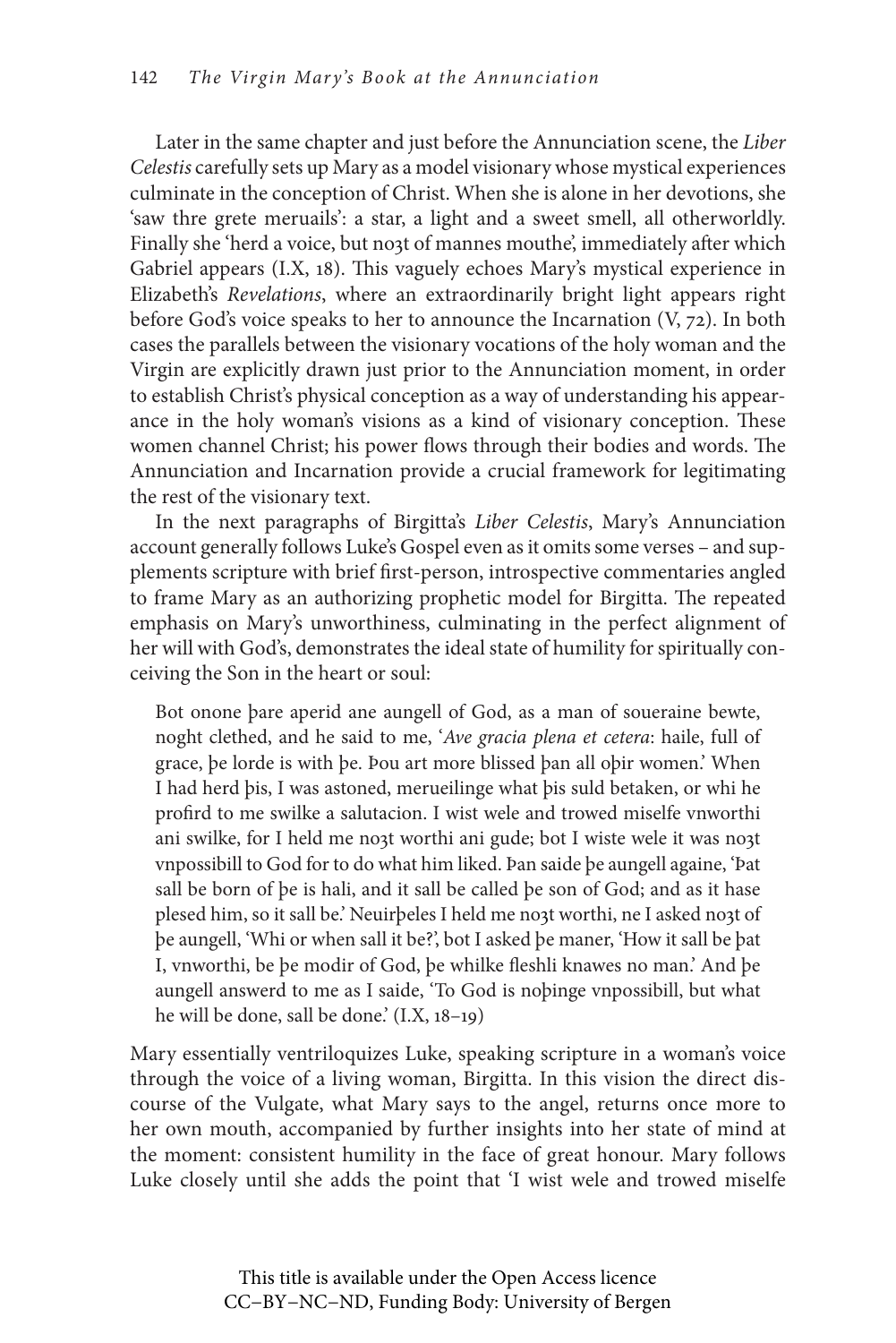vnworthi ani swilke, for I held me noȝt worthi ani gude.' Here she makes clear that humility drives her reaction to the angel's greeting; likewise, throughout the *Liber, vita* and supplementary texts, accentuating humility, passivity and obedience are common verbal justifications for Birgitta's legitimacy as female prophet.50 Rosalynn Voaden points out that, generally, '*vitae* of women visionaries and accounts of their visions placed enormous emphasis on the humility, obedience, chastity, patience, and prudence of the visionary, and her willing submission to her spiritual director; these qualities, of course, are all important criteria of *discretio spiritum*'.51 Thus it is entirely appropriate for such an emphasis on humility to occur at the beginning of Mary's introduction to both Birgitta and the reader. Yet the Virgin's next words more boldly foreshadow the words that Gabriel will utter a few lines later: 'bot I wiste wele it was noȝt vnpossibill to God for to do what him liked'. In using this phrase Mary asserts that this knowledge is hers already before Gabriel imparts it to her, and hers to offer to Birgitta – and the reader – first. Though this passage primarily emphasizes Mary's humility, it gives a hint of the later chapter where the Annunciation recurs in order to demonstrate not Mary's humility but her powerful authority.

In fact, the Virgin's explanation of her humility and faith subtly functions to distinguish her response from someone else's failure in the face of divine revelation: Zachariah, husband of Mary's cousin Elizabeth. In Birgitta's vision Mary explains her inner thoughts behind the question, emphasizing her unworthiness, and that humility helps her avoid the wrong questions – 'whi or when sall it be?' – that doomed her relative Zachariah at his angelic visit. Earlier in Luke 1, Gabriel visits Elizabeth's husband in order to announce that she will bear a son named John (Elizabeth already knows). Zachariah questions the angel, 'Whereby shall I know this? for I am an old man, and my wife is advanced in years.' The angel responds unequivocally:

Et dixit Zaccharias ad angelum unde hoc sciam ego enim sum senex et uxor mea processit in diebus suis. Et respondens angelus dixit ei ego sum Gabrihel qui adsto ante Deum et missus sum loqui ad te et haec tibi evangelizare. Et ecce eris tacens et non poteris loqui usque in diem quo haec fiant pro eo quod non credidisti verbis meis quae implebuntur in tempore suo.

(I am Gabriel, who stand before God: and am sent to speak to thee, and to bring thee these good tidings. And behold, thou shalt be dumb, and shalt not be able to speak until the day wherein these things shall come to pass, because thou hast not believed my words, which shall be fulfilled in their time.) (Luke 1:18–20)

<sup>50</sup> Claire Sahlin, 'Gender and Prophetic Authority', 77.

<sup>51</sup> Voaden, *God's Words, Women's Voices*, 71.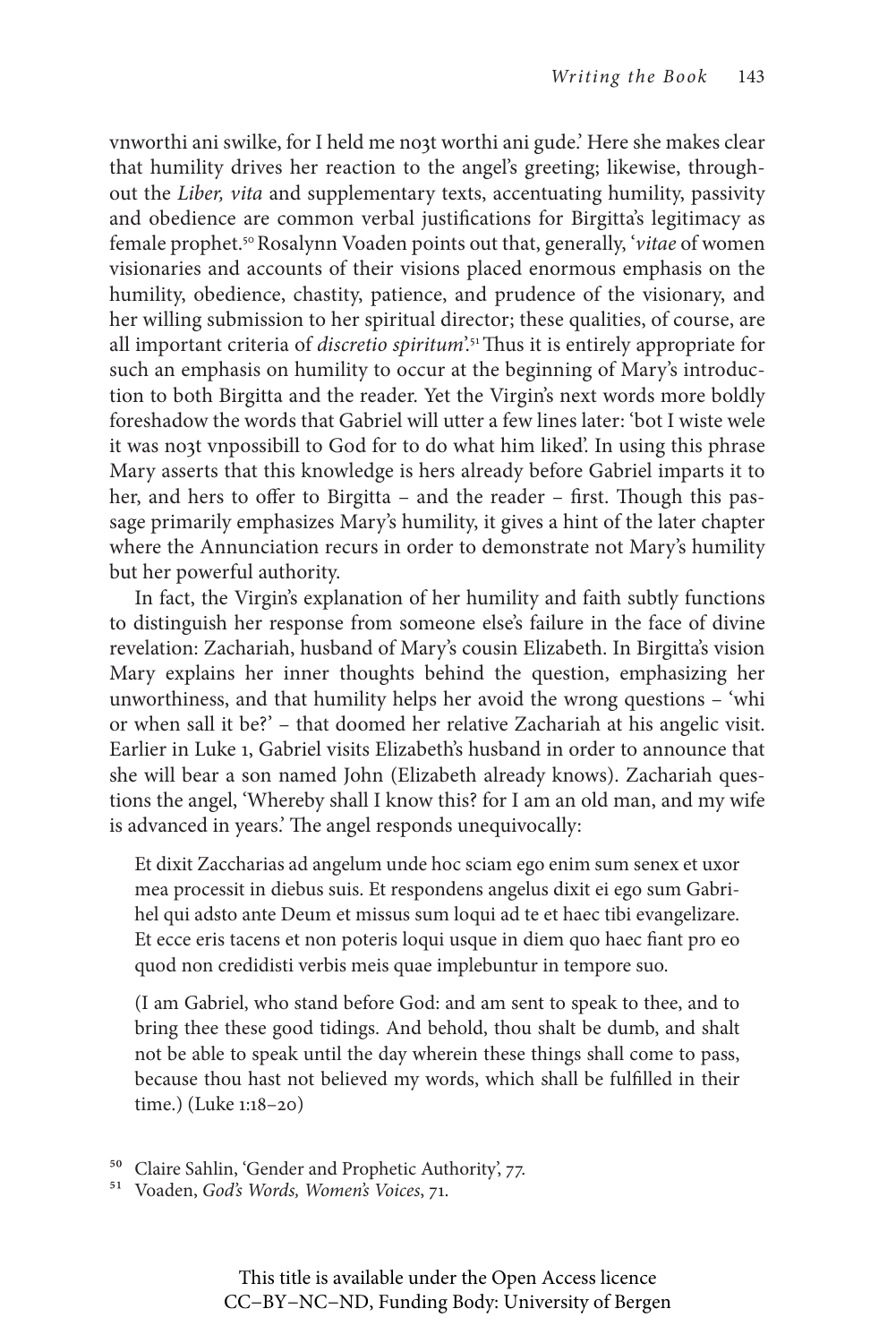As Bernard of Clairvaux explains in his fourth sermon *De Laudibus Virginis Matris*, 'We read that this same angel punished Zechariah's doubt, but we never read that Mary was blamed for anything.'52 Mary's two examples of 'whi or when' parallel Gabriel's reprimand that Zacharias 'did not believe my words' (the 'why') 'which will come true at their proper time' (the 'when'). Instead of arrogantly challenging Gabriel's prophecy, Mary recalls her own unworthiness, and her humility averts Gabriel's rebuke. She not only models the correct reply to such an announcement but also warns against the wrong ones, useful guidance for anyone receiving angelic or divine visitations, such as Birgitta herself. Here Birgitta learns from Mary how to respond properly to her visions and ensure her voice is not silenced like Zachariah's.

However, Mary's actual reply to Gabriel in the *Liber* presents a fascinating divergence from scripture:

Eftir þe whilke worde of þe aungell, I had þe moste feruent will þat might be had to be þe modir of God. And þan spake mi saule þus for lufe: 'Lo, I here redi: þi will be done in me.' At þe whilke worde anone was mi son conceiued in mi wombe with vnspekeabill gladnes of mi saule and of all mi partis.  $(I.X, 19)$ 

Her response here departs meaningfully from her response in the Vulgate, Luke 1:38: 'Ecce ancilla Domini: fiat mihi secundum verbum tuum' (Behold the handmaid of the Lord; be it done to me according to thy word). Even though earlier in the chapter Mary had picked up the theme of the handmaiden from the prophecy, here the verbal parallel to the *ancilla* or handmaid in Isaiah is omitted, and replaced with a new parallel with the Lord's prayer, derived from Matthew 6:10: 'Fiat voluntas tua sicut in caelo et in terra' (Thy will be done, in heaven as it is in earth). Except now God's will is done not in heaven or in earth but 'in me', the female body now a new site of God's will, which aligns with Mary's own 'moste feruent will'. Also significant is the omission of the Vulgate references to the 'word', *verbum*, in Mary's final response (Luke 1:38, 'fiat mihi secundum verbum tuum'). Through this small change from 'word' to 'will' the text shifts the emphasis from God's incarnate Word onto the efficacy of Mary's uttered words: 'at þe whilke worde anone was mi son conceiued'. It is at the moment of *her* spoken agreement that Christ becomes incarnate by the Holy Ghost. Mary shows herself to be fully in control of the narrative, now *her* gospel, when she pinpoints the moment of Incarnation – after *her* reply to Gabriel. The repetition of the first person insists on the Virgin's agency over her body, her will and her story: 'mi saule', 'I here', 'in me', 'mi son', 'mi wombe', 'mi saule', 'mi partis'. Immediate and personal, these few sentences make the Incarnation become not just about the dramatized humility of this particular

52 Saïd, *Homilies in Praise of the Virgin Mary*, 51.

This title is available under the Open Access licence CC−BY−NC−ND, Funding Body: University of Bergen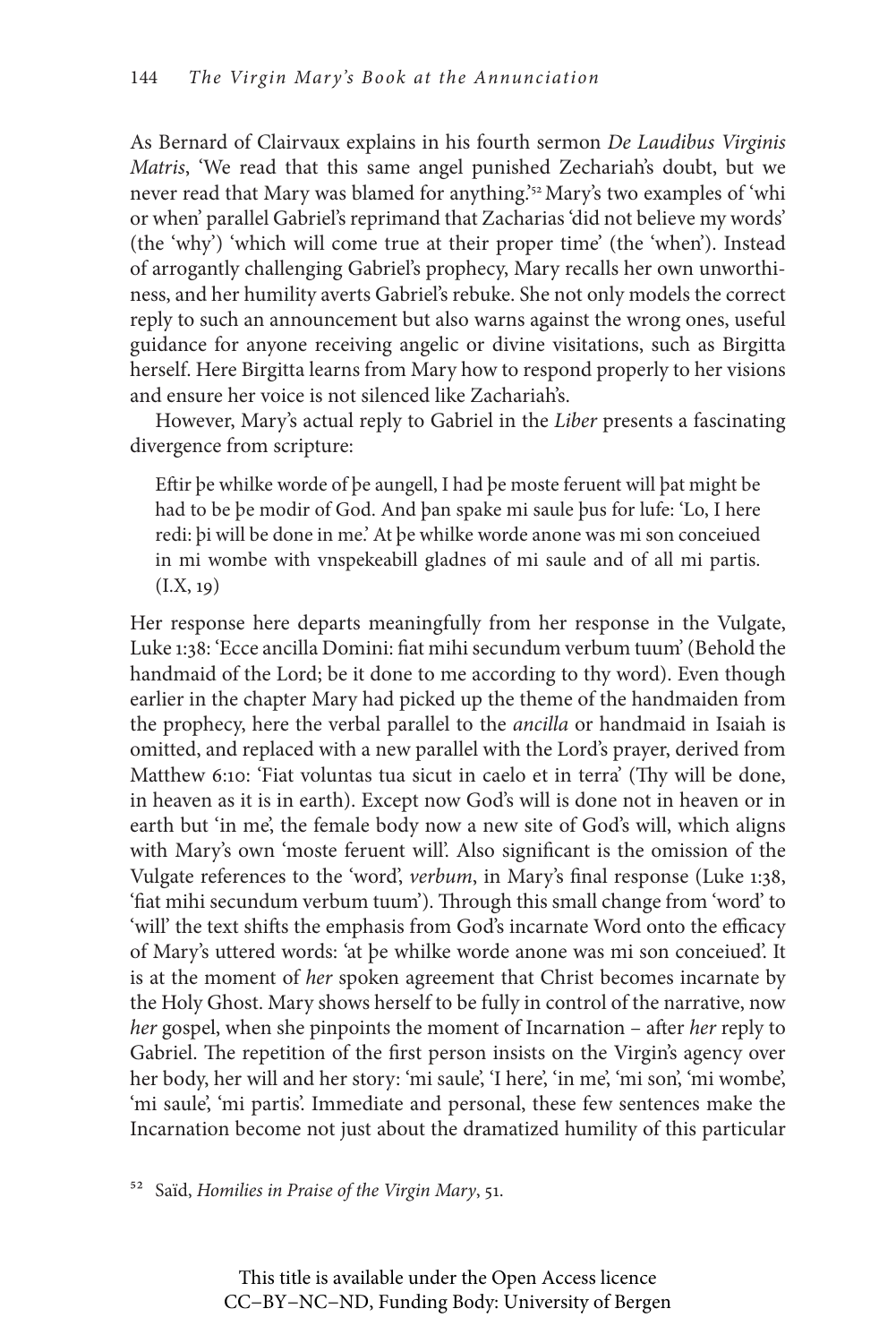mother, but also about the mutual willingness of both her corporality and her spirituality to undertake the will of God.

The significance of the Annunciation for Mary and Birgitta is dramatically amplified in its second recurrance much later in the *Liber*, in Book III: this presentation much more explicitly uses the Incarnation to legitimate female access to God, female prophecy and female authority.<sup>53</sup> Birgitta describes a vision in which Mary revisits the Annuciation scene, where the Virgin slightly changes her description of the moment to support a different set of priorities for Birgitta. At this point it seems the visionary no longer needs a model of humility in the face of divine visitation, but a new model of intellectual assertiveness in the face of earthly male authority. Evidently, Birgitta has been challenged by a master of divinity and Mary counsels her on how to respond to him. She subtly, but meaningfully, shifts the tone of her recollection of the Annunciation:

I was so brenninge in þe lofe of God, and þe fire of God was so feruent in mi hert, þat þare plesed me nothinge bot þe will of God, þat shewed to me his grete charite, insomikill þat he sent to me his messagere to make me knawe þat I suld be þe modir of God. And fro I wist þat þat was þe will of God, I assentid in mi hert, and of a grete charite I spake oute and saide vnto þe messagere, 'Be it done vnto me eftir þi worde.' (III.VIII, 208)

Gabriel's words are completely subsumed here and only Mary's speech is direct discourse. This time she quotes more precisely her response recorded in Luke 1:38, and this time the phrase 'eftir þi worde' (in Luke, *secundum verbum tuum*) is necessary for underscoring the power imbued in her because God's word takes on her flesh. The importance of this renewed emphasis on the *Logos*  becomes clear as Mary explains how her conception of Christ changed her:

And in þat same instans was God within me made man, and Goddes son mi son. And so þe fadir and I had bothe one son, þat was both God and man, and I bothe modir and maiden. Bot fro þe time þat he was conceiued within mi bodi, as he was full of wit, he filled me full of wit, insomikill þat noȝt oneli I vndirstode þe grete wit of maistres, bot also wheþir it come of letterure or elles of þe charete of God. (III.VIII, 208)

The word Mary utters at the Annunciation ('May it be done according to your word') aligns with both the divine Word, the *Logos* (λόγος) or *verbum* of John 1:14, 'And the Word was made flesh and dwelt among us' (*et verbum caro factum est et habitavit in nobis*), and now the 'words' of the scholars. While

<sup>&</sup>lt;sup>53</sup> The following passages are also discussed in relation to the significance of the Virgin Mary for Julia Kristeva in her well-known essay 'Stabat Mater'; Miles, 'Looking in the Past'.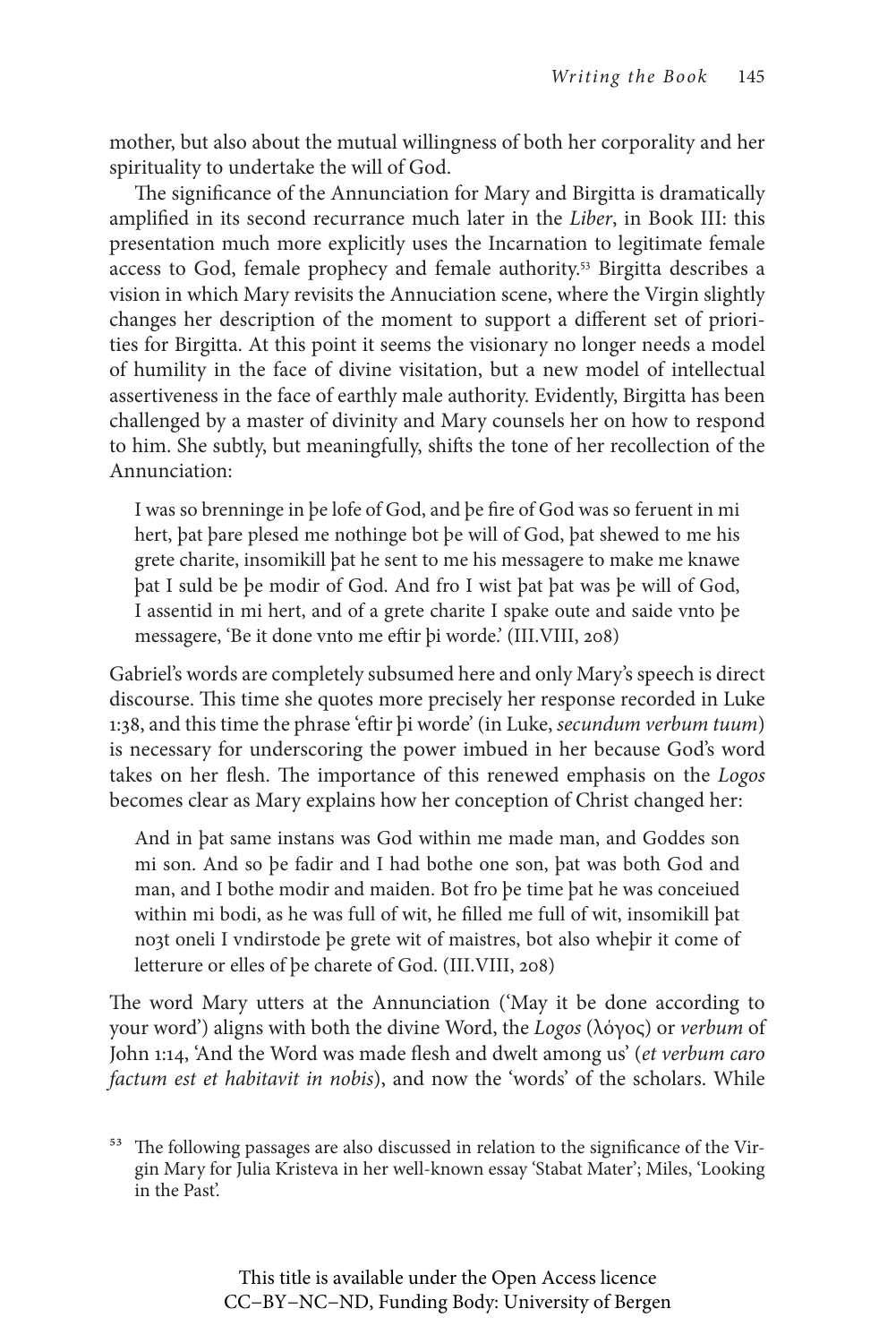not mentioning the tradition of Mary reading the scripture at Gabriel's arrival, the passage nonetheless taps into its invisible presence, as it thereby underscores the miraculousness of her superiority *above* those who read: her power comes not from book learning but from God himself.54 Physical conception of the Word grants Mary immediate authority in the scholastic realm of letters, texts and books, otherwise generally closed to women; through her maternal body she becomes exempt from the patriarchical requirements that make 'maistres' out of men. She is impregnated with wit, with understanding, with a doctrinal and theological conception of knowledge that can only come from conception of the Godhead (whether physical or spiritual). With this wisdom Mary instructs Birgitta on what questions to ask the master on her behalf, and tells her how to interpret the master's answers; thus the visionary woman exercises this same maternally sourced authority when she interrogates him and, depending on his responses, may find him 'more like to an asse þan to a maistir' (III.VIII, 208).

Mary's special power is essentially an act of interpretation. She becomes an expert in a kind of *discretio* not of spirits, but of intellectual learning, of 'wit'. This 'grete wit of maistres' stems either *indirectly* from 'letterure' (which would include Latin religious literature, as in the writings of the patristic fathers, biblical commentaries, sermons, etc.) or *directly* from the 'charete of God' – i.e. spiritual gifts. Mary, as mediatrix to Christ, is positioned to distinguish the mediacy or immediacy of human knowledge of spiritual things. Through her proximity to her Son Mary accesses this literate realm, but through these visions she passes it on to a daughter, Birgitta, in effect creating a female lineage outside the male-dominated scholastic or ecclesiastical hierarchy. Birgitta will be Mary's spokeswoman on earth. Birgitta, in turn, by writing her visionary text, passes at least the demonstration of this female power over men's 'wit' on to generations of readers.

It is important to understand that because Mary's interaction with Gabriel and her impregnation with the Word of God were both essentially verbal events, she commands the special ability to discern agreement between what is spoken and what is thought by humans:

For I, þat bare him þat is verrai treuthe, knawe wele if his mouthe and his hert accorde. I haue asked of þe maistir thre þinges, to þe whilke if he had answerde treuli, I suld haue knawen it: for, eftir þe message was saide to me fro þe mouthe of þe archangell Gabriel, treuthe tuke in me both fleshe and

<sup>&</sup>lt;sup>54</sup> At the same time, illustrations of Birgitta receiving divine revelation via rays of light and simultaneously writing it down clearly mean to evoke images of the Annunciation where Mary also has a book in her lap as she receives the same kind of heavenly rays of the Holy Ghost symbolizing Christ's conception. For discussion and illustrations of this deliberate visual parallel see Miles, 'Looking in the Past', 57–9.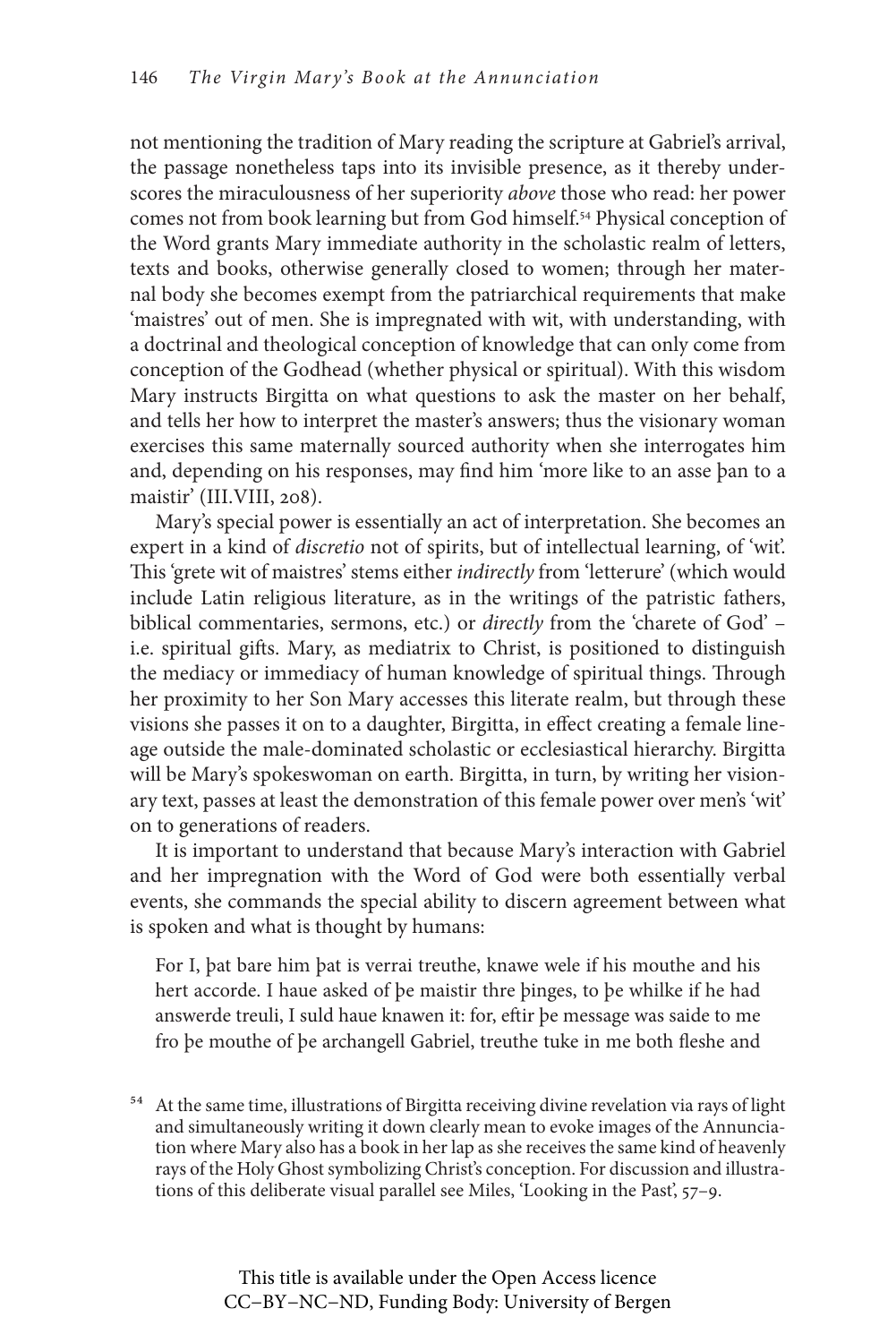blode, and þe same treuthe, both in godhede and manhede, was born of me. And þarefore I knewe wele wheþir in þe mouthe of men be treuthe or noght.  $(III.8, 208-9)$ 

Her motherhood, her physical carrying of Christ 'þat is verrai treuthe' inside her womb, enables the Virgin to *read* the inner thoughts of men while judging the truth of their oral utterances. 'Treuthe', incarnate in the Son of God, becomes a standard Mary is specially sanctioned to judge against. When Mary emphasizes, 'For I, þat bare him þat is verrai treuthe, knawe wele [the truth of men]', she connects her experience bearing Christ in her body to her ability to discern theological truths. Through the duty of her womb Mary wields a spiritual perspicacity which sets her (and Birgitta, her mouthpiece on earth) in a unique position of authority over the men of the world, with the power to interpret their textual or oral utterances, and to balance them against the truth of their hearts. According to the *Liber*, the Virgin 'was filled with the wisdom of God and given the gift of prophecy', as Sahlin describes her, and I would argue that Birgitta comes to understand the incarnation of Christ as the moment when that transformation happens.<sup>55</sup> By extension, then, for Birgitta the Annunciation represents the conception of herself as a prophet in Mary's image, able to speak the words of Mary's prophecies because of their shared maternal ability to bring Christ into the world.

The particular emphasis on the Virgin's powers given her as a result of the textual/verbal nature of the Annunciation and Incarnation illuminate the textual implications of Birgitta's own experience of mystical pregnancy. This is a fascinating episode that has attracted considerably more critical attention than the dual Annunciation scenes, which have gone mostly unremarked, but all three passages should be read together as a cohesive programme of Mary as model, connecting the Word of God to the maternal female body in order to authorize Birgitta's power. At nearly the end of the *Liber Celestis*, the entirety of chapter 76 in Book VI explains what happened to the visionary on the eve of Christ's nativity one year, in a rare focus on Birgitta's physical body:

It fell on þe Cristemas night þat þe spouse, with one passing gladsomnes of hir hert, felid as it had bene a whike childe sterringe in hir herte. And at þe hye mes, þe modir of merci apperid to hir and saide, 'Doghtir, right as þou wote noȝt how þat gladnes and stirynge com so sodanli to þe bi þe sone of Gode, so þe comminge of mi son to me was wondirfull and sodaine. And also sone as I assentid to þe aungels message, I felid in me a wondirfull whilke stering child, with a gladnes þat mai no3t be saide. And þerfore haue comforthe, for þis gladfull stiringe sall laste with þe and incres in þe, for it

<sup>55</sup> Sahlin, *Voice of Prophecy*, 96; also 97–8 on the tradition of Mary as 'prophetess'.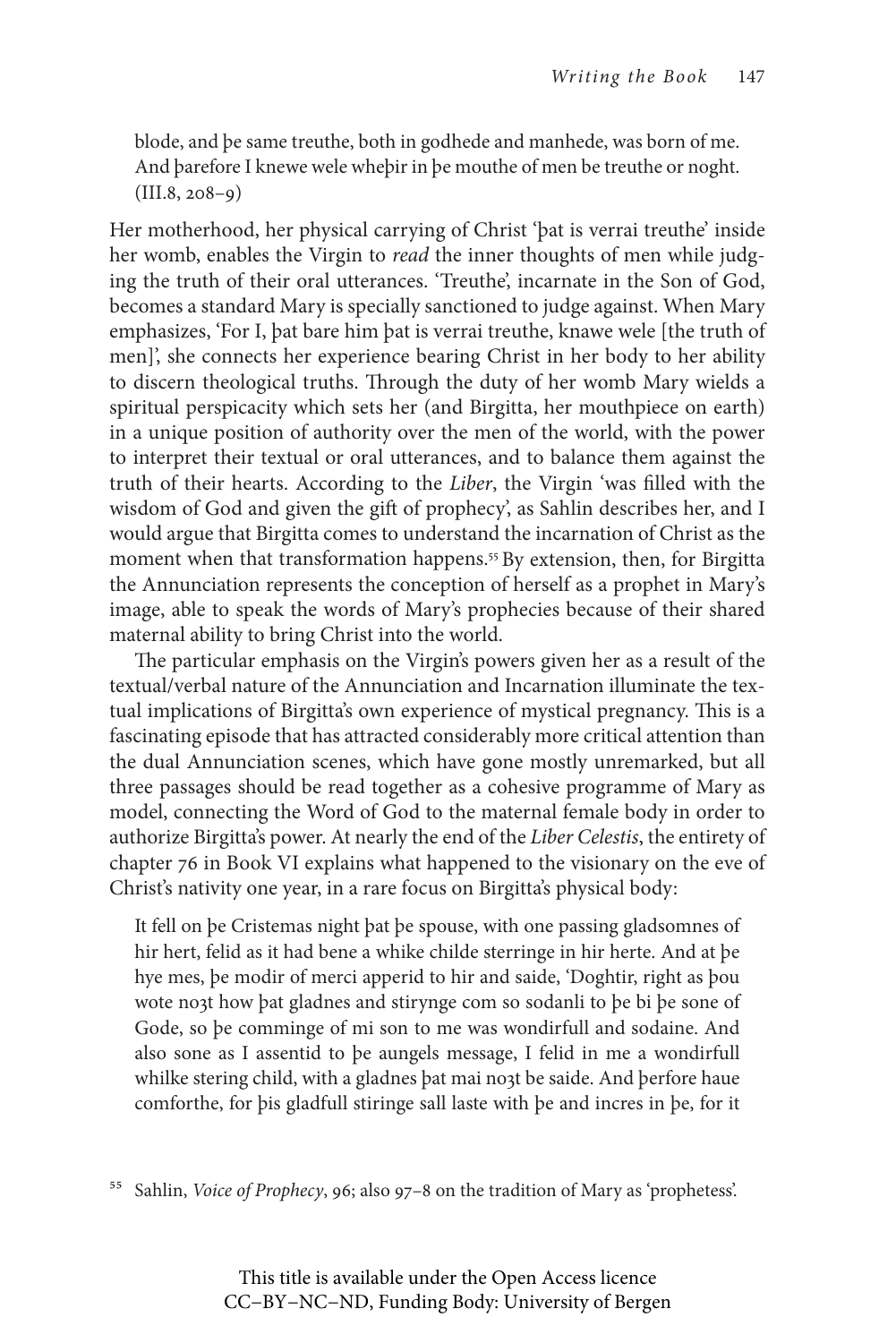is þe comminge of mi son into þi herte, and þou sall shewe to mi sonnes frenndes, and mine, oure will.' (VI.76, 460)

At the time of the liturgical celebration of Christ's birth, Birgitta becomes seemingly physically pregnant in a modelling of Mary's maternity. This impregnation corporally manifests itself as if a living child were moving 'in hir herte' with 'passing gladsomnes of hir hert' – fitting with the medieval understanding of a physiological conflation of womb and heart.<sup>56</sup> In a fascinating mirroring of Luke's Annunciation scene, Mary then appears to Birgitta to announce the parallel between her sensations of pregnancy and the Virgin's own pregnancy with the Son of God. Mary interprets, or 'reads', Birgitta's impregnation as a 'sign' of her son's coming. Through her previous visionary narratives of the Annunciation scene, Mary has carefully prepared Birgitta for the unique feelings that signal conception of the divine: sudden, unspeakable joy; gladness of heart, soul and body; complete absence of pain. Now the 'modir of merci' arrives as the messenger, bypassing Gabriel and passing on a kind of holy women's lore of mystical pregnancy, becoming a mother to a mother, both bearing the same Son. Just as the Virgin became pregnant with the Word made flesh so Birgitta finds herself pregnant not with a child but with the Word of God, with Christ present in her visions and speaking again to the world.

Several critics have picked up on the importance of Birgitta's mystical pregnancy for her prophetic vocation.<sup>57</sup> Sahlin considers at length the phenomenon of the mystical pregnancy and its function in Birgitta's life, arguing that Birgitta does intend to claim that she truly somatically experienced the stirring feeling of a child (it was not simply metaphorical or 'felt' within a vision) and that she considered this as a physical correlation to her visionary incarnation of Christ. Birgitta, of course, was well acquainted with pregnancy, having had

56 On the conceptual conflation of womb and heart in medieval religious literature, see Caroline Walker Bynum, *Wonderful Blood: Theology and Practice in Late Medieval Northern Germany and Beyond* (Philadelphia: University of Pennsylvania Press, 2006), esp. 158–61; Jacqueline E. Jung, 'Chrystalline Wombs and Pregnant Hearts: The Exuberant Bodies of the Katherinenthal Visitation Group', in *History in the Comic Mode: Medieval Communities and the Matter of Person*, ed. Bruce Holsinger and Rachel Fulton (New York: Columbia University Press, 2007), esp. 227–8; and Margaret Bridges, 'Ubi est thesaurus tuus, ibi est cor tuum: Towards a History of the Displaced Heart in Medieval English', in *The Heart*, ed. Agostino Paravicini Bagliani, *Micrologus* 11 (Turnhout: Brepols, 2003), 501–18.

57 See Sahlin, *Voice of Prophecy*, 78–107; Salmesvuori, *Power and Sainthood*, 81–90; Bruce, '"I am the Creator": Birgitta of Sweden's Feminine Divine', esp. 38–40; Børresen, 'Birgitta's Godlanguage', esp. 38–9; and Joan Bechtold, 'St Birgitta: The Disjunction Between Women and Ecclesiastical Male Power', in *Equally in God's Image: Women in the Middle Ages*, ed. Julia Bolton Holloway, et al. (New York: Peter Lang, 1990), 88–102.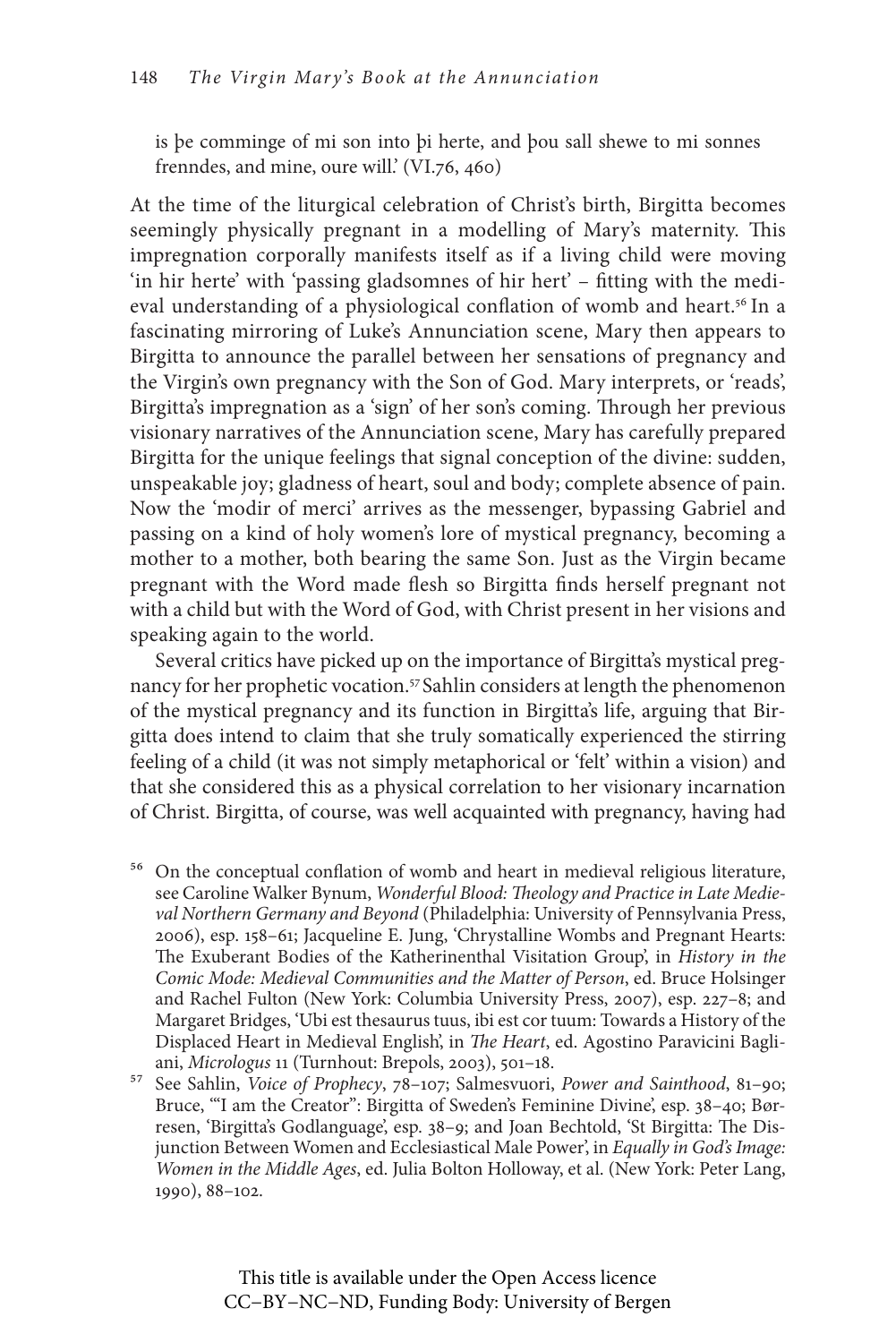eight children, although when she received this vision she had been widowed and celibate for several decades. Sahlin convincingly suggests that Birgitta was not at all expressing a 'longing to return to the time when she gave birth to her physical children' as presumed by some critics but rather that she 'felt authorized through the maternal role to serve as an outspoken prophet and vehicle of divine revelation<sup>',58</sup> Samuel Fanous pushes beyond these conclusions to argue that this passage presents Birgitta as a new *theotokos*:

While Birgitta's spiritual pregnancy appears to be a sign of contemplative union, a formula reiterated by Christ, it is limiting to confine her mystical pregnancy to the level of signification. For *imitatio* is not merely a matter of exciting the affections through signification, but of union with the sign through prolonged contemplation, of becoming. Birgitta therefore does not merely *identify* with Mary, in a real sense she *becomes* the God Bearer.<sup>59</sup>

Directly equating Birgitta as a kind of new Mary suggests the profound power of Birgitta's *imitatio Mariae* to surpass metaphor and radically form her visionary vocation. This interpretation finds echoes in a medieval discussion of Birgitta's sanctity, a Latin treatise by an unknown continental Franciscan friar, written sometime between 1391 and 1409.<sup>60</sup> A defence of the authenticity of Birgitta's revelations, the text contends that 'it was theologically necessary for God to have used a woman as a medium of divine revelation', in part because both Birgitta and the Virgin Mary 'fulfill similar functions in salvation history as mediators of spiritual life'.<sup>61</sup> God returns to earth, again through a woman, and not coincidentally. Such an explanation was an uncommon defence of Birgitta's authenticity.<sup>62</sup>

Indeed, mystical pregnancy such as this was not unusual in the later Middle Ages, but Birgitta's experience stands out as exceptional for several reasons.<sup>63</sup> Not only is it unlikely she was aware of or heavily influenced by other vision-

- 59 Fanous, 'Becoming Theotokos', 276–7.
- 60 Sahlin discusses this little-known text in her article 'The Virgin Mary', 228–32. It is found in Lincoln, Lincoln Cathedral Chapter Library, MS 114, fols 18vb–24va, and remains unedited.
- 61 Sahlin, 'The Virgin Mary', 229.
- 62 Sahlin, 'The Virgin Mary', 231.
- 63 Sahlin elaborates on Birgitta's exceptionalism; see Sahlin, *Voice of Prophecy*, 86–8. On other examples of medieval priests, nuns and holy women experiencing mystical pregnancies, see Sahlin, *Voice of Prophecy*, 86–8; Dyan Elliott, *The Bride of Christ Goes to Hell* (Philadelphia: University of Pennsylvania Press, 2012), 225–7; Caroline Walker-Bynum, *Holy Feast and Holy Fast: The Religious Significance of Food to Medieval Women* (Berkeley: University of California Press, 1987), 203–4, 256–8; and Rosemary Drage Hale, 'Imitatio Mariae: Motherhood Motifs in Late Medieval German Spirituality', in *Medieval German Literature: Proceedings from the*

<sup>58</sup> Sahlin, *The Voice of Prophecy*, 84.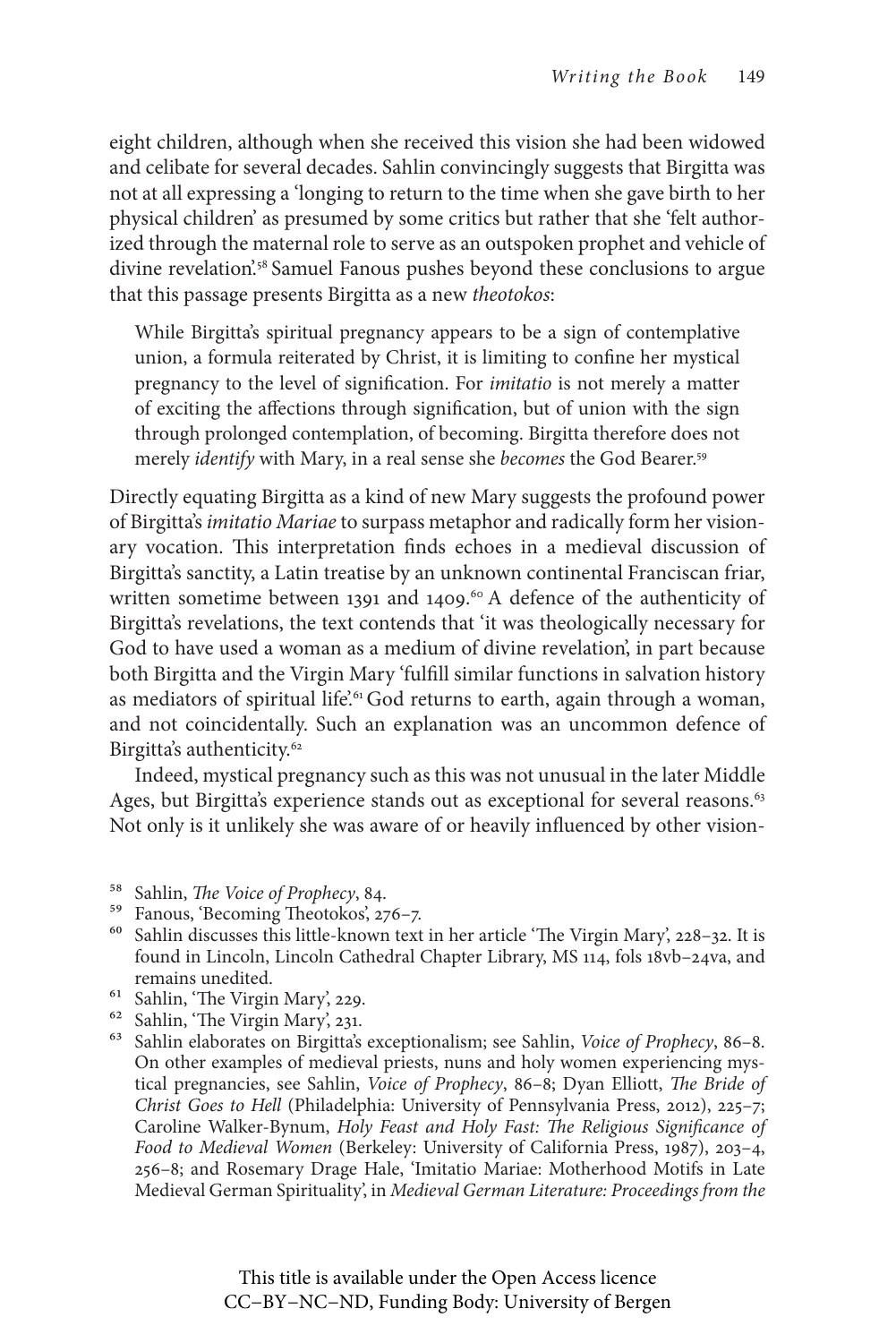aries' similar experiences, she stood out from them as a mother among female virgins or celibate men. Significantly, the pregnancy physically manifested Birgitta's prophetic voice, authenticating her words through a bodily sign – a meaning unique to this saint. Most significantly, however, is the unusual situation where the meaning of her mystical pregnancy was explained to her by Mary herself, the figure of imitation. Salmesvuori proposes that Mary's interpretation and authorization of the phenomenon from within the context of the vision itself would have encouraged Birgitta and assuaged her confessors in the face of the danger that it was in fact diabolical and not holy, 'since she had felt that Peter's and Mathias's [her confessors] first reactions to her belly's movements were indeed somehow skeptical'.64 This is another example of how Mary provides the proper interpretation, superceding men's understandings, endorsing Christ's presence in the world not simply as a mother but as the mother whose body fulfilled – interpreted – scriptural prophecies. Mary's comforting words to Birgitta at the time of the mystical pregnancy validate the *maternality* of the role of outspoken prophet, which, I would add to Sahlin's argument, also extends to the maternal role of author – of textual creator.

Just as the result of the conception of the Word of God is the body of the living Christ, so the result of Birgitta's channelling of God's word is the body of written revelations, the *Liber Celestis* text itself*.* <sup>65</sup> Writing offers embodiment to her transitory visionary experiences, giving a material codex body to the transmission of the divine through her fleshly body. Fanous also makes this connection, extending it beyond the visionary text: 'As Mary gave birth to the Word, Birgitta becomes the Theotokos, re-birthing the *Logos* through her revelations, begetting spiritual children through her personal witness, and bringing forth Vadstena and the Order.<sup>66</sup> The last line of the mystical pregnancy passage, I think, unlocks the full convergence between Annunciation, Incarnation and Birgitta's visionary vocation: as Mary explains, the mystical pregnancy – indeed all the visions – are 'þe comminge of mi son into þi herte'. Birgitta has a divine mandate to promulgate them because by their means 'þou sall shewe to mi sonnes frenndes, and mine, oure will'. The

*<sup>23</sup>rd International Congress on Medieval Studies, Kalamazoo, Michigan, May 5–8, 1988*, ed. Albrecht Classen (Göppingen: Kümmerle, 1989), 129–45.

<sup>64</sup> Salmesvuori, *Power and Sainthood*, 84.

<sup>65</sup> Sahlin, *The Voice of Prophecy*, 84. Similarly, the *Offenbarungen* (*Revelations*) of German Dominican nun Margaretha Ebner (1291–1351) records her mystical pregnancy and 'giving birth' to a speech in great pain, as well as feeling a strong desire to suckle the baby Jesus when in the material presence of her own book; see Philipp Strauch, ed., *Margaretha Ebner und Heinrich von Nördlingen. Ein Beitrag zur Geschichte der deutschen Mystik* (Freiburg/Tübingen, 1882), 59 and 120. (My thanks to Ricarda Wagner for this reference.)

<sup>66</sup> Fanous, 'Becoming the Theotokos', 277.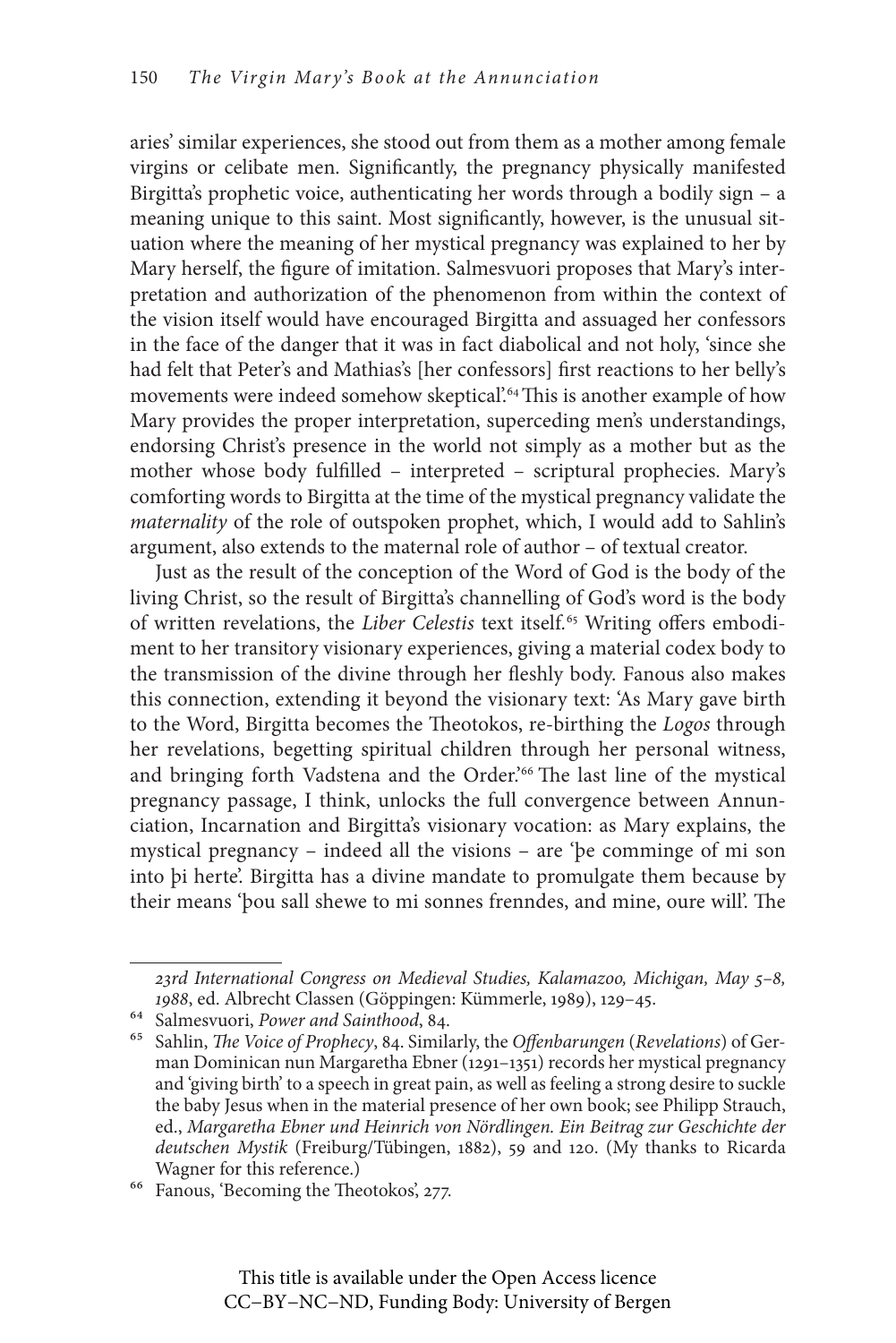mystical pregnancy functions as a sign for the world of Christ's true presence in Birgitta's visions, and it also entails the birth of a book to bring to term these signs. Thus Birgitta will fulfil Mary's command not just by passively receiving the revelations, but by actively transforming them into texts to be shown to 'frenndes' of Christ and Mary: fellow readers. Birgitta's progeny are now prophecies; her children are her books; her incarnate Christ is captured on the page for all the world to read.

## Julian of Norwich and her texts

A few years after Birgitta's death at sixty-eight, a thirty-year-old English woman rested in her sickbed waiting to die. Surrounded by her mother, priest and others, she suddenly received a divine revelation which she would spend the next four decades contemplating, interpreting and writing. We know little about Julian of Norwich (*c*. 1342–after 1416) except the testimony of her own texts, the shorter *A Vision Showed to a Devout Woman* and the longer *A Revelation of Love*, and some sparse evidence of surviving wills. She became the anchoress in the church of St Julian's, Norwich, no later than 1393/4, about the age of fifty, and was still enclosed until at least 1416, into her seventies. Julian's life before her anchoritic enclosure remains a mystery: the current consensus leans towards her enclosure as a nun at Carrow, but there remains the possibility she was a laywoman – possibly married with children – before she became an anchoress.<sup>67</sup> In any case most critics agree with Nicholas Watson's argument that her initial account of her visionary experience, *A Vision* (aka the Short Text), was written sometime in the middle of the 1380s, while its extensive rewriting and expansion as *A Revelation* (aka the Long Text) was probably begun in the 1390s and concluded some time between then and her death.68 Unlike Elizabeth and Birgitta, Julian does not appear to have had any intermediary in the production of her texts, and their use of the first-person point of view gives them an unusual autobiographical immediacy. They are tightly structured, delicately crafted works that operate as cohesive wholes, far from episodic or fragmented. In content, style and tenor, Julian's visionary accounts differ dramatically from Elizabeth and Birgitta's: she painstakingly describes a series of striking visual images and aural messages received during

<sup>67</sup> On Julian's life and writings, for a current introductory overview see Nicholas Watson and Jacqueline Jenkins, eds, *The Writings of Julian of Norwich:* A Vision Showed to a Devout Woman *and* A Revelation of Love (Philadelphia: Pennsylvania State University Press, 2006), 1–10; Grace Jantzen's *Julian of Norwich: Mystic and Theologian* (New York: The Paulist Press, 1987; new ed., 2000); and Christopher Abbott, *Julian of Norwich: Autobiography and Theology* (Cambridge: D.S. Brewer, 1999).

<sup>68</sup> See Watson, 'The Composition', 666–7, 678.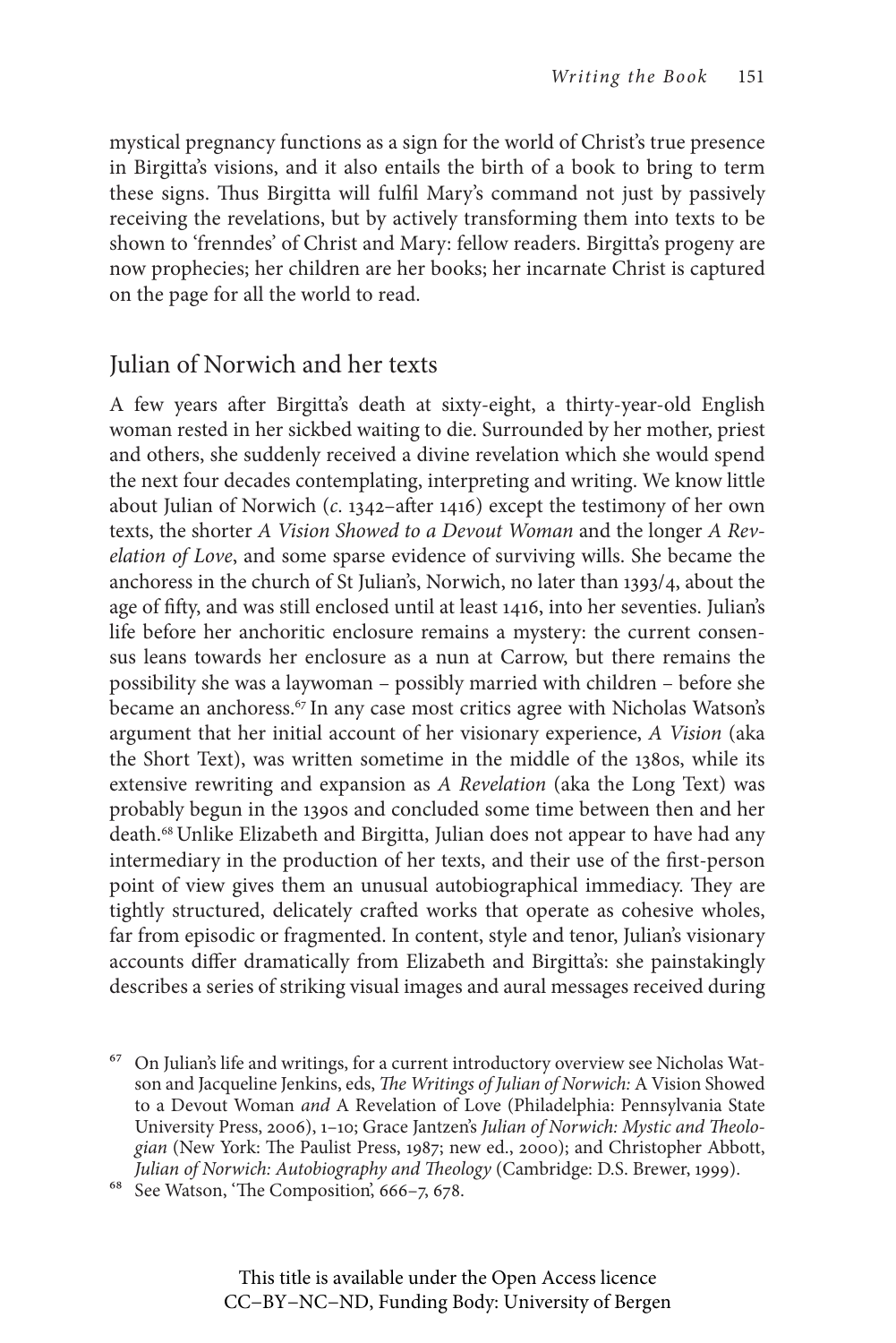her visionary experiences, from which she spins out abstract, conceptually sophisticated theological meanings. But at the same time, this anchoress and her writings are clearly part of the broader English movement in women's spirituality that brought Elizabeth and Birgitta's texts to England, and it is entirely possible that Julian knew of them, as Margery Kempe did. And like the other three holy women examined in this chapter, Julian also relies heavily on Mary as a formative figure who appears in her visions in order to affirm Julian's authority *as a woman*, not only as a visionary.

Critics have given enormous attention to Julian's innovative presentation of God as Mother, and less attention to the Mother of God and her presentation. In *A Revelation*, Julian writes that Christ showed her the Virgin Mary three times: 'the furst was as she conceived; the secunde was as she was in her sorowes under the crosse; and the thurde was as she is now, in likinge, worship and joy' (*Rev.* 25: 31-3).<sup>69</sup> The first view of Mary, when she conceived Christ, is part of the first revelation in both texts, located in section four in *A Vision* and in the fourth chapter in *A Revelation* (which will be the initial focus here).<sup>70</sup> Julian presents the Annunciation scene stripped of all its usual iconographical decorations: no study, no open scripture, no books, no ray of light, not even Gabriel himself:

In this, he brought our lady Saint Mary to my understanding. I saw her ghostly in bodily likenes, a simple maiden and a meeke, yong of age, a little waxen above a childe, in the stature as she was when she conceivede. Also God shewed me in part the wisdom and the truth of her soule, wherin I understood the reverent beholding that she beheld her God, that is her maker, marvayling with great reverence that he would be borne of her that was a simple creature of his making. For this was her marvayling: that he that was her maker would be borne of her that was made. And this wisdome and truth, knowing the greatnes of her maker and the littlehead of herselfe that is made, made her to say full mekely to Gabriel: 'Lo me here, Gods handmaiden.' In this sight I did understand sothly that she is more then all that God made beneth her in worthines and in fullhead. For above her is nothing that is made but the blessed manhood of Christ, as to my sight. (*Rev.* 4:24–35)

The scene is stripped down to the solitary figure of Mary, newly pregnant with God – and pregnant with wonder about this event. Only her final response to

<sup>69</sup> Quotations from Julian's writings are identified as either from *Vis.* (*A Vision Showed to a Devout Woman*, the Short Text) or *Rev.* (*A Revelation of Love*, the Long Text) and cited by chapter and line number from the edition by Watson and Jenkins, *The Writings of Julian of Norwich*.

<sup>70</sup> The relationship between the Short and Long Text's versions of this vision will be discussed below.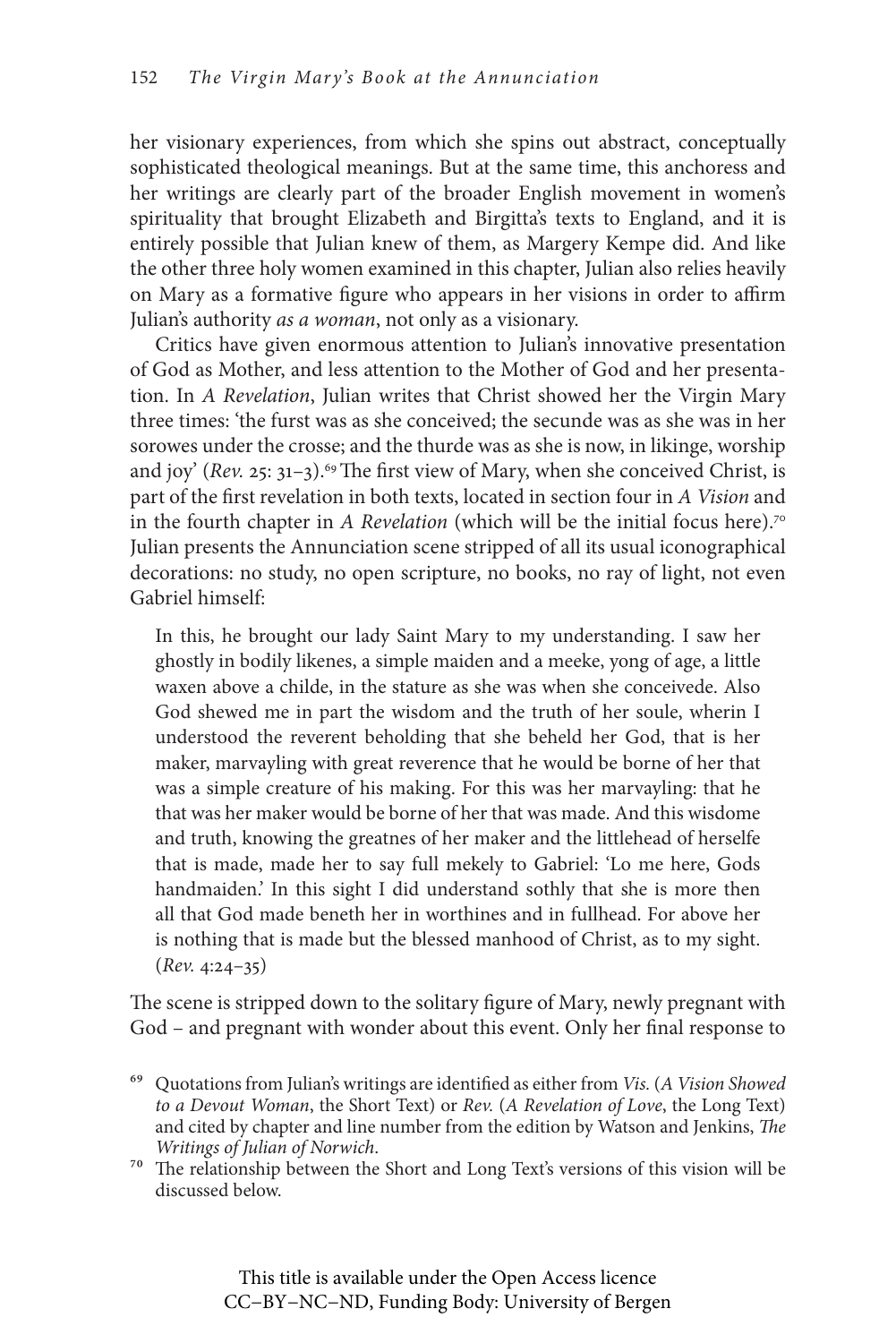Gabriel remains from the biblical version: *Ecce, ancilla domini* (Luke 1:38). In Julian's texts, the moment of the Incarnation is not about modelling female literacy, or practical prayer habits, nor is it even a 'crude claim for the orthodoxy and authority of her vision."<sup>71</sup> Rather, this Annunciation scene draws on what Mary's book, here implicit, otherwise represents: the transformation of Old Testament to New, the interpretive act of the Incarnation itself, transforming Word into flesh. She witnesses Mary's reverent beholding at the moment of the Incarnation, and sees in it a model of how to see, conceive, interpret and thus transform into text her own revelations. The visionary moment supplies a necessary paradigm of *how* to interpret the visions themelves, and indeed how to process all things ineffably divine into human comprehension: an incarnational hermeneutics. Julian utilizes the metaphor of Christ as God made man (the ultimate joining of signified and sign) as a hermeneutic tool with which to understand the theological meanings behind her visions (the signification behind the sign). With Mary as interpretive key, I would argue, Julian was able take *A Vision* and 'unlock' its fuller, deeper meanings, to interpret their theological significances and present them in the radically expanded *A Revelation*. This understanding of Mary in Julian's texts positions the Mother of God as very literally embodying a mode of seeing, reading and writing the divine, a mode necessary to the comprehension of the divine on earth.

While such a claim has not been made directly before, several critics have briefly acknowledged the importance of the Annunciation scene and its relevance to Julian's reception and understanding of her visions. Maud Burnett McInerney suggests that Mary's 'pregnancy is still invisible, latent, known only to Mary herself – and to Julian. The emphasis is not therefore on the visible pregnancy but on the experience of wonder and joy at the conception of Christ, which at this moment unites Julian and Mary in secret knowledge.'72 Elisabeth Dutton also distinguishes the Virgin's body from her behaviour: 'It is not Mary's motherhood *per se* which interests Julian, but rather her responses to God, which Julian appropriates as models for devotional response.'73 Yet, I would argue, the Annunciation scene does underscore the vital connection between Mary's motherhood and her responses to God: the physical conception of Christ coincides with spiritual and intellectual conception of God. In their notes to their edition of *A Revelation*, Nicholas Watson and Jacqueline

<sup>71</sup> Vincent Gillespie and Maggie Ross, 'The Apophatic Image: The Poetics of Effacement in Julian of Norwich', in *The Medieval Mystical Tradition in England*, V, ed. Marion Glasscoe (Cambridge: D.S. Brewer, 1992), 64.

<sup>72</sup> Maud Burnett McInerney, '"In the Meydens Womb": Julian of Norwich and the Poetics of Enclosure', in John Carmi Parsons and Bonnie Wheeler, eds, *Medieval Mothering* (London: Garland, 1996), 166.

<sup>73</sup> Elisabeth Dutton, *Julian of Norwich: The Influence of Late-Medieval Devotional Compilations* (Cambridge: D.S. Brewer, 2008), 154.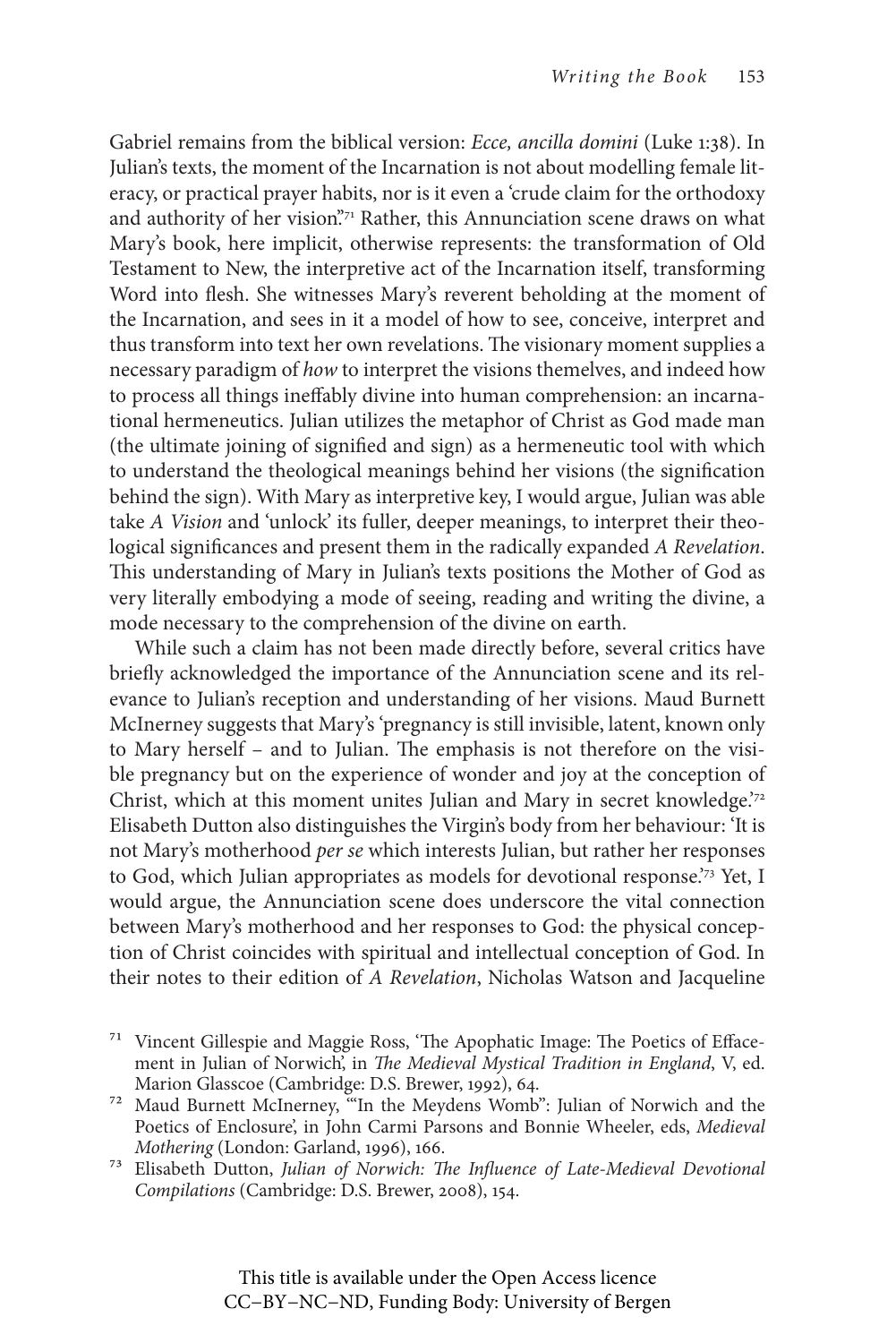Jenkins support this claim when they point out that 'Mary's reverent marveling parallels Julian's "wonder and marvayle" … suggesting a wider parallel between Annunciation and revelation, as both in different senses bring Christ to birth in the world'.74 Mary undoubtedly serves as a model for receiving the divine, but also as a model specifically for the centrality of obedience and humility in devotion in general, Vincent Gillespie and Maggie Ross have argued. They describe how 'her exploration of a traditional image allows, and indeed requires, the reader to make the connections and parallels between the acts of obedience and humility that bind together Christ, Mary and Julian in a trinity of homely reverence and self-emptying humility'.75 In a later article Gillespie and Ross shift to emphasize the broader methodological potential of this obedience and humility:

Julian's re-enactment in ch. 4 of Mary's yielding of control and self-will in the Annunciation was the key to her own openness to the showings, and her willingness to 'conceive' of their truth (the gynecological pun is Julian's, not ours), and that readers of her text needed to aspire to the same condition, which Julian calls 'mekenes': 'Lo me, Gods handmayd.' In modern terms, this translated into a willingness to listen to the text without preconceptions and without a pre-formed interpretive agenda.<sup>76</sup>

Thus obedience and humility become a prerequisite for successful interpretation of the text not only by herself but also by us, its readers and critics. Such a metatextual function begins to point to the expansive importance of the Virgin as hermeneutic key.

Yet there is a missing link in scholarly understanding thus far of the Annunciation scene, a link that ties together these individual points to reveal the profundity of Julian's *imitatio Mariae*: the present absence of Mary's book. I suggest that here Julian silently draws upon the tradition of the Virgin's transformative reading of the Old Testament into a conception of the New in her womb. Fully developed by the late fourteenth century, this tradition would have surrounded her, and was prevalent in visual art, in the liturgy, in devotional texts and in anchoritic texts Julian likely read: Aelred's *De Institutione Inclusarum* and *Ancrene Wisse*. 77 Both before and even after her reclusion she would have encountered Mary as a reader in some form

<sup>74</sup> Watson and Jenkins, 136, note to *Revelation* ch 4, ll. 28–9.

<sup>75</sup> Gillespie and Ross, 'Apophatic Image', 64. Also, 'the individual soul longing for the incarnation of meaning must take as its paradigm the humble obedience of Mary at the Annunciation in yielding control and self-will, in submitting to the imperatives of becoming God's meaning' (55).

<sup>76</sup> Vincent Gillespie and Maggie Ross, '"With mekenes aske perseverantly": On Reading Julian of Norwich', *Mystics Quarterly* 30 (2004): 131.

<sup>&</sup>lt;sup>77</sup> On how these texts deal with the Annunciation, see chapters 1 and 2 of this book.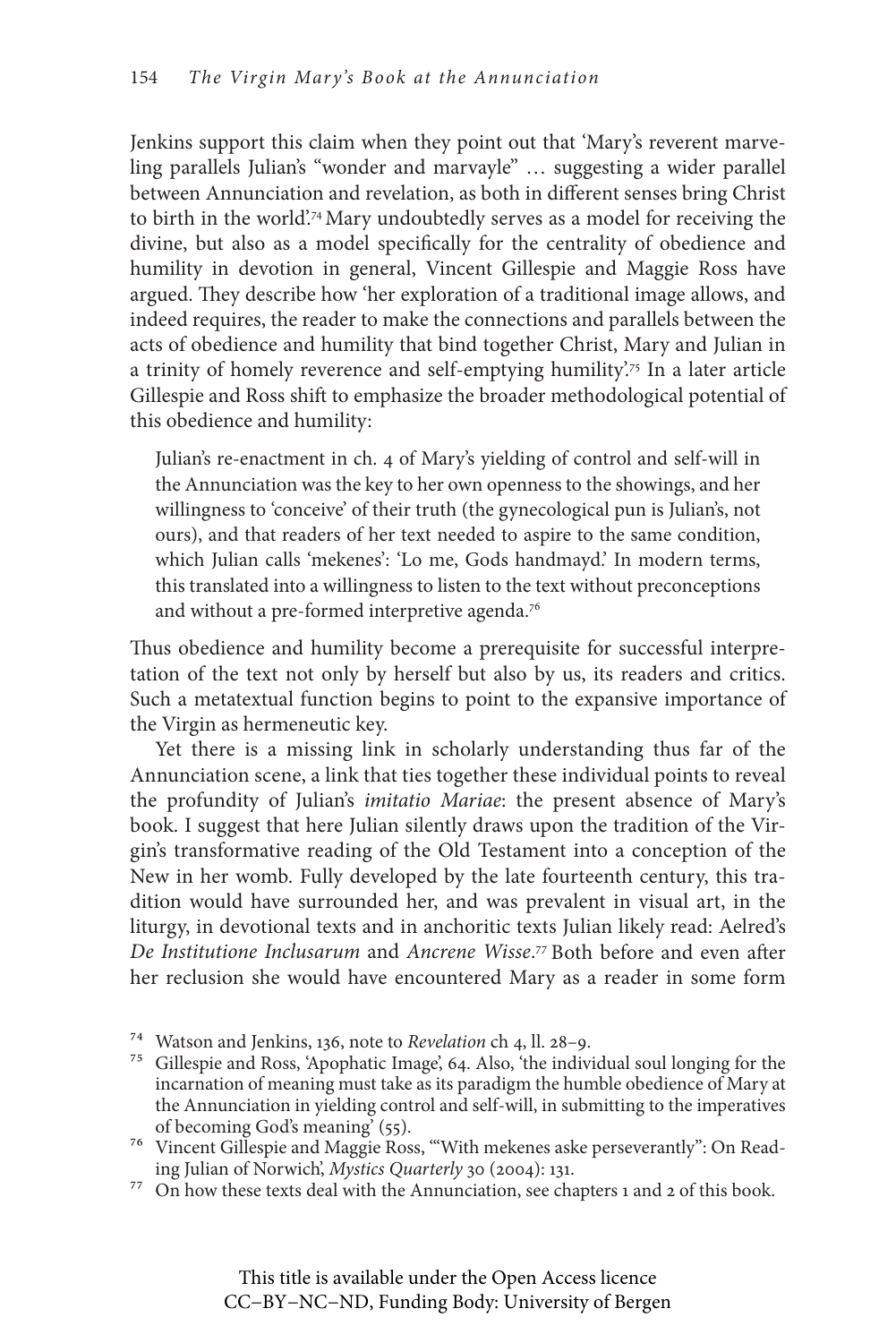or another, such was its ubiquity; yet even without her book, the Virgin still functioned as an interpreter of texts. The textuality of the Incarnation, the Word made flesh, lingers behind Mary's stripped-down representation as a 'simple maiden' in *A Revelation*. Christ is in many ways an interpretation of and into language and so, to use that as a methodological impetus, in pursuing these questions I advance with Gillespie's caution in mind that 'Julian's Long Text always requires us to attend deeply and suspiciously to the texture of the writing.'78 Mapping out the paradigmatic power of this scene requires our own attention to be focused (like Julian's) simultaneously on the micro-level of syntax and diction and on the macro-level of abstract theological conclusions – two levels woven together not unlike the fleshly letter and the spiritual Word that come together in Christ. Only very close reading can reveal the depth of Julian's careful, innovative construction of her text's 'tone of seeing', the linguistic framework which defines the prime spiritual, intellectual and physical state for receiving revelation – and understanding its full meaning. The Annunciation passage, I suggest, establishes the significance of the key verbs *to behold*, *to conceive* and *to marvel*. These words function throughout her writing as 'word-knots', wherein Julian 'takes a nucleus word and winds around it strands of homonyms, grammatical variants, near-puns and halfrhymes that constitute the genetic code of her theology'.79 I will, as much as it is possible, disentangle these word-knots – not with the goal of deciphering, but rather of mapping. Only then can we see the structure of how Julian connects Mary's pregnant body with her soul's beholding and marvelling, building a zeugmatic bridge between visionary experience and its (re)vision on the page through the creation of a text.

Something significant has been overlooked: that the verb *to behold* and its gerund *beholding* appear for the first time in *A Revelation* with reference to Mary at the Annunciation, when Julian is granted a view of Mary's soul wherein Julian 'understood the reverent *beholding* that she [Mary] *beheld* her God' (my italics). Thus the Virgin's reception of the divine operates as the paradigmatic model of *beholding*, what many critics agree is, in Gillespie's words, 'the core work of Julian's response to her showings'.80 Gillespie, McNamer and Michael Raby, among others, underscore the importance of *beholding* and its web of meanings for not only the devotion portrayed in Julian's texts but also for late medieval English devotion in general. 'To behold', from OE *bihaldan*, 'to give regard to, hold in view', retains the etymological sense of understanding

79 Gillespie and Ross, '"With mekenes aske perseverantly"', 135.

80 Gillespie, 'Pastiche', 194.

<sup>78</sup> Vincent Gillespie, '"[S]he do the police in different voices": Pastiche, Ventriloquism and Parody in Julian of Norwich', in *A Companion to Julian of Norwich,* ed. Liz Herbert McAvoy (Cambridge: D.S. Brewer, 2008), 195.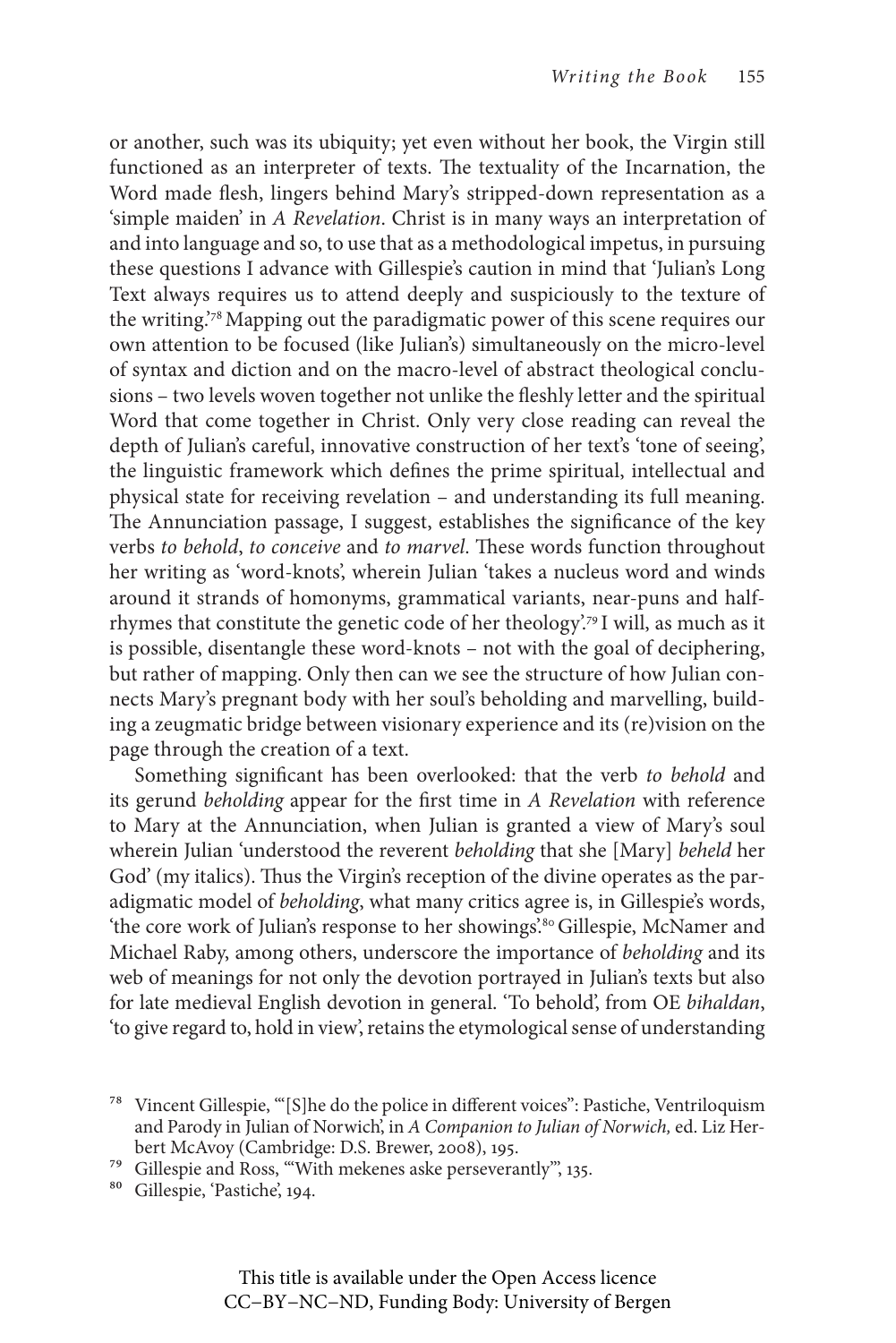'by' means of 'holding' in the sight or mind (from *healdan*, to hold); thus the Middle English *biholding*, 'the act of looking', as well as 'the act of applying one's mind'.<sup>81</sup> As with Mary's example, it is both seeing visually and comprehending intellectually. In addition, however, a specifically spiritual connotation pertains; Gillespie explains how in Julian's texts 'beholding' 'emerges as a transactional state in which God constantly beholds and comprehends us and we struggle fitfully to behold him, but fail to comprehend in him this life'.<sup>82</sup> The exception to this mortal failure is, of course, Mary, the only one of all humans fully able to comprehend – behold – conceive – God himself, by means of carrying Christ in her womb. She models the most complete beholding that the rest of Christianity could strive for, Julian included. The bidirectional exchange that Gillespie refers to, beholding both by and of God, likewise first occurs in the text as the object of Mary's own marvelling: 'that he that was her maker would be borne of her that was made'. The mutual indwelling theme that drives nearly all of *A Revelation* emerges originally at this moment and elegantly concretizes the abstraction of 'beholding'.83

'Beholding', Gillespie asserts, 'is also a viable critical methodology for reading Julian's account of that work.<sup>284</sup> Julian herself uses Mary as a hermeneutic model to behold first her own visions and, second, to behold the Short Text itself in order to produce the more advanced interpretations contained in the Long Text. We, as readers, likewise must use this interpretive tool of beholding in order to fully engage the depth of meaning in Julian's texts; or, rather, to allow the texts to guide us into their meaning. In his discussion of how attention and beholding works in *A Revelation*, Raby comments that there is only one explicit imperative of *behold* directed at the reader; 'instead, Julian engages readers by aligning their sight with her own, and, in doing so, helps them to see as she saw.<sup>85</sup> But how is beholding truly different from the normal acts of 'seeing' and 'understanding', beyond being marked by obedience and humility?

The trick is in the polysemy of the Annunciation itself, demonstrated by Mary holding God in sight, mind – *and* womb. Beholding is comprehending

- <sup>81</sup> MED entry for *biholding*, (ger.)1, and 2. As McNamer points out, the MED fails to consult Julian's texts for examples of usage; Sarah McNamer, *Affective Meditation and the Invention of Medieval Compassion* (Philadelphia: University of Pennsylvania Press, 2010), 136.
- 82 Gillespie, 'Pastiche', 194; see also Gillespie and Ross, "With mekenes aske perseverantly"', 137.
- <sup>83</sup> For more on mutual indwelling and motifs of space, see Miles, 'Space and Enclosure'.
- 84 Gillespie, 'Pastiche', 194.
- 85 Michael Raby, 'The Phenomenology of Attention in Julian of Norwich's *A Revelation of Love'*, *Exemplaria* 26(4) (2014): 358.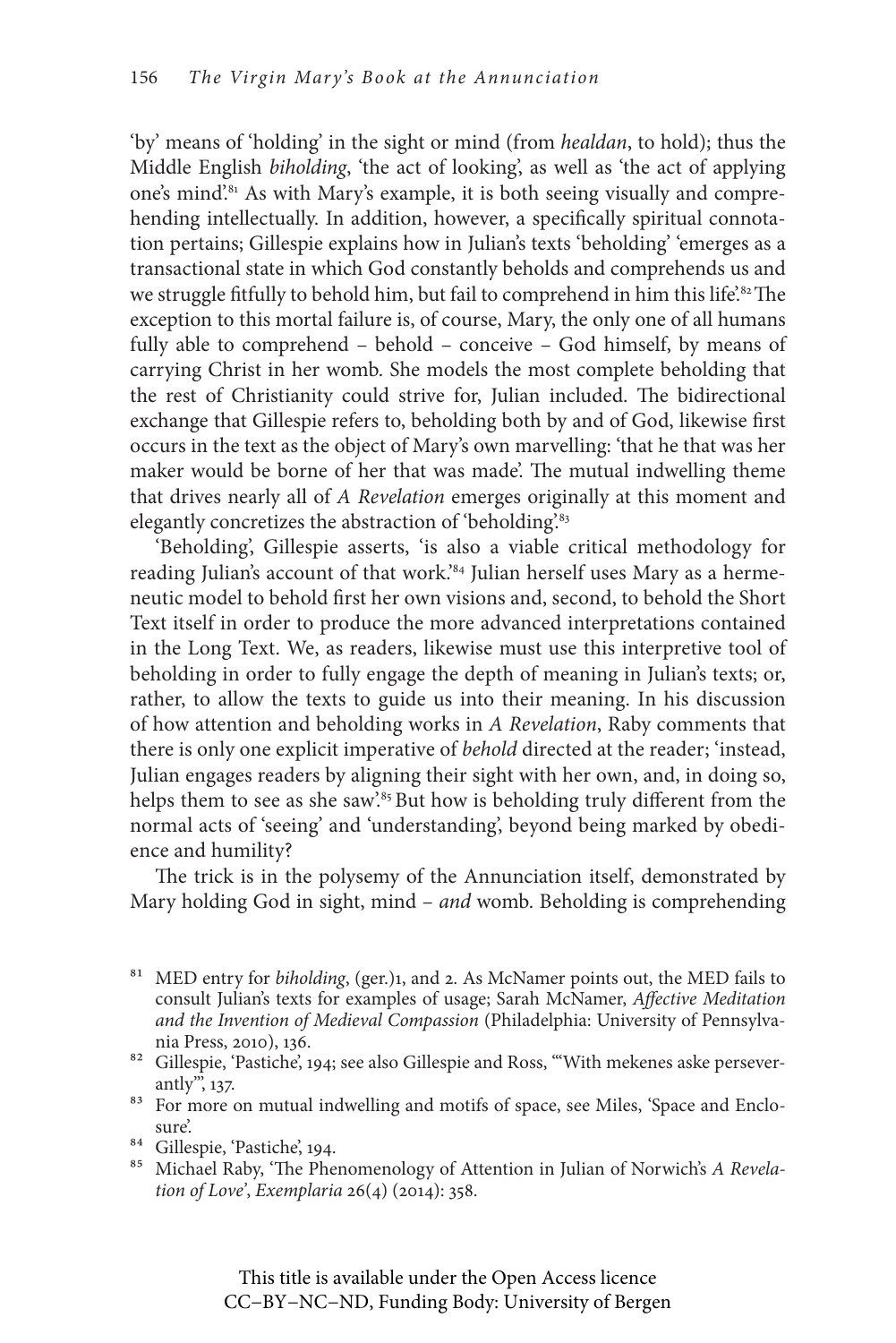corporally as well as intellectually. McNamer discusses this physical aspect of the term in other Middle English devotional works:

In its original context, this Middle English term may have functioned as a mechanism for generating sensory perception itself: for generating a specific way of seeing, in other words, that had the potential for producing – in the body, as well as in the mind – an impulse toward a particular form of compassion: the protective and ameliorative action of holding.<sup>86</sup>

She pushes beyond the definitions offered in the MED to suggest that beholding functions 'as a distinct, Middle English way of seeing' where it is not just a synonym for 'to see' or 'to look at' but 'the sense of seeing empathetically.<sup>87</sup> In gospel meditation narratives, the physicality of (imaginative) devotion generates an emotional response: 'the repeated practice of holding Jesus (as infant, child, then grown man) in a protective or loving way is what produces the perceptive habit of "beholding" him, which in turn produces an impulse to hold in an ameliorative embrace.<sup>88</sup> In making this important and interesting point McNamer nevertheless overlooks how in all these vernacular representations, including Julian's texts, the first holding of Christ is *not* as an infant in arms, but as a fetus *in utero*, held within a female body. Mary's womb enveloping God made man functions as the ultimate ameliorative embrace – or rather, generative embrace. The physical compassion of Mary's motherhood, so frequently cited in reference to her gaze or weeping at the Passion, should be seen as deeply rooted in her womb's beholding at the moment of the Incarnation, where she – and the readers – first learn how to see, feel and embrace compassionately through a polysemous conception of Christ.<sup>89</sup>

Crucial to Julian's spinning of the word-knot *behold* is that it carries the same punning doubleness as the Middle English verb *conceiven*, 'to conceive', and indeed the metaphorical potential of both words work in tandem in the texts. Julian deliberately uses the Latinate verb for its parallel meanings 'to become pregnant' and 'to form in the mind', both inherent in its Latin cognate, the verb *concipere* (pp. *conceptus*), to take in and hold (*con*-, with + *capere*, to take); she stands at the forefront of these vernacular usages, which according to the examples from the MED emerged in the last quarter of the fifteenth century, when she is actively writing.<sup>90</sup> Before the vision of Mary, Julian has

- 86 McNamer, *Affective Meditation*, 135.
- 87 McNamer, *Affective Meditation*, 135.
- 88 McNamer, *Affective Meditation*, 137.
- 89 McNamer, *Affective Meditation*, 138; 'In Love's *Mirror*, the Virgin's gaze is specifically maternal and empathetic, holding with her eyes much as she bodily holds her son at his death.'
- 90 Lewis and Short, *concipere*, v. (1); MED, *conceiven* (v. 1, 5, 6) (through Middle French *concevoir*).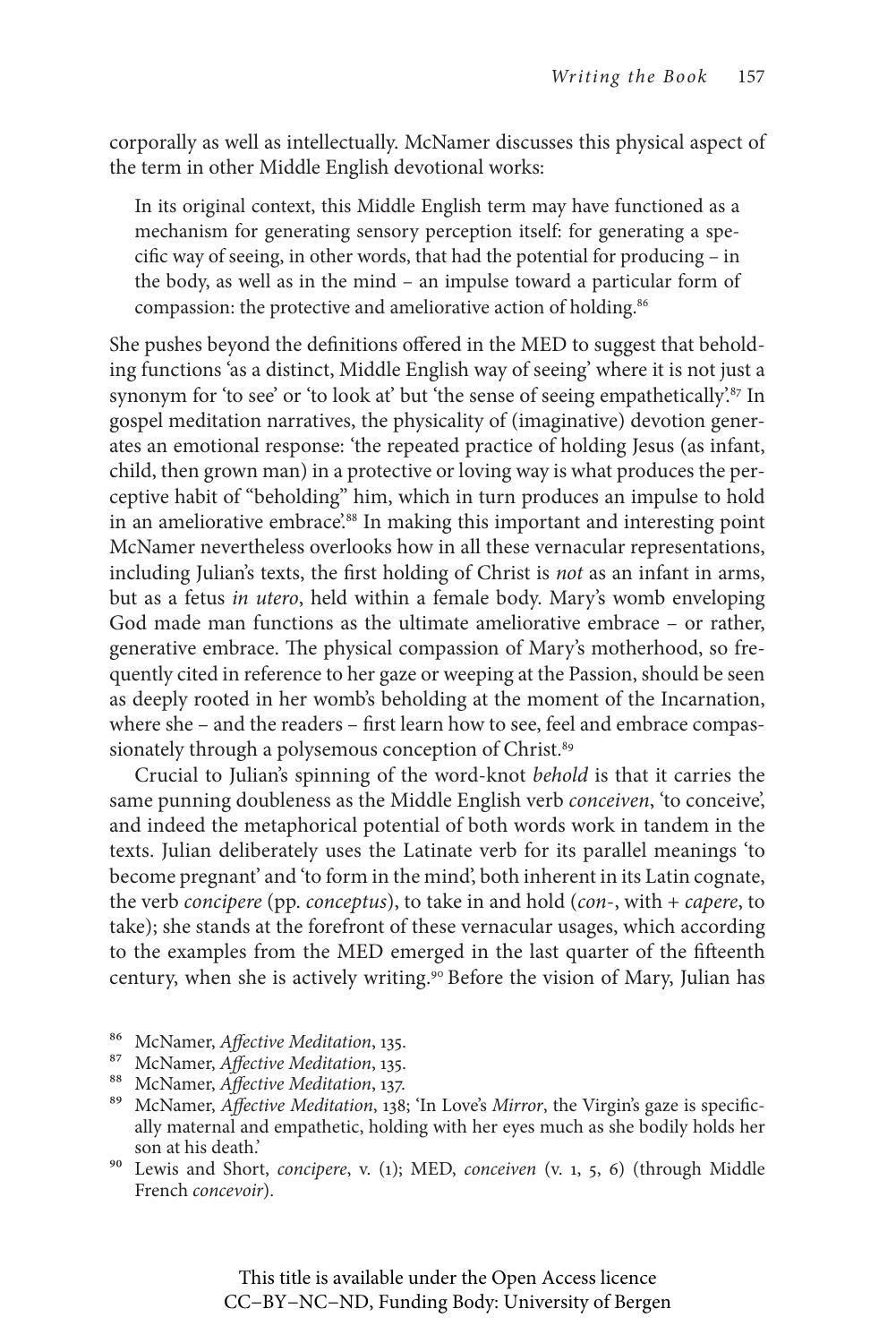already used the verb *to conceive* in its conceptual meaning twice in *A Revelation*, first in the second chapter to describe the development of her wish to receive three wounds (*Rev.* 2:33–4*,* 'I conceived a mighty desire to receive thre woundes in my life') and later at the opening of the fourth chapter to describe her understanding of the validity of her vision of Christ's bleeding head (*Rev.*  4:4–5, T conceived truly and mightly that it was himselfe that shewed it me').<sup>91</sup> Then we have the first – and only – instance of the word used in its concrete sense: Mary appearing 'in the stature as she was when she conceivede' (*Rev.* 4:25). What might at first seem like a default word choice actually reveals itself as a core syntactic strategy for highlighting the Virgin's role as hermeneutic key. She embodies the dual meanings of *conceive* in the pattern of the Incarnation. Using the polysemous power present in 'to behold' and 'to conceive' parallels the acts of mental understanding and physical pregnancy, so that when Julian receives visions 'in her sight' she becomes like Mary receiving Christ in her womb. Thus even on the etymological level, Barr's claim holds that 'physicality is inextricable from the cognitive processes that are nonetheless necessary for her attainment of transcendent knowledge. For Julian, analytic reflection and interpretation, the cognitive work that gives rise to the fullest understanding of her visions, are interdependent with physicality.<sup>92</sup> With each word Julian carefully builds the parallel between Annunciation and revelation; or rather, the parallel permeates every level of her visionary experience and the texts it engenders.

The Annunciation passage utilizes another word-knot that motivates the text in much the same way as *to behold*: the verb *to marvel* and its gerund *marvayling*. Julian comprehends Mary's '*marvayling* with great reverence that he would be borne of her', continuing on to elaborate that 'this was her *marvayling*: that he that was her maker would be borne of her that was made' (*Rev*. 4:28–31; my italics). 'Marvelling' is as core to Julian's critical vocabulary as the term 'beholding', and indeed both terms, when used in the Short Text,

<sup>91</sup> The pun on 'conceive' takes on startling force when we also realize that this Middle English word 'meane' ('without any meane') denotes 'sexual intercourse' (from OE *gemaene*) as well as 'an intermediary' (from OF *mëain*); see MED *mene*, n.(1) a, and n.(2), b. Like the Incarnation, sex is missing from this conception. On the polysemy of the word 'mean' in Julian's writings see also Gillespie and Ross, '"With mekenes aske perseverantly"', 137–8; 'Apophatic Image', 61–2, fn. 28: 'Julian's lexical exploration of the word *mene*, as a noun, adjective, and verb, is one of the most dazzling illustrations of her verbal dexterity in creating semantic clusters of 'word-knots'… Julian's exploitation of the polysemousness of this word means that it becomes the meeting place for many of her key ideas, perceptions, responses and expressions.' See also Dutton, *Julian of Norwich*, 70–5, especially about its relation to the Dutch *minnen*, to love.

92 Jessica Barr, *Willing to Know God: Dreamers and Visionaries in the Later Middle Ages* (Athans, OH: Ohio University Press, 2010), 118.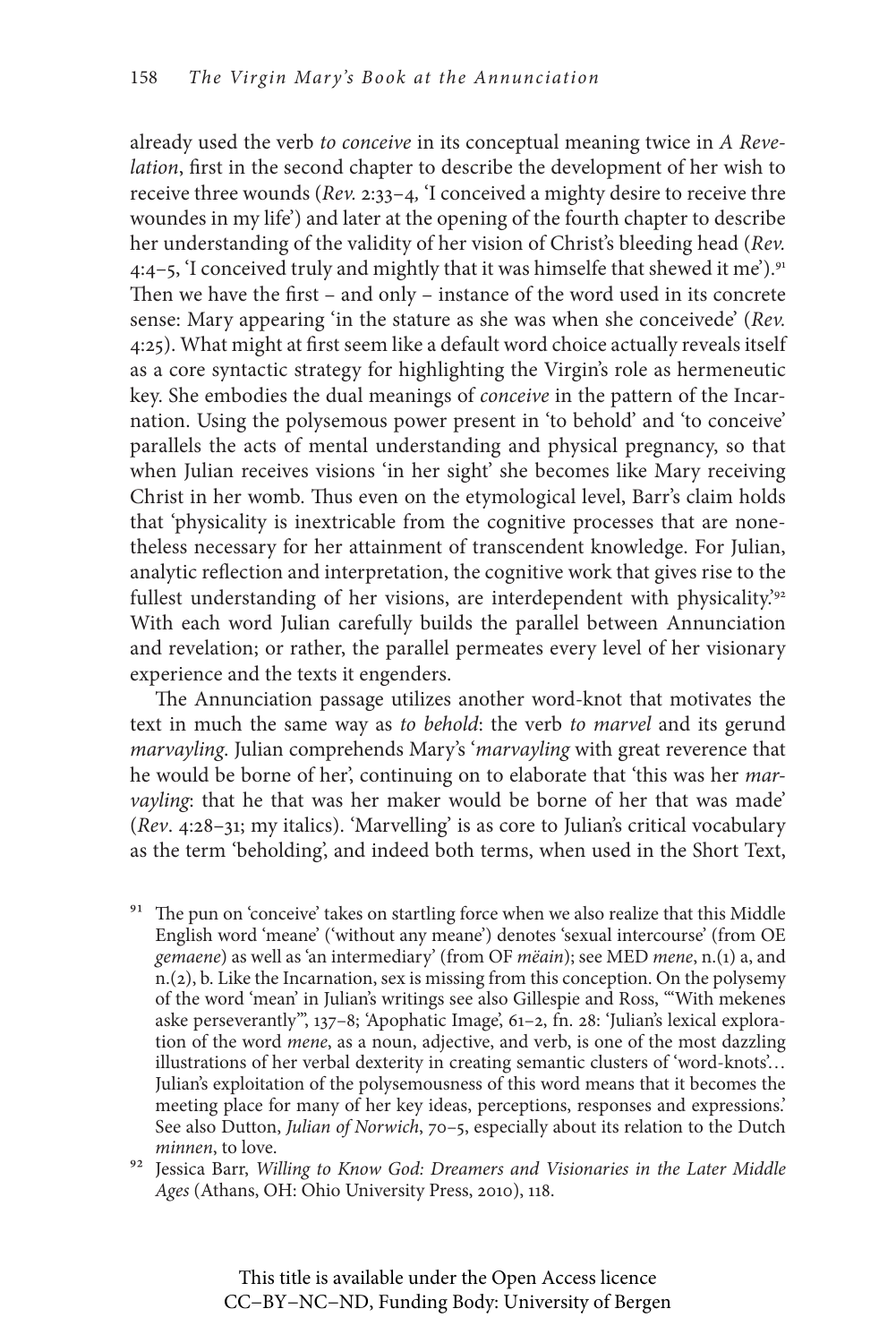consistently survive unchanged in the Long Text. The force of this word is again illuminated by its non-English cognates. Etymologically speaking, Mary marvels twice-over here: the Middle English verb *merveillen*, 'to marvel', and the noun *merveille*, 'marvel' came through the Anglo-French *merveille*, from the Latin adjective *mirabilis* which derived from the Latin deponent verb *mirari,* to wonder, marvel at, admire (ultimately from Greek *μειδάω*).93 This is the same origin as the English word 'mirror' (again through Anglo-French), and the same, too, for our word 'miracle', from the Latin noun *miraculum*, also from *mirari*. 94 Thus as a word-knot Julian's 'marvel' offers a rich semantic cluster: it is an act of wonder, admiration, miraculousness, reflection, self-reflection, sight and insight. It is not only awe, but also appreciation; it is not only perceiving the other, but conceiving the self. Mary's marvelling acts like a mirror for Julian, enabling her to see herself in the Mother of God, and to mimick Mary's model of reverent reflection. Emerging out of this word *marvel*  is the mirroring function of Julian's *imitatio Mariae*, where in the Annunciation she can conceive of her identity as visionary and interpreter of visions.

Moving forward in *A Revelation* reveals the full force of the Annunciation passage and its undergirding of these terms, *behold*, *conceive* and *marvel*. Once Mary has modelled them through her response to God, Julian returns to them again and again as ways of defining the ideal reader response to both her text and to God's presence in the reader's own life. The words which first describe Mary's reaction at the Annunciation – beholding, marvelling – become linguistic signals for proper devotion, driving the prose itself. Julian goes so far as to explicitly point out this connection when she returns to expand upon the interpretation of her showings in the sixth and seventh chapters of *A Revelation*, long passages that are not present in *A Vision*. Towards the end of the sixth chapter she sums up one overriding lesson from her interpretation thus far of her revelations: 'And therefore we may, with his grace and his helpe, stande in gostly *beholding*, with everlasting *marveling* in this high, overpassing, unmesurable love that oure lorde hath to us of his goodnes' (*Rev*. 6:46–8; my italics). Here 'we' encompasses Julian and all of her 'even-cristen', fellow Christians, towards whom she directs her book. So for both author and reader, proper devotion is actually simply standing and paying attention to the divine in two specific ways: beholding and marvelling, so clearly modelled by the Virgin at the Annunciation, and explicitly linked linguistically by the repetitions of these key word-knots. In a typically circular fashion, Mary as

<sup>94</sup> On mirrors in literature and mirror-titled texts, increasingly popular in England from about 1200 on, see Bryan, *Looking Inward*, 80–3, and more generally, Herbert Grabes, *The Mutable Glass: Mirror-Imagery in Titles and Texts of the Middle Ages and English Renaissance* (New York: Cambridge University Press, 1982).

<sup>93</sup> See Lewis and Short, entries for *mirari*, *miraculum*, *mirabilis*; OED entries for 'to marvel' (v.) and 'mirror' (n.); MED entries for *merveillen* and *merveille*.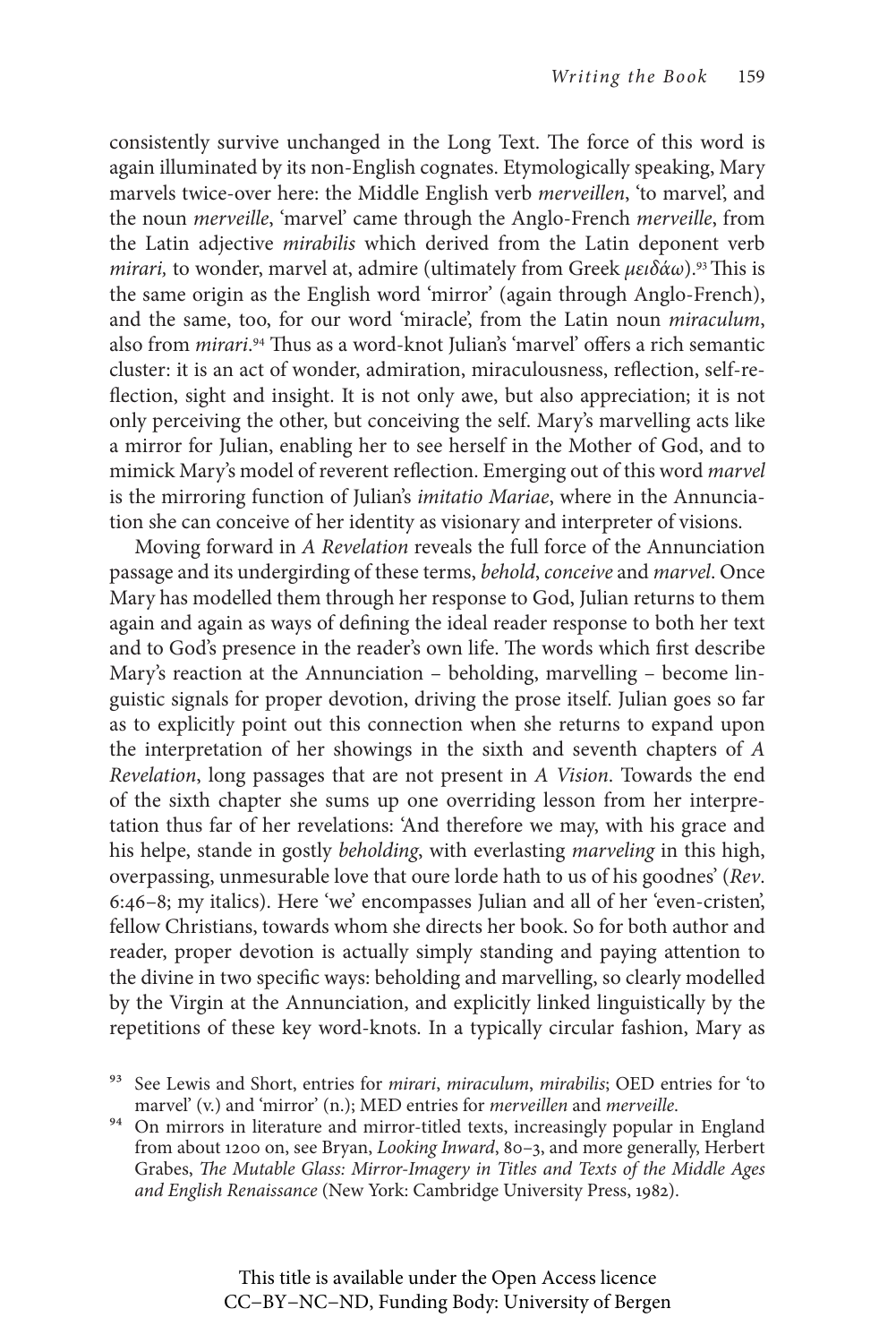hermeneutic key enables Julian to reach this conclusion that Mary is hermeneutic key – enabling interpretion of all of her visions in order to draw out 'this lesson of love shewed' as she describes it at the end of the sixth chapter.

Julian utilizes the natural breath of the break between the sixth and seventh chapters to shift focus from the 'lesson' back to its visionary origin.<sup>95</sup> The seventh chapter immediately picks up to explain the source of this proper devotional attending; in its opening reproduced below, **this** refers especially to the recent guidance to 'stande in gostly beholding, with everlasting marveling', but also all the interpretations of the sixth chapter the reader has just absorbed:

And to lerne us **this**, as to my understanding, our good lorde shewed our lady, Sent Mary, in the same time: that is to meane, the highe wisdom and truth that she had in *beholding* of her maker. This wisdom and truth made her to beholde her God so gret, so high, so mighty and so good. This gretnesse and this nobilnesse of her *beholding* of God fulfilled her of reverent dred. And with this she sawe herselfe so little and so lowe, so simple and so poor in regard of her God, that this reverent drede fulfilled her of meknes. And thus by this grounde she was fulfilled of grace, and of alle maner of vertues and overpasseth alle creatours. (*Rev*. 7:1–8; my emphasis and italics)

The Annunciation becomes a tool for teaching, for learning, for re-vision – and also, in itself, a model of devotion. The specificity of the words 'to lerne *us* this' underscores how Mary's example of beholding now extends outwards as a demonstration for the inclusive *we*: Julian herself, the individual reading or hearing the text and all Christians. Beholding not only characterizes a correct response to revelation and divine visitation but also extends to all worship of God, a position that unites her 'even-cristen'. In this reinterpretation of her previous vision Julian logically outlines the process of reverent beholding as Mary demonstrates it: wisdom and truth prompt beholding of God; beholding of God fills her with reverent dread; reverent dread fills her with meekness; meekness fills her with grace. Thus Julian's interpretation fulfils Gabriel's greeting to Mary from Luke 1:28, 'Ave, gratia plena' (Hail, full of grace). Verbal parallels intimately connect the original description of the showing and its interpretation several chapters later, providing a hermeneutic guide to each shared word that earns new, deeper meaning through the Long Text reflection.

The impact of the Annunciation as an interpretive paradigm helps explain some significant changes between the earlier Short Text, *A Vision*, and the later Long Text, *A Revelation*. 96 Mary's example of beholding teaches Julian how to

<sup>95</sup> Dutton convincingly argues that the chapter divisions in *A Revelation* are the author's and not later scribal additions; *Julian of Norwich*, ch. 1.

<sup>96</sup> On *A Revelation* and its differences from *A Vision*, see Barry Windeatt, 'Julian's Second Thoughts: The Long Text Tradition', in *A Companion*, 101–15; and Nicholas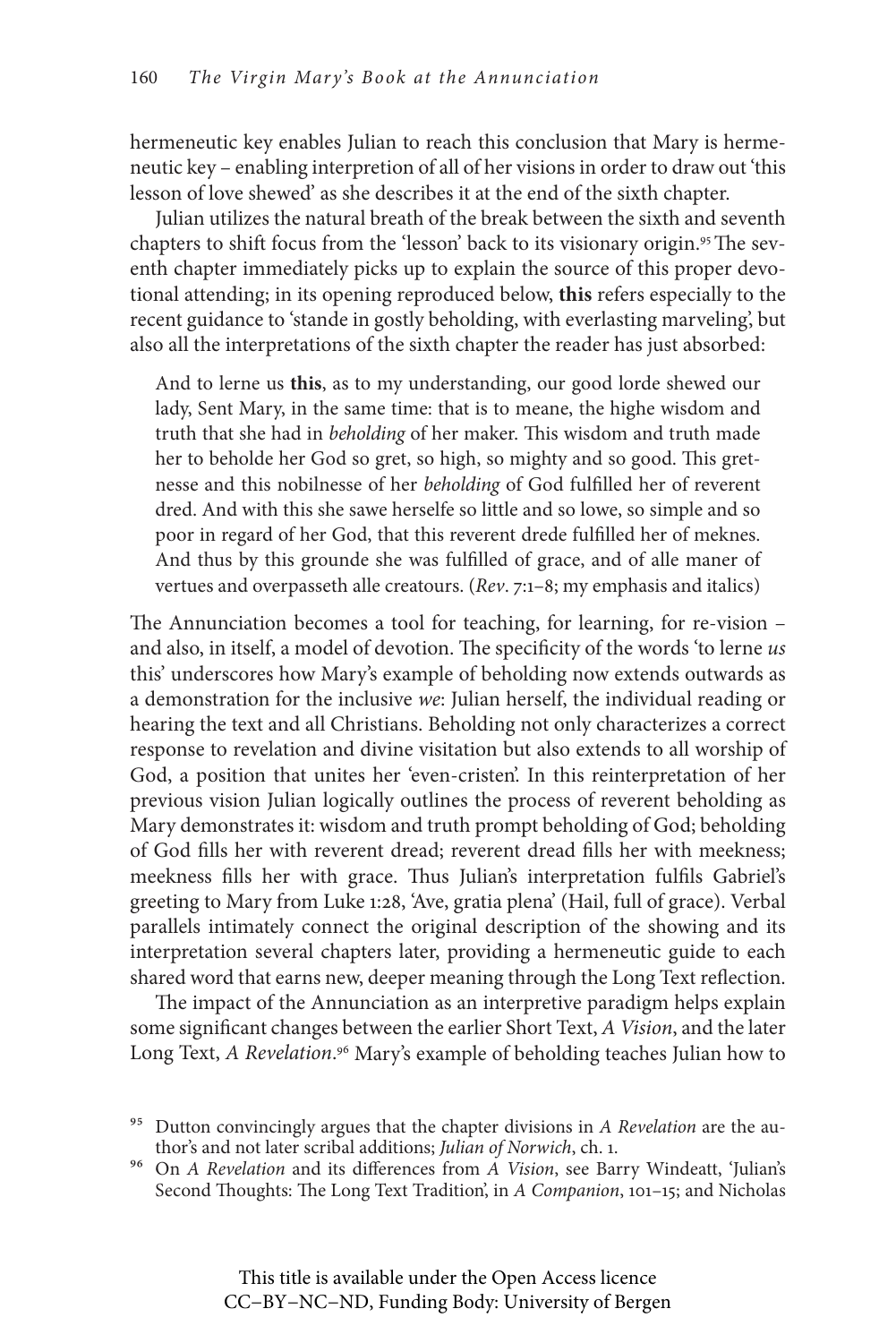behold her own textual production – the Short Text – and conceive the Long Text. Annunciation parallels revelation; incarnation of the Word of God parallels textual creation, that generative mothering of books. Proof of this ranges from minute edits to larger structural rearrangements. For example, it can be as subtle as the change of one word, the only word substantially altered (as opposed to added) between the Short and Long Text in the Annunciation passage. Mary responds to Gabriel, 'Lo me here, Gods handmaiden', and Julian's narrative voice continues on:

*A Vision* 'In this sight I *sawe* sothfastlye' (*Vis.* 4:30) *A Revelation* 'In this sight I *did understand* sothly' (*Rev*. 4:33)

In the intervening years between the texts it is Mary's exemplary beholding that has drawn Julian to examine the difference between 'seeing' and 'understanding,' and to reflect this hermeneutical advance in this targeted edit. From first to second version Julian has advanced from passive observation to active comprehension – parallelling Mary's transformation from reader to interpreter of God's word when she conceives it.

Most dramatically, however, Julian shifts the entire structural location of the Annunciation scene between *A Vision* and *A Revelation*, suggesting its central importance as hermeneutic key for the deeper interpretation of the visions in the Long Text. The modified order of the visual images in the first revelation, when charted side by side, reveals the shift's magnitude:

*A Vision*

- (1) Blood trickling down Christ's forehead (section 3, ll. 10–17)
- (2) Little thing the quantity of a hazelnut (section 4, ll. 6–20)
- (3) Mary at the Annunciation (section 4, ll. 21–32)

*A Revelation*

- (1) Blood trickling down Christ's forehead (ch. 4, ll. 1–5)
- (2) Mary at the Annunciation (ch. 4, ll. 24–35)
- (3) Little thing the quantity of a hazelnut (ch.  $5$ , ll.  $7-13$ )

Placing the Annunciation closer to the beginning of the text perhaps expresses a realization on Julian's part that she needs to witness Mary's reverent beholding as a demonstration of how to receive her own revelations, and that this demonstration is so foundational to her interpretational model that it must be set as early as possible in the text – especially before the vision of the hazelnut, that bears so much signification and elicits so much interpretation on Julian's part. Similarly, the reader must be shown this correct way of reading her text before further visions are presented. Another edit proves how careful and

Watson, 'The Composition of Julian of Norwich's *Revelation of Love'*.'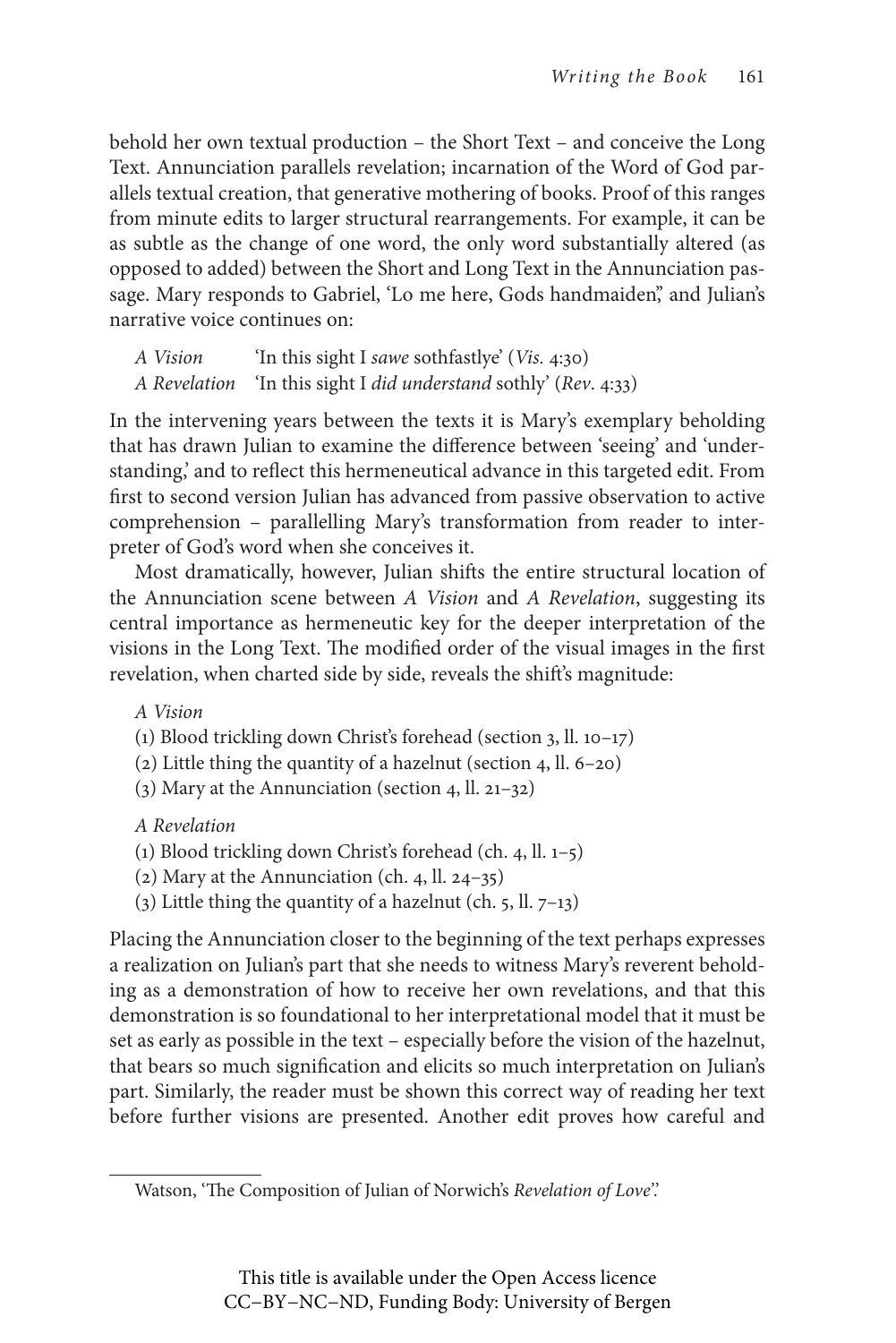deliberate this change is in the ordering of the visions in the two texts (deleted words in bold, following Watson and Jenkins' editorial practice):

- *A Vision* 'This litille thinge that es made **that es benethe oure ladye Saint Marye, God shewed it unto me als litille as it hadde been a haselle notte.** Methought it might hafe fallene for litille.' (*Vis.* 4:33–4; my emphasis)
- *A Revelation* 'This little thing that is made, methought it might have fallen to nought for littlenes.' (*Rev*. 5:19–20)

It seems like Julian realized that if 'this litille thinge' is in fact beneath Mary epistomologically, it should be so textually, later in the document itself. Only then can Mary's beholding supply the necessary model for Julian's (and our) beholding of the hazelnut, and facilitate the extensive, detailed interpretation that follows in *A Revelation*, chapters six and seven.

Not only hermeneutically, but also theologically, the re-ordering clarifies the role of the Virgin. Both the Short and the Long Text conclude the Annunciation scene with the statement that 'For above her is nothing that is made but the blessed manhood of Christ' (*Vis.* 4:31–2; *Rev.* 4:34–5).<sup>97</sup> Applying that hierarchy to the structure of the text, it makes sense that Julian would re-order the visions in *A Revelation* to present 1) Christ in his manhood as bleeding crucifix; 2) Mary; 3) the hazelnut, representing everything 'that is made'. Thus that statement can also self-reflexively refer back to the text itself, offering a cue to the rightful order of the showings: *above her* (the first showing of Mary) *is nothing that is made* (written) *but the blessed manhood of Christ* (the opening crucifix showing). 'Made', in that reading, would include the act of writing, of making a text come alive – exactly like Christ, the Word of God, coming alive in Mary's womb. Julian is mother to the text of the revelation. In this passage I think we see her succeed in what McAvoy suggests she aims towards throughout her writing: 'Julian is striving to construct a female body which functions as both metatext and semiotic framework and which, in its doubleness, will eventually overlay *and* integrate traditional "paternal" narratives and interpretations.'98 Mary provides that model female body. The narrative bends to the pull of her power. The Virgin's womb (re)makes the text.

97 *A Revelation* adds 'as to my sight'.

<sup>98</sup> Liz Herbert McAvoy, "For we be doubel of God's making": Writing, Gender and the Body in Julian of Norwich', in *A Companion to Julian of Norwich*, ed. McAvoy, 172. McAvoy also writes, 'just as modern feminist commentators such as Kristeva and Cixous have seen the bodily impact of mothers as a powerfully subversive tool in the struggle to oppose the phallogocentric discourse of traditional western thought, so Julian also recognised and exploited its potential as exegetical tool and means towards establishing her own authority as interpreter of the ineffable love of God',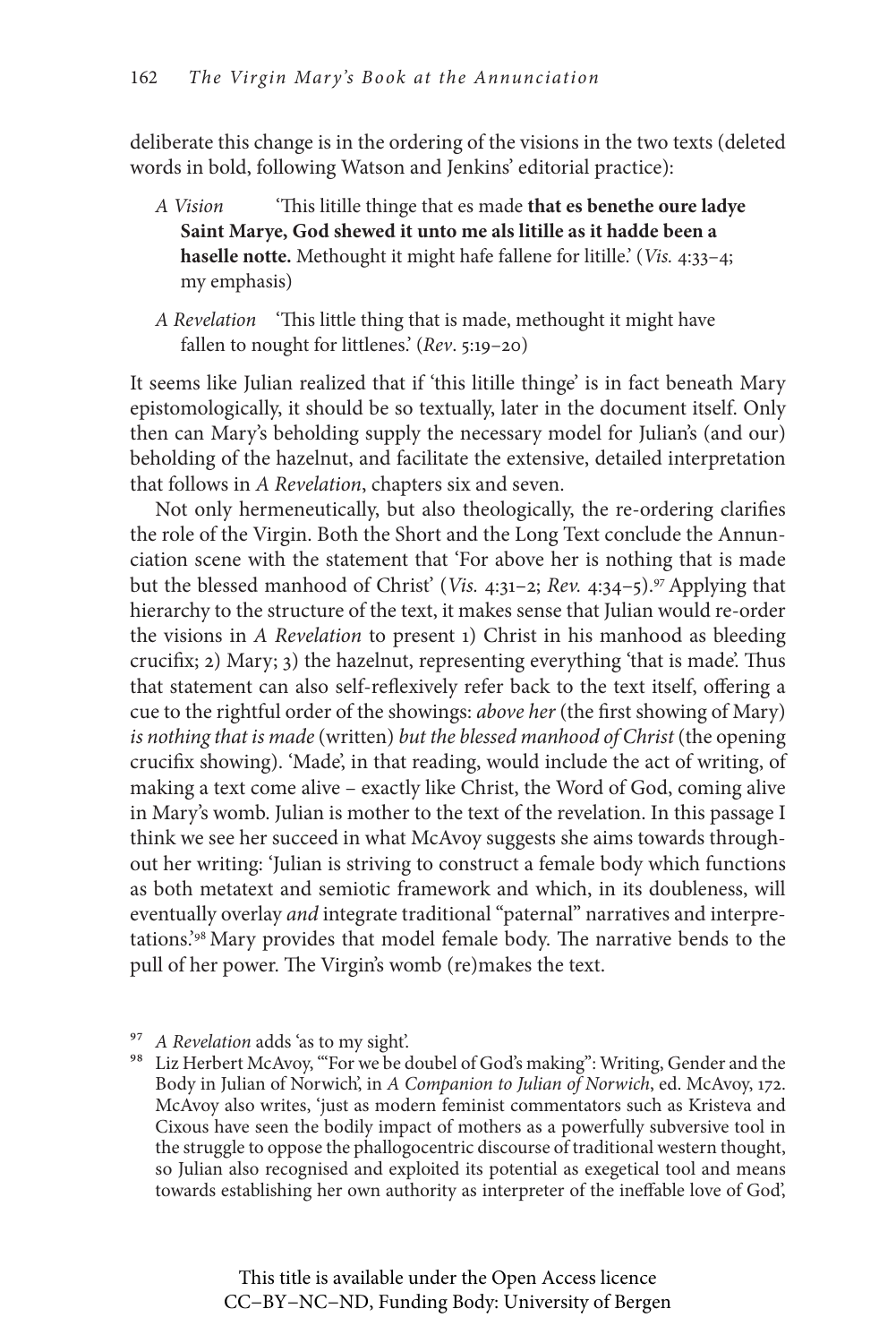Making as writing, making as creating, making as mothering: the Annunciation scene provides a powerful and flexible base from which Julian can explore and exercise her own textual activity as a woman. Like the elasticity of the word-knots *to behold* and *to conceive*, the multiplicity of meanings behind the verb *to make* is central to Julian's understanding of the Incarnation and Mary's role in it. Julian plays on a three-way pun: *maiden* (young woman, virgin)/ *made* (created)/*made* (led to do something). Italicization reveals the subtle but insistent repetition of the related words in the Annunciation passage:

I saw her ghostly in bodily likenes, a simple *maiden* and a meeke, yong of age, a little waxen above a childe, in the stature as she was when she conceivede. Also God shewed me in part the wisdom and the truth of her soule, wherin I understood the reverent beholding that she beheld her God, that is her *maker*, marvayling with great reverence that he would be borne of her that was a simple creature of his *making*. For this was her marvayling: that he that was her *maker* would be borne of her that was *made*. And this wisdome and truth, knowing the greatnes of her *maker* and the littlehead of herselfe that is *made*, *made* her to say full mekely to Gabriel: 'Lo me here, Gods hand*maiden*.' In this sight I did understand sothly that she is more then all that God *made* beneth her in worthines and in fullhead. (*Rev.* 4:24–34)

What Mary marvels over is the fact that Christ/God 'that was her *maker* would be borne of her that was *made*'; what Julian marvels over is the fact that Mary 'is more than all that God *made* beneth her in worthines and in fullhead'. God is the ultimate creator, the maker, and yet it is a creature that must help Christ become 'created' by giving him his flesh; the comprehension of this contradiction 'made' Mary (that is, led or compelled her) to offer herself as 'Gods handmaiden'. Mary's servanthood is implicit in her creaturelyness; because she is made, she is a maiden to her maker (not to say that Julian necessarily intends this alternate meaning for the word 'maiden', but that this punning semantic overlap spins out from artful proximity to its homonyms).99 While being 'made' to do something or acquiesce may seem like a passive mode, Julian complicates any simplication of the moment by emphasizing that Mary's active beholding creates in her the will to accept God's will; it is an active obedience and an active humility, not an apathy. For Julian, and Mary at the Annunciation, beholding *is* making: it is a mirroring of the creation of God, and in that reflection something of God may be held, and reflected again in the creation of the text. Interpretation comes from the

in *Authority and the Female Body in the Writings of Julian of Norwich and Margery Kempe* (Cambridge: D.S. Brewer, 2004), 95.

<sup>99</sup> Likewise, *maiden* (OE *maegden*) and *to make* (OE *macian*) do not share any etymological relation.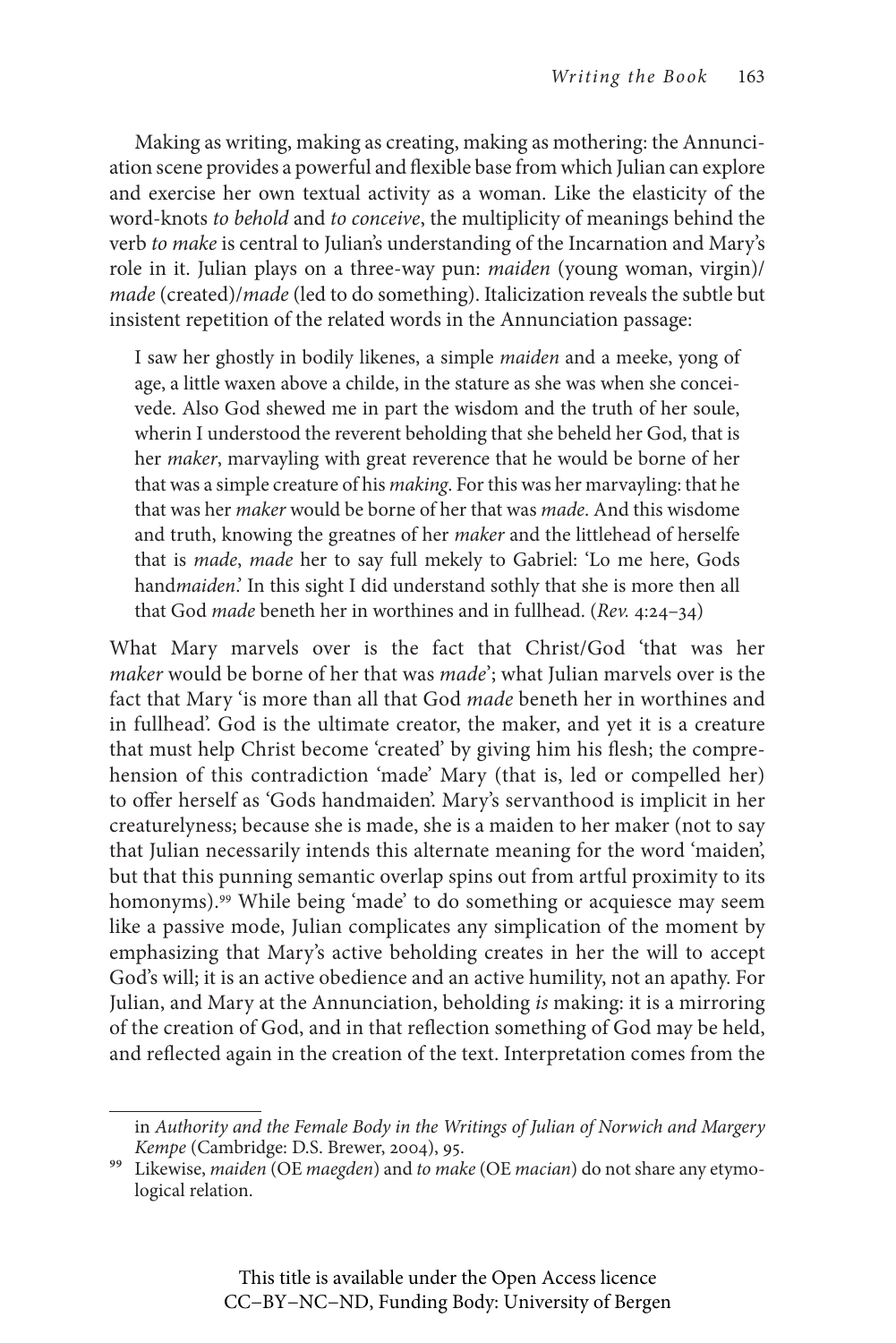Incarnation, and the Incarnation's reliance on the female body makes the womb a powerful interpretive mechanism.

The Annunciation's construction of the womb as a powerful interpretive mechanism corresponds with interpretations of both the hazelnut motif and the motif of God as Mother, in conjunction with the Lord and Servant parable. Liz Herbert McAvoy contextualizes how the hazelnut image functions in terms of a feminized mutual indwelling:

When examined in association with Julian's other use of gynaecentric imagery, the hazelnut encompasses perfectly all the patterns which we have seen emerge so far. Like the womb (and like Mary and all women generally) this 'litill thing' is small and intact and yet it is capable of housing within its walls future promise and growth. … Such was the womb of Mary which housed the world's salvation within it and such is the womb of those women who will give birth to future generations of 'evencristen'.<sup>100</sup>

While Julian develops the womb as a metaphor, in our assessment of her works it is quite important to return to the concrete womb of Mary and 'those women who will give birth', something the Virgin's pregnant body does quite effectively in the text, returning as it does in the seventh chapter expansion. It unfurls into metaphor again as Julian discusses Christ or God as mother, describing the Trinity in similar ways. This Trinitarian work of creating can be understood as 'womb-work', described by Julian as keeping, enclosing, increasing, knitting and oneing.101 This is one way of linking the hazelnut vision with the development of the understanding of God as mother:

The locus of this double enclosing is the maiden Mary who simultaneously encloses and is enclosed by God. As a surrogate mother, Mary provides the physical womb in which the divine mother knits and births his incarnate self. Mary's 'poor flesh' enables the divine mother to do her motherly work … So, the incarnation is complexly the womb-work of two mothers, one the incarnate divine mother, the other the maiden Mary. In fact, all wombwork is the co-working of two mothers, since Julian sees the generation and nurturing of all human life in the wombs of all mothers as the works of both a human mother and the divine mother<sup>102</sup>

We might also conclude, thinking in a Julian way, that the importance of Mary as mother (specifically at the Annunciation), both generates and is generated by the idea of Christ as Mother. Mary's maternality, of course, does more than

<sup>102</sup> Donohue-White, 'Reading Divine Maternity," 28.

<sup>100</sup> McAvoy, *Authority and the Female Body*, 84.

<sup>101</sup> Patricia Donohue-White, 'Reading Divine Maternity in Julian of Norwich', *Spiritus* 5(1) (2005): 27.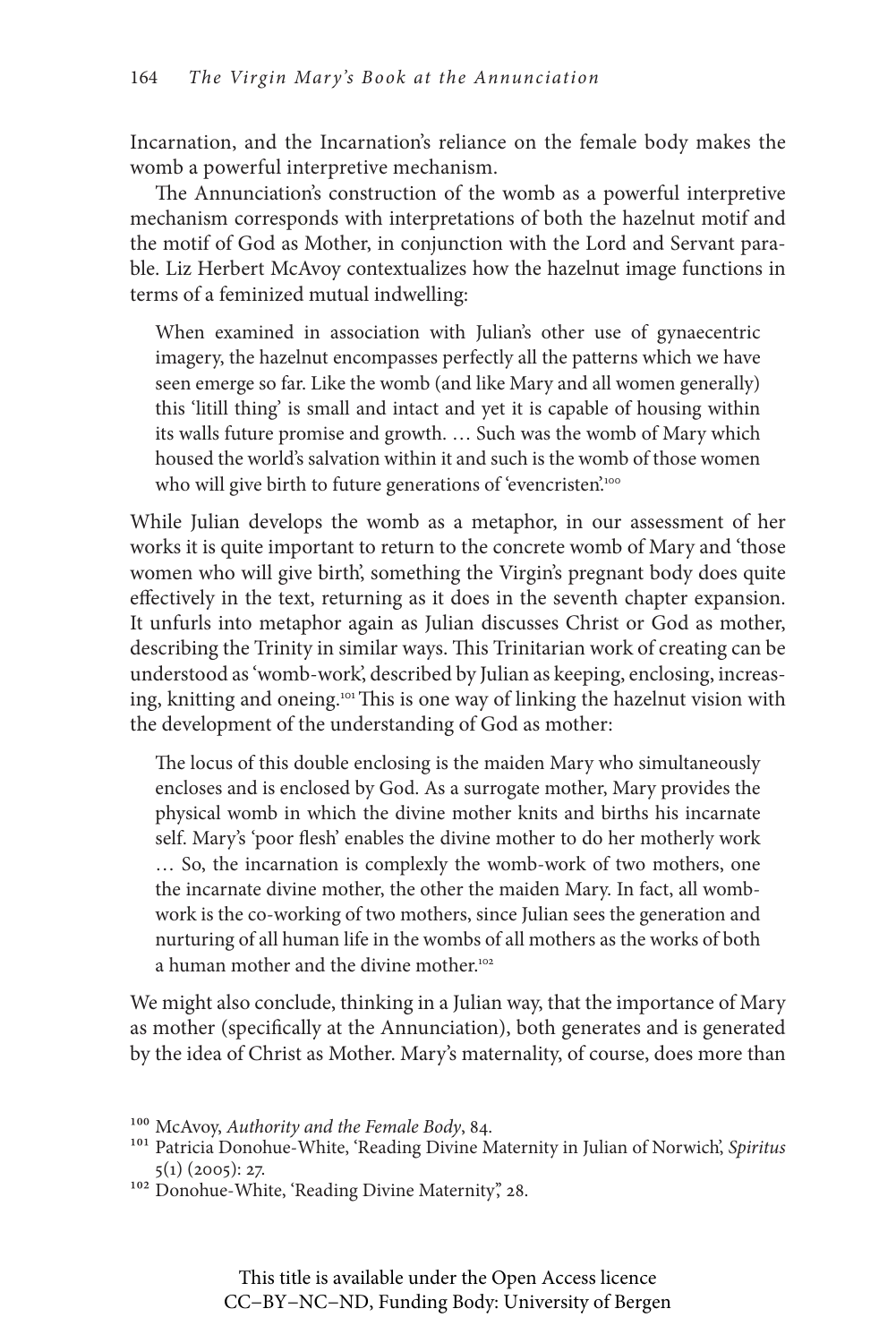underlie the profound development of an unusual (but not unique) metaphor of a maternal God: it also transforms how gender works in general.

Several scholars have articulated this effect in *A Revelation*. In his article on 'remaking "woman"' in the Long Text Watson argues, in sum, that 'to be "woman" in this sense is, for Julian, simply to be human; it is the inevitable, the proper metaphor for all life that is lived as flesh'.103 This constitutes a simple yet disruptive claim for a woman to make in the patriarchical Middle Ages. Catherine Innes Parker explains this idea's roots in the God as Mother motif:

By applying the imagery of motherhood to the incarnate Christ, Julian makes the feminine normative for the Word made Flesh, and thus all flesh. By fundamentally redefining, in feminine terms, who God is, Julian thus also redefines what it means to be created in the image of God. The human ideal, therefore, becomes feminine.104

By giving the Annunciation vision its due attention, we can better understand how Julian reaches such a radical conclusion through decades of beholding and marvelling; through imitating the woman who bore God; through conceiving with soul and body, despite the fallenness and femininity of that body – indeed, because of it. In turn, our critical capacity to interpret her interpretations would, in Julian's paradigm, be likewise facilitated by the very act that made God man: the conception of conception *as a cognitive process* can be located in Mary's conception of Christ. And while she never says so explicitly, Julian's *imitatio Mariae* extends to her putting quill to parchment (as we believe she did): bringing Christ alive in the world just as Mary's reading parallelled the inscription of the living Word in her womb.

These arguments about the Annunciation's significance for Julian expand considerably on many of the important arguments about the maternality of the motifs of the hazelnut and Jesus as Mother that have been made by other scholars, particularly Liz Herbert McAvoy and Nicholas Watson. Such analyses have already pushed far beyond the foundational work on Julian's development of Jesus as Mother by Caroline Walker Bynum and Sarah McNamer, and put a new broader emphasis on 'the concept of motherhood as a literal truth, metaphorical tool, textual matrix, religious ideology and philosophy'.<sup>105</sup> This kind

105 McAvoy, *Authority and the Female Body*, 75; see Caroline Walker Bynum, *Jesus as Mother: Studies in the Spirituality of the High Middle Ages* (Berkeley: University of California Press, 1982); Sarah McNamer, 'The Exploratory Image: God as Mother in Julian of Norwich's *Revelations of Divine Love'*, *Mystics Quarterly* 15(1) (1989): 21–8; these are among the earliest and most influential of many publications on this topic.

<sup>103</sup> Nicholas Watson, '"Yf wommen be double naturelly": Remaking 'Woman' in Julian of Norwich's *Revelation of Love'*, *Exemplaria* 8(1) (1996): 25.

<sup>104</sup> Catherine Innes-Parker, 'Subversion and Conformity in Julian's *Revelation*: Authority, Vision and the Motherhood of God', *Mystics Quarterly* 23(2) (1997): 22.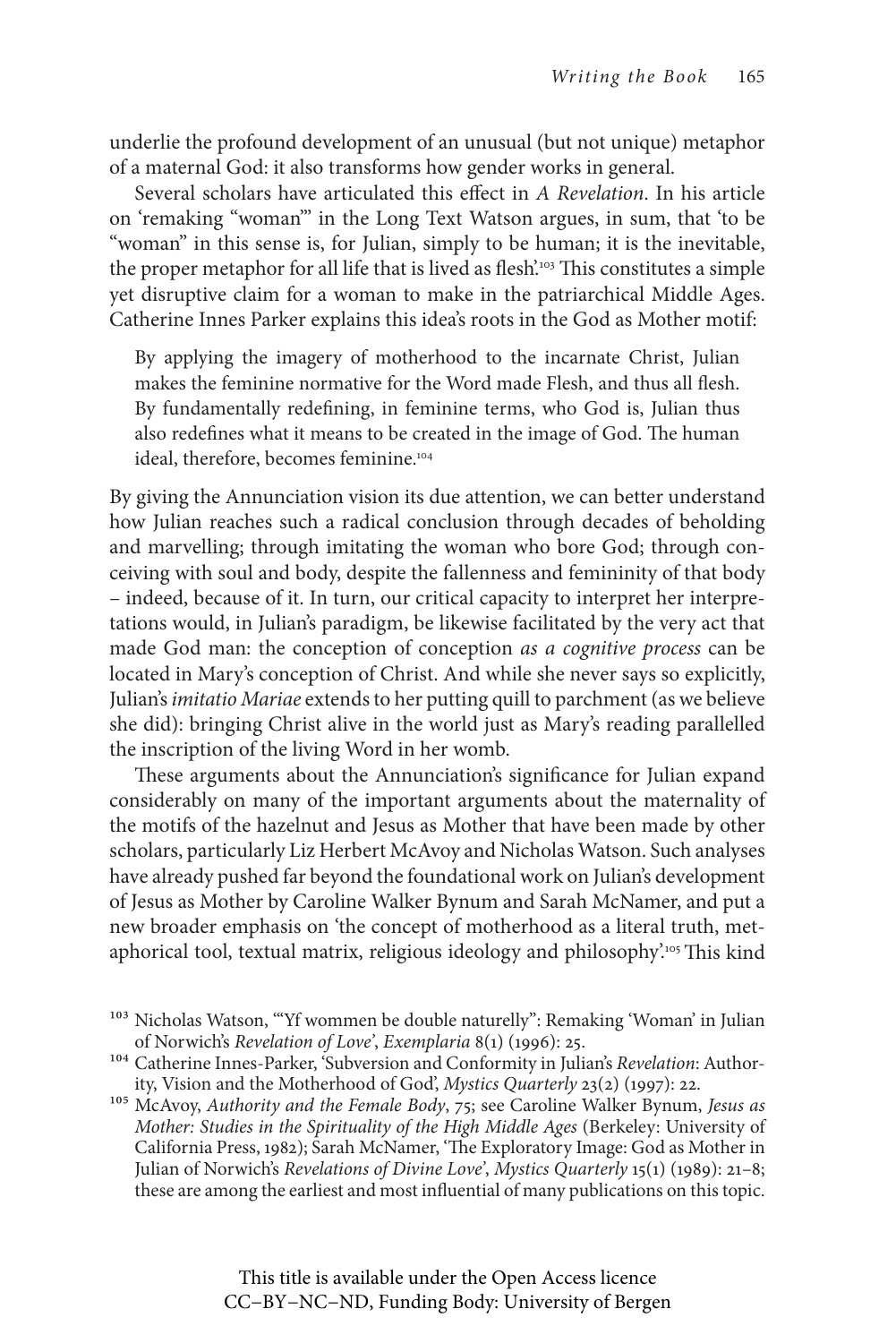of research has effectively rendered outdated any critical position that might assume that 'Julian actively resists aligning herself with the feminine, nor does she exploit any sense of female subjectivity for hermeneutical or authoritative purposes.'106 The Virgin, in fact, does exactly that in Julian's texts; and yet even in the recent scholarly progress, Mary's power continues to be underestimated. This is in part because, I think, the absence of her book – her reading – in Julian's Annunciation scene occludes the crucial link between Word made flesh and vision made word (i.e. written text), that lies implicit behind Julian's understanding of the showing. Although Julian does not describe Mary with scriptures in hand, her texts bear out the assumption that she saw herself as a reading and writing woman reflecting the image of a literate Mary likewise conceiving the divine.

### The *Book* of Margery Kempe

About 1393, as Julian entered the anchorhold in which she would spend the rest of her life, Margery Kempe of Lynn (*c*. 1373–after 1438) married and embarked on twenty years of childbearing. Fourteen pregnancies later, she convinced her husband to break off sexual relations so she could fulfil the spiritual life to which she converted some time before. What followed was a series of visions, roarings and cryings, pilgrimages, court trials and visits with prominent ecclesiastics and holy people, filling the pages of what many consider the first autobiography in English. *The Book of Margery Kempe* was written in stages by several amanuenses taking dictation from Margery.107 She purportedly did not know how to write and acquired most of her extensive knowledge of con-

- 106 David Aers, 'The Humanity of Christ: Reflections on Julian of Norwich's *Revelation of Love*', in David Aers and Lynn Staley, eds, *The Powers of the Holy: Religion, Politics, and Gender in Late Medieval English Culture* (Philadelphia: University of Pennsylvania Press, 1996), 92; as summarized by McAvoy, *Authority and the Female Body*, 167.
- <sup>107</sup> A long, ongoing critical tradition explores issues of the textual production of the *Book*, including: Anthony Bale, 'Richard Salthouse of Norwich and the Scribe of *The Book of Margery Kempe'*, *The Chaucer Review*, 52(2) (2017): 173–87; Sebastian Sobecki, '"The writyng of this tretys": Margery Kempe's Son and the Authorship of Her *Book'*, *Studies in the Age of Chaucer* 37 (2015): 257–83; Nicholas Watson, 'The Making of *The Book of Margery Kempe'*, in Linda Olson and Kathryn Kerby-Fulton, eds, *Voices in Dialogue: Reading Women in the Middle Ages* (Notre Dame, IN: University of Notre Dame Press, 2005), 395–434; and Lynn Staley, *Margery Kempe's Dissenting Fictions* (Philadelphia: Pennsylvania State University Press, 1994), especially the first chapter, 'Authorship and Authority'. While Staley's distinction between the character Margery and the controlling author Kempe continues to be influential if debated, for the purposes of my discussion I simply refer to the single 'Margery' as simultaneously the character, main author of the text and historical figure.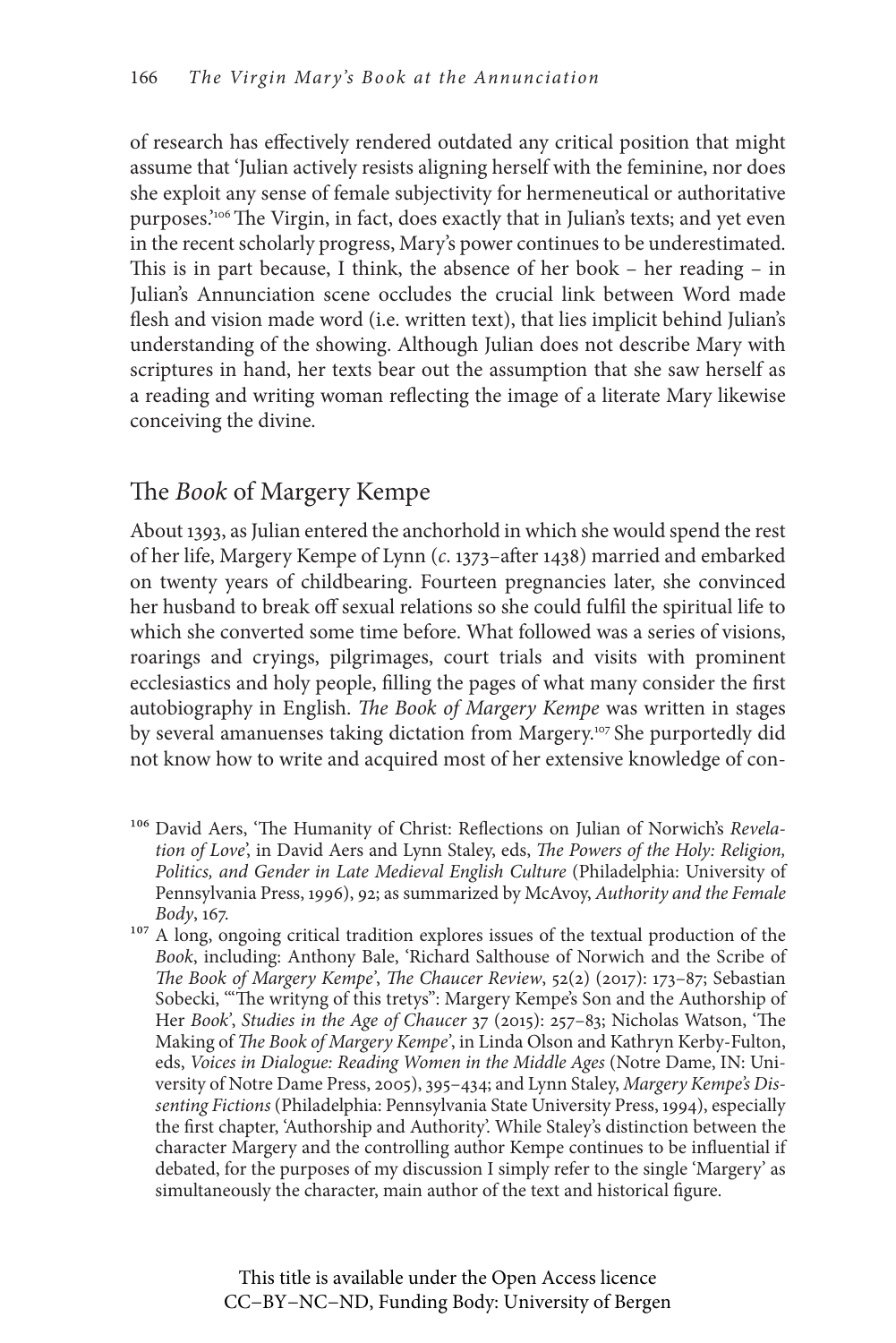temporary devotional literature by hearing it read aloud. Her book reflects a myriad of genres, most strongly the hagiographical discourse of the virgin martyrs with which she was clearly familiar. Throughout the narrative of her book, Christ continually visits and comforts Margery in her visions, as does the Virgin Mary. While it is her 'mystical marriage to the Lord which defines and endorses her vocation as visionary and prophet',<sup>108</sup> Margery feeds off the persecution and humiliation she earns by living according to God's command, challenging the authority of the Church on earth and refusing to limit herself to the social expectations of wife and mother. As Windeatt explains, 'behind this is the notion that in enduring slander and abuse Kempe is re-enacting in her own experience a kind of crucifixion<sup>'109</sup> Ultimately, recording these trials in a text offers a consolation to complement the consolation offered by Christ, to both Margery and her readers.<sup>110</sup>

Though many scholars have studied the *imitatio Christi* at work in *The Book of Margery Kempe*, its *imitatio Mariae* has received only sporadic attention. For instance, according to Gail McMurray Gibson, Margery exercises an *imitatio Mariae* inspired by the devotional model of the *MVC*, and her emulation of Mary is 'deliberate and self-conscious'.<sup>111</sup> In Tara Williams' ground-breaking article on the *Book*'s maternal and textual authority, she goes so far as to argue that compared to *imitatio Christi*, 'the more significant devotional model in the *Book* is the lesser-known *imitatio Mariae*' and that Margery uses motherhood, the common ground of her identification with Mary, as a source for spiritual authority.<sup>112</sup> Similarly, Georgiana Donavin emphasizes that while Margery's access to Mary is not through the Latinate liturgies, she nonetheless 'understands the Virgin's power over language in physical terms and according to maternal performances' especially with the multi-valent idea of 'labowr'.<sup>113</sup>

- 108 Barry Windeatt, ed., 'Introduction', *The Book of Margery Kempe* (Cambridge: D.S. Brewer, 2000), 13.
- <sup>109</sup> Windeatt, *The Book*, 'Introduction', 23.
- 110 As argued by Rebecca Krug, *Margery Kempe and the Lonely Reader* (Ithaca, NY: Cornell University Press, 2017).
- 111 Gail McMurray Gibson, *The Theater of Devotion: East Anglian Drama and Society in the Late Middle Ages* (Chicago: University of Chicago Press, 1989), 50.
- <sup>112</sup> Tara Williams, 'Manipulating Mary: Maternal, Sexual, and Textual Authority in The Book of Margery Kempe', *Modern Philology: Critical and Historical Studies in Literature, Medieval through Contemporary*, 107(4) (2010): 531, 543.
- 113 Georgiana Donavin, *Scribit Mater: Mary and the Language Arts in the Literature of Medieval England* (Washington, DC: Catholic University of America Press, 2012), 286. Other substantive discussions of Margery's *imitatio Mariae* include Liz Herbert McAvoy, *Authority and the Female Body*, chapter 1, 'Motherhood and Margery Kempe'; Nanda Hopenwasser and Signe Wegener, '*Vox Matris*: The Influence of St Birgitta's *Revelations* on *The Book of Margery Kempe*: St Birgitta and Margery Kempe as Wives and Mothers', in *Crossing the Bridge: Comparative Essays on Medieval European and Heian Japanese Women Writers*, ed. Barbara Stevenson and Cynthia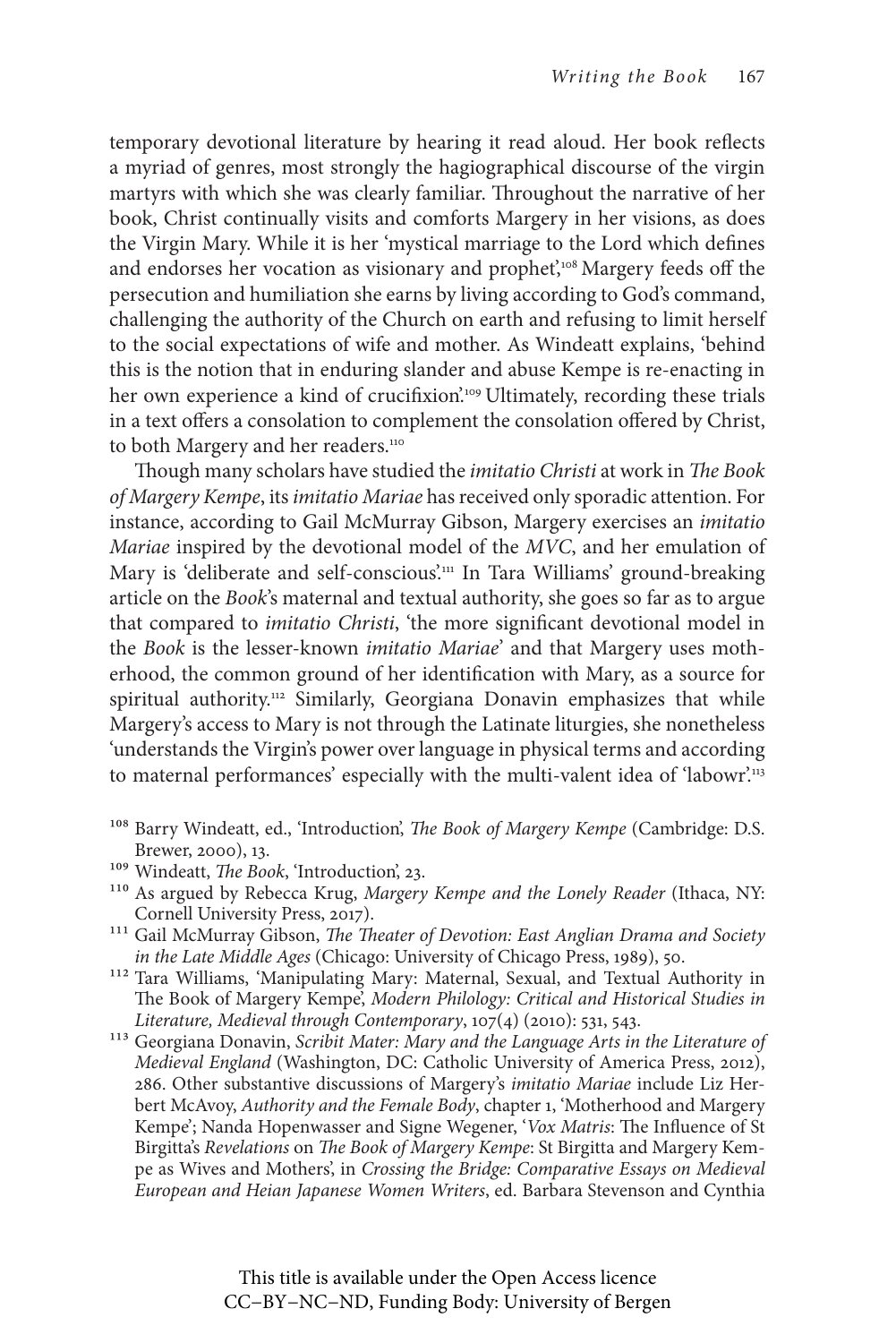These important studies demonstrate how Mary is important to Margery in a complex web of ways that still need further mapping.

Margery, like Elizabeth, Birgitta and Julian, receives a vision based on the Annunciation episode in Luke, which I would suggest is far more central to understanding this powerful *imitatio Mariae* than has been yet recognized. But hers is not a momentary glimpse of the profundity of the moment, or a recollection offered by the Virgin herself; rather, as usual in the *Book*, Margery participates actively in re-enacting, and rewriting, the scriptural story. One day as Margery is engaged in her meditation she enquires of Christ, 'Jhesu, what schal I thynke?', and at his reply, 'Dowtyr, thynke on my modyr, for sche is cause of all the grace that thow hast,' Margery experiences her first vision of the Virgin:

And than anoon sche saw Seynt Anne gret wyth chylde, and than sche preyed Seynt Anne to be hir mayden and hir servawnt. And anon ower Lady was born, and than sche besyde hir to take the chyld to hir and kepe it tyl it wer twelve yer of age, wyth good mete and drynke, wyth fayr whyte clothys and whyte kerchys. And than sche seyd to the blyssed chyld: 'Lady, ye schal be the modyr of God.' The blyssed chyld answeryd and seyd: 'I wold I wer worthy to be the handmayden of hir that schuld conseive the sone of God.' The creatur seyd: 'I pray yow, Lady, yyf that grace falle yow, forsake not my servyse.' The blysful chyld passyd awey for a certeyn tyme, the creatur being stylle in contemplacyon, and sythen cam ageyn and seyd: 'Dowtyr, now am I bekome the modyr of God.' And than the creatur fel down on hir kneys wyth gret reverns and gret wepyng and seyd: 'I am not worthy, Lady, to do yow servyse.' 'Yys, dowtyr,' sche seyde, 'folwe thow me, thi servyse lykyth me wel.'  $(6: 541-65)^{114}$ 

Three generations of the holy family appear in the short span of this passage, where time flexes to include all of Mary's childhood as well as two short conversations between visionary and Virgin. Though Margery reports asking Anne to be her maiden and servant, we do not hear Anne agree before Margery whisks off the newborn Mary, a startling reversal where the Mother of God is mothered by Margery. Such a maternal position is not to be underestimated:

Ho (New York: Palgrave, 2000); and Hope Phyllis Weissman, 'Margery Kempe in Jerusalem: *Hysterica Compassio* in the Late Middle Ages', in *Acts of Interpretation: The Text in Its Contexts, 700–1600*, ed. Mary J. Carruthers and Elizabeth D. Kirk (Norman, OK: Pilgrim, 1982), 201–17. On Margery's *imitatio Christi*, see, for example, Sarah Beckwith, 'A Very Medieval Mysticism: The Medieval Mysticism of Margery Kempe', in *Gender and Text in the Later Middle Ages*, ed. Jane Chance (Gainesville: University Press of Florida, 1996), 195–215.

<sup>114</sup> All quotations are by chapter and line number from *The Book of Margery Kempe*, ed. Windeatt.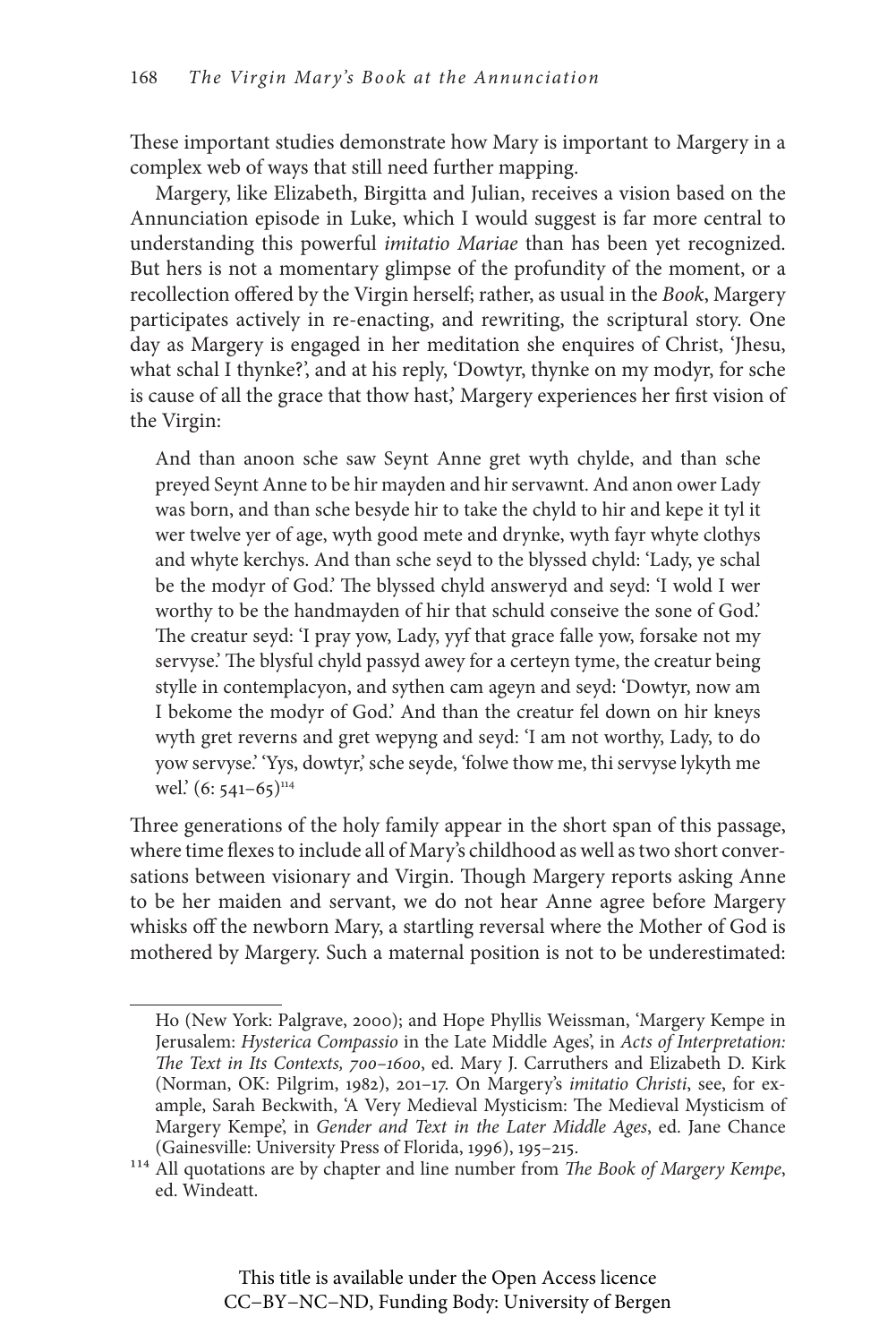'the domestic and housewifely services which Margery Kempe repeatedly performs for the Virgin Mary and the Christ Child in her visionary life are not naïve or childish attempts at mysticism, as they have so often been interpreted, but rather deliberate and self-conscious emulation of the Marian model'.<sup>115</sup> Margery dresses her adoptive daughter like herself, in white, and also projects herself onto Gabriel by making his Annunciation announcement for him seemingly before he gets a chance. Though Margery speaks first in this passage ('Lady, ye schal be the modyr of God'), her message is not her own: she announces to Mary the essence of the Gabriel's words in the Luke episode. She has become Mary's mother and, now, her angel; there is no room for other voices but Mary's and her own.

In a way, Margery does not pass up the opportunity to replace both the angel *and* the book Mary is always depicted reading at his visit: she substitutes her own body and voice for the Bible, rewriting the foreshadowing prophecy of Isaiah, cutting right through the verse's implication to its direct interpretation with Mary as the virgin that shall conceive and bear a son (Isaiah 7:14). Her statement takes on more than the power of prophecy, as she inserts herself as the Old Testament in its transformation of the *Logos* into the Word made flesh of the New Testament – her utterance takes on the power of the Word of God. By speaking as scripture itself in its typological role in the Incarnation, Margery positions herself to become 'the voys of God', where her voice and Christ's are rhetorically conflated. Barbara Zimbalist has probed the radical ways in which Margery speaks for and as the visionary Christ, and how 'Margery presents her words as the manifestation of the Word, and her *Book* purports to legitimize her aspirations to holy speech through textual representation of that Word.'<sup>116</sup> This argument is key for understanding the significance of this scene and the absent presence of Mary's book. While Margery's *Book* can be seen generally to supplement and indeed equal scripture in its representation of Christ's speech, at the Annunciation we see Margery physically taking the place of scripture: Mary does not hold a book in her hands, but stands alone with Margery; she does not read Isaiah, but hears the prophecy from the mouth of her visionary interlocutor from the future. Margery utters the word that will become the Word, the body of Christ, in Mary's womb.

It is predictable, then, that the scriptural account of the actual Annunciation is also silently bypassed in Margery's vision. The Incarnation moment happens outside the frame of the narrative, when Mary 'passyd awey for a certeyn tyme' while Margery continues 'stylle in contemplacyon'. Off-stage, as it were, Gabriel and the Holy Spirit do their work, work that receives no record

<sup>115</sup> Gibson, *The Theater of Devotion*, 50.

<sup>116</sup> Barbara Zimbalist, 'Christ, Creature, and Reader: Verbal Devotion in *The Book of Margery Kempe'*, *Journal of Medieval Religious Cultures* 41(1) (2015): 3.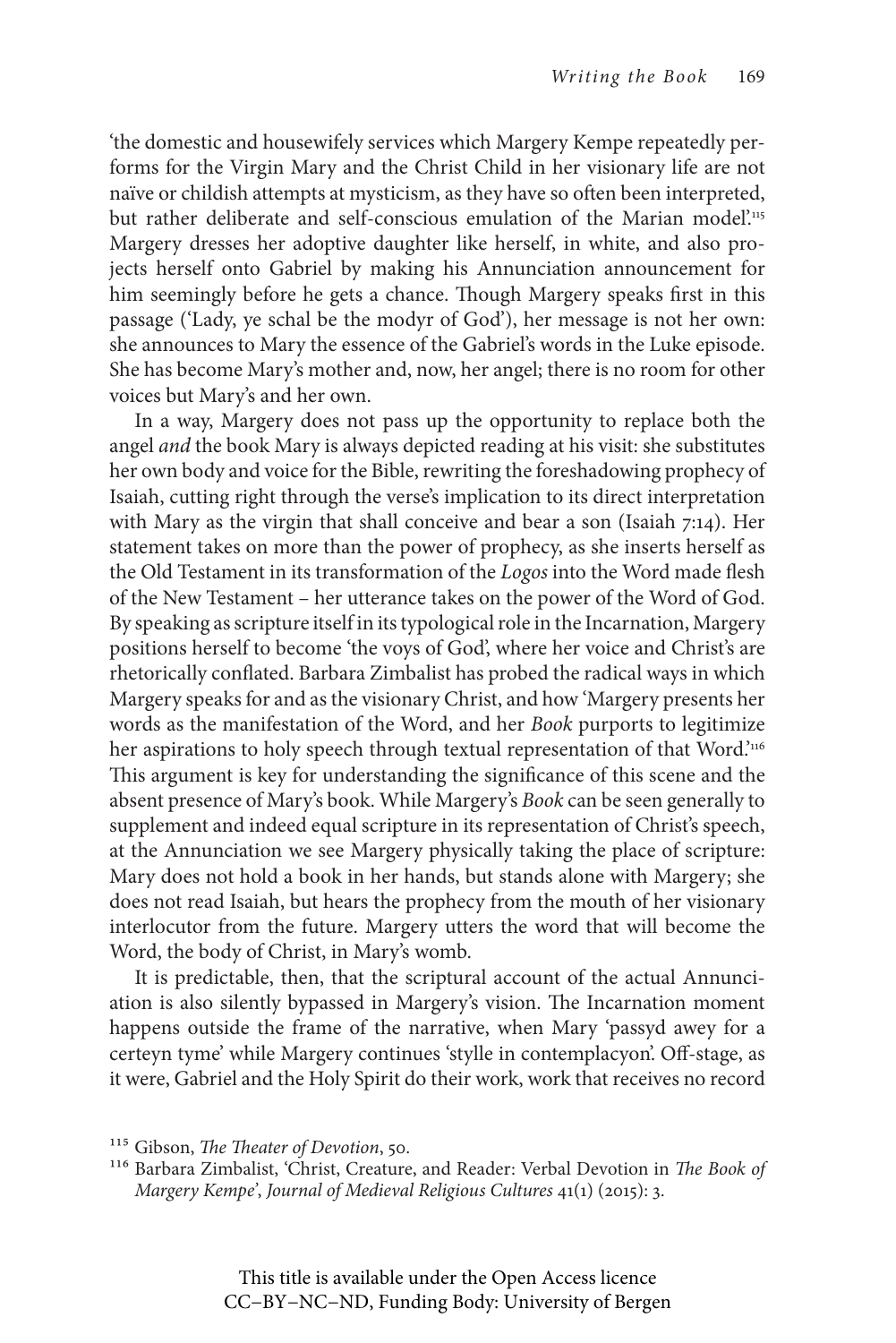in Margery's *Book*. Excluding Luke's account, Isaiah's prophecy and Gabriel's role in the Annunciation leaves the entire scene to women's voices (really only one – Margery and Margery's voice relaying Mary's). No non-female textual or divine mediation – even that of God – presents itself in this reckoning of the Incarnation of Christ.<sup>117</sup> It is only mothers and their wombs that we witness.

The calculated removal of all resonances of male-authored scripture from the scene is counter-balanced by some additions that firmly place it in a textual tradition of women's visionary accounts. Not only does Margery superimpose her own voice on that of Luke, the scriptural author of the Annunciation, she also ventriloquizes the visionary accounts of the Annunciation documented by Birgitta and Elizabeth, generating for herself a matrilineal succession of visionary models. Margery's complex relationship with these figures and their texts is well documented in the *Book* and mapped by modern researchers.<sup>118</sup>

<sup>117</sup> Because Gabriel, as an angel, is sexless.

<sup>118</sup> For discussions of Birgitta and Elizabeth and their connections to Margery, see Windeatt, 'Introduction', 9–18; Janette Dillon, 'Holy Women and their Confessors or Confessors and their Holy Women? Margery Kempe and Continental Tradition', in *Prophets Abroad: The Reception of Continental Holy Women in Late-Medieval England*, ed. Rosalyn Voaden (Cambridge: D.S. Brewer, 1996), 115–40; and Madeleine Jeay and Kathleen Garay, '"To Promote God's Praise and Her Neighbour's Salvation": Strategies of Authorship and Readership Among Mystic Women in the Later Middle Ages', in Anke Gillier, Alicia Montoya and Suzan van Dijk, eds, *Women Writing Back/Writing Women Back: Transnational Perspectives from the Late Middle Ages to the Dawn of the Modern Era* (Leiden: Brill, 2010), 38–47, on Margery and Elizabeth and Birgitta. McAvoy discusses the influence of Elizabeth and Birgitta on Margery in *Authority and the Female Body*, 44–7, as does Donavin, *Scribit Mater*, 268–71. On Birgitta and Margery in particular, see especially M. Hoppenwasser, 'The Human Burden of the Prophet: St Birgitta's Revelations and *The Book of Margery Kempe'*, *Medieval Perspectives* VIII (1993): 153–62; Hopenwasser and Signe Wegener, '*Vox Matris'*;' Liz Herbert McAvoy, *Authority and the Female Body*, 45–7; Julia Bolton Holloway, 'Bride, Margery, Julian, and Alice: Bridget of Sweden's Textual Community in Medieval England', in *Margery Kempe: A Book of Essays*, ed. S.J. McEntire (New York: Taylor & Francis, 1992), 203–22; S. Schein, 'Bridget of Sweden, Margery Kempe and Women's Jerusalem Pilgrimages in the Middle Ages', *Mediterranean Historical Review* 14 (1999): 44–58; G. Cleve, 'Margery Kempe: A Scandinavian Influence in Medieval England?', in *The Medieval Mystical Tradition in England V*, ed. M. Glasscoe (Cambridge: D.S. Brewer, 1992), 163–78; and Einat Klafter, 'The Feminine Mystic: Margery Kempe's Pilgrimage to Rome as an *imitatio Birgitta'*, in *Gender in Medieval Places, Spaces and Thresholds*, ed. Victoria Blud, Diane Heath and Einat Klafter (London: School of Advanced Study, University of London, 2018), 123–36. There is ongoing debate about how Margery would have encountered Birgitta's visions, whether by one of the extant Middle English translations, one that does not survive, or any of the numerous Latin manuscripts; here I pick up on possible connections with the Claudius version, but further work is needed. Roger Ellis confirms that Elizabeth of Hungary's 'tretys' that Margery was exposed to was probably the *Revelations* text, as edited by McNamer; 'Margery Kempe's Scribe and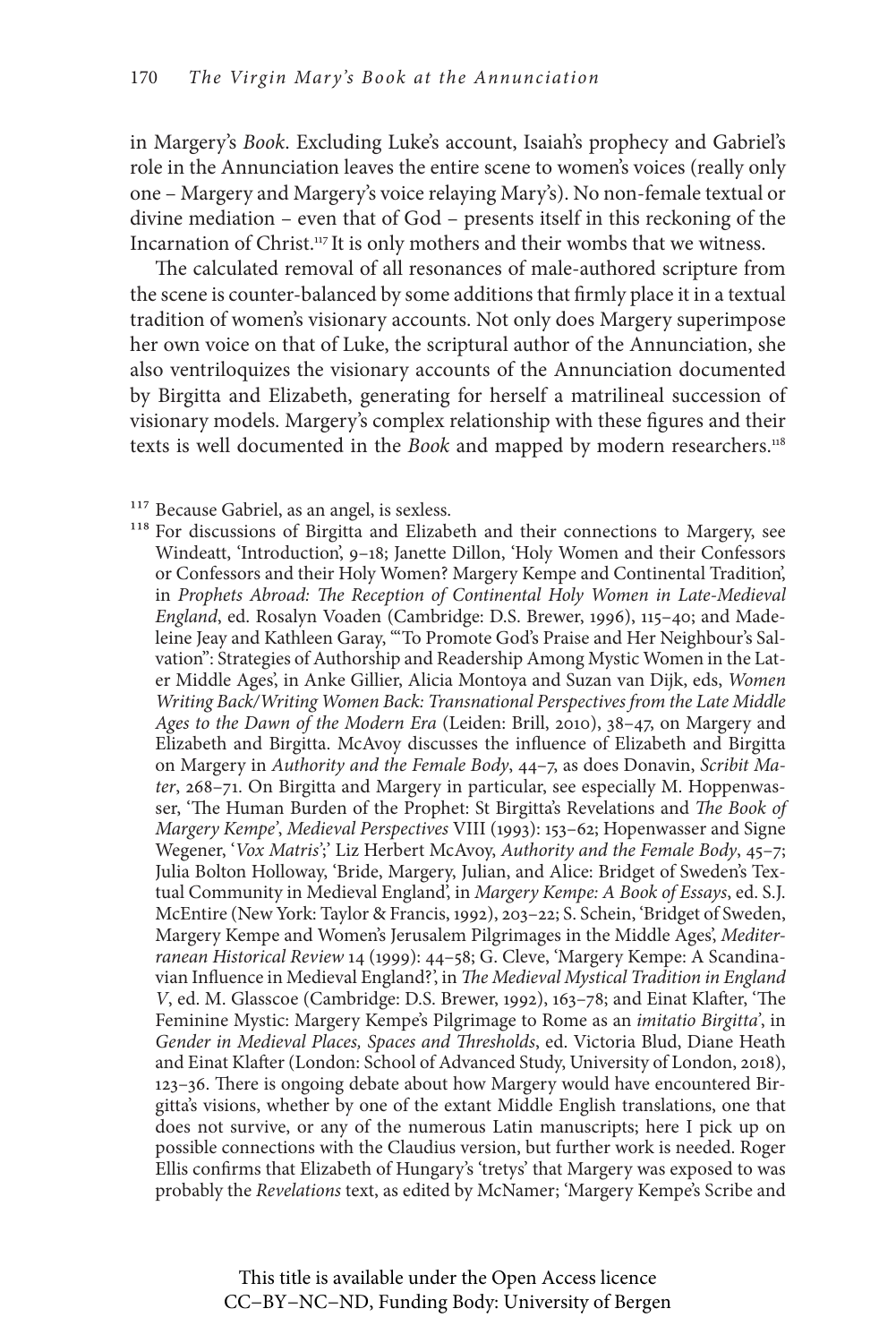One of her priest-scribes 'red to hir many a good boke of hy contemplacyon and other bodys, as the Bybyl wyth doctowrys therupon, Seynt Brydys [Birgitta's] boke, [Walter] Hyltons boke, Boneventur, *Stimulus Amoris*, *Incendium Amoris*, and swech other' (58.4818–21), and we later read that, like Margery, 'Elizabeth of Hungary cryed wyth lowde voys, as is wretyn in hir tretys' (62:5173–4). Holy women mentioned in the *Book* such as Birgitta, Elizabeth and Marie d'Oignies each function simultaneously to legitimate Margery's status as a female visionary that was married and a mother, as well as to provide precedents for Margery's exuberant expressions of holiness, particularly her raving and weeping. She imitates them but also seeks to surpass them in sanctity; as Jessica Rosenfeld articulates this dynamic, her 'competitive relationship to other female saints thus allows her to borrow their authority while also asserting her own difference'.<sup>119</sup> For instance, when Christ says to Margery, 'My dowtyr, Bryde, say me nevyr in this wyse' (20:1517–33) we should understand that 'Margery's desire to supersede Birgitta in the love shown to her by Christ is entirely typical and constitutes another strategy used by her to achieve authority in the *Book*,' McAvoy explains.120 The *Book* performs this tension both through explicitly mentioning the holy women and by implicitly parallelling their texts through rhetorical or thematic similarities.

The influence of Elizabeth and Birgitta's visionary texts on Margery's Annunciation passage, a scene so crucial for the development of the identity of all three visionaries, stands out as a significant, and under-studied, example of her relationship to other holy women. Mary's non-scriptural response to Margery, 'I wold I wer worthy to be the handmayden of hir that schuld conseive the sone of God,' closely echoes her words in Elizabeth's *Revelations* and Birgitta's *Liber Celestis* – two of the most influential books for Margery. Similarly, Margery's wish to serve Mary puts her in the footsteps of the visionaries themselves. For each woman, Mary's wish to be a part of the prophecy provides a model of the visionary's own desire to interact with the holy family – and Mary's subsequent identification as the Mother of God likewise parallels the visionary's promotion to be Mary's handmaiden. In other words, Mary shows them what participatory piety sounds and looks like. In Elizabeth's *Revelations*, as discussed earlier in this chapter, Mary explains her response to

the Miraculous Books', in *Langland, the Mystics and the Medieval English Religious Tradition*, ed. Helen Phillips (Cambridge: D.S. Brewer, 1990), 161–75, esp. 164–8. Barratt explores in great depth 'echoes of Elizabeth's treatise in Kempe's book' (not including the Annunciation passage) and argues that it was 'Kempe herself rather than her amanuensis who was influenced by this little-known though fascinating text' in her article 'Margery Kempe and the King's Daughter of Hungary', 190.

<sup>&</sup>lt;sup>119</sup> Jessica Rosenfeld, 'Envy and Exemplarity in The Book of Margery Kempe', *Exemplaria: A Journal of Theory in Medieval and Renaissance Studies* 26 (2014): 107.

<sup>120</sup> McAvoy, *Authority and the Female Body*, 46.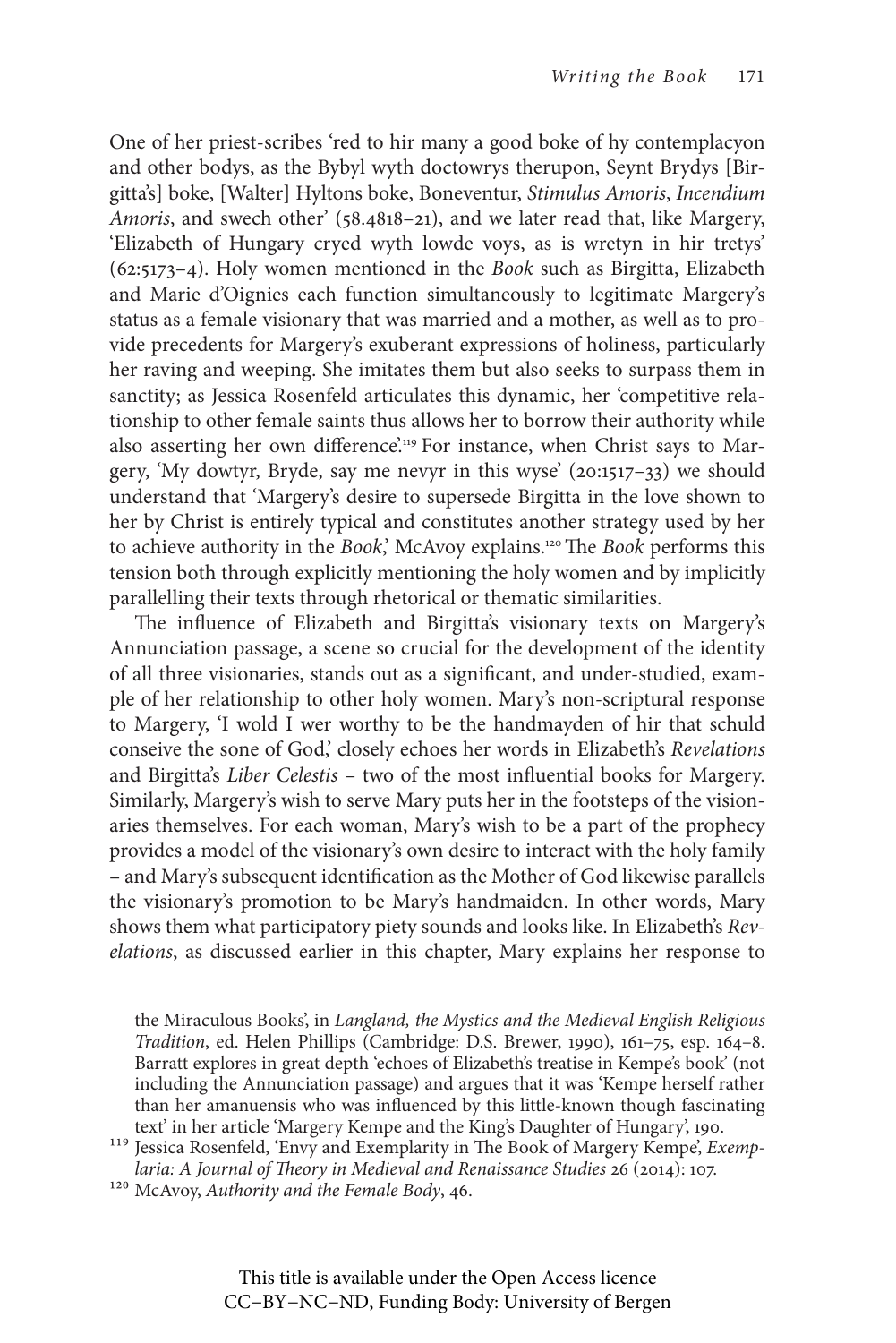reading Isaiah, how she desires to preserve her own maidenhood so that she may serve the maiden who bears the Son of God:

And in þe ferste opnyng of þe bok cam to myn eyin þys word of Ysaye þe prophete: *Loo, a maydyn schal conceyve and bere a chyld &c.* Qwanne I thowte þat maydynheed schulde mich plese God, for he wolde ys Sone be bore of a maydyn, I purposede þanne in my herte and in my thowt my maydynheed for to kepe in reuerence of here, þat ȝyf yt befeel me for to se here, þat I mayte in maydynheed seruyn here al þe tyme of my lyf. (V, 72)

I argue above that this sentiment, in fact almost the exact words, are echoed in Birgitta's revelation of Mary recollecting her response to the prophecy: 'I desired euir in mi herte þat I might leue and se þe time of his birth, if I might happeli be a worthi handmaiden to seruis of his modir' (I.10:18). The words of Margery's Mary closely echo both texts: 'I wold I wer worthy to be the handmayden of hir that schuld conseive the sone of God.' A fascinating contrast is how Elizabeth's text emphasizes *maidenhead*, virginity, which fits the possibility of the visionary being Elizabeth of Hungary and Naples, chaste nun. Margery omits any reference to virginity, only emphasizing the act of serving as handmaiden, fitting with her status as mother. Margery's response, 'I pray yow, Lady, yyf that grace falle yow, forsake not my servyse,' likewise parallels Elizabeth's request to serve Mary. Earlier in Elizabeth's visions, Mary offers the role of handmaiden to Elizabeth several times, saying 'ȝyf thou wyth be myn handmaydyn, I schal be þy lady' (I, 56) and again, 'Yf þou wyth be my dowtyr, my discyple, and myn handmaydyn, I schal be þy moder, þy lady, and þy maystresse' (I, 58). Mary similarly affirms Margery's privileged position of personal service, replying, 'folwe thow me, thi servyse lykyth me wel'.<sup>121</sup> Citing the other parallels of this motif of handmaiden in *The Book of Margery Kempe*  and Elizabeth's *Revelations*, Alexandra Barratt has also argued that 'the idea of the Virgin as a teacher or "maystresse," and of the visionary as her disciple, clearly derives from Elizabeth'.122 The Annunciation scene, I suggest, establishes these parallels between visionary and virgin Mary, and in both cases the relationship undergirds the visionary's identity as authentic visionary and claim to spiritual authority through Mary's role in the Incarnation.

Of course, all of these iterations of the role of handmaiden, *ancilla*, recall Mary's concluding words in Luke's Annunciation, *Ecce ancilla domini*, 'Behold the handmaiden of the Lord.' Thus Margery folds the Virgin's gesture back on her self, so that she can be in the position of making the same request to serve

<sup>&</sup>lt;sup>121</sup> The motif of Margery as handmaiden to Mary recurs many times after this initial 'hiring'. See lines 1606–08, 2802, 3037–8, 6386–7, 6560–1, 6841–2, as Windeatt notes (*Book*, 77). See also McAvoy, *Authority and the Female Body*, 51.

<sup>122</sup> Barratt, 'Margery Kempe and the King's Daughter of Hungary', 196.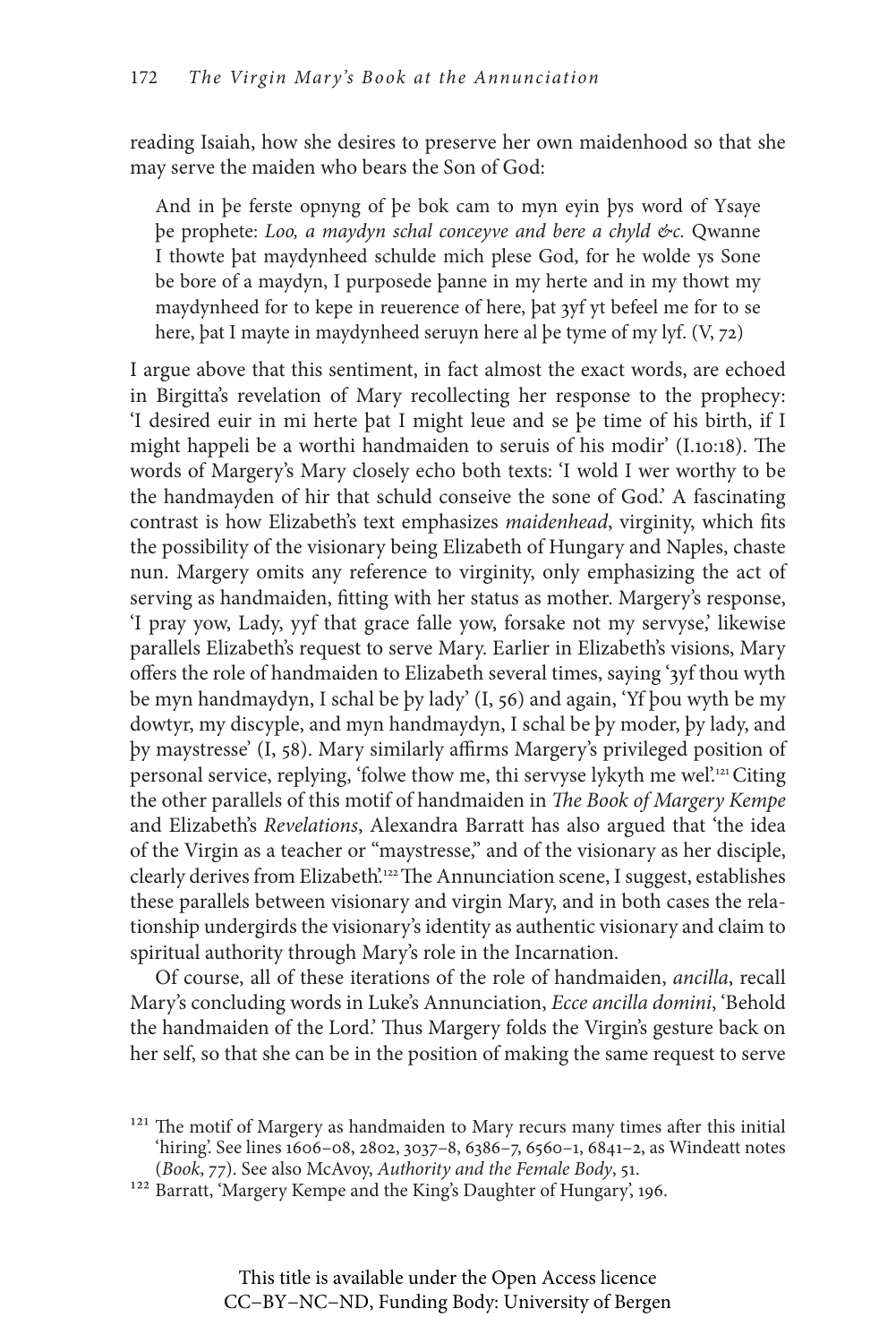the Mother of God – in essence, echoing Mary, Elizabeth and Birgitta concurrently. The Mary who appears to Margery is not simply Luke's young maiden but also the Mary that appears to Birgitta, and the Mary that appears to Elizabeth. *Imitatio Mariae* here becomes channelled through a ventriloquization of a shared female visionary *imitatio Mariae*, wherein prophetic authority becomes a power rooted in motherhood, whether physical or spiritual.

From generation to generation, Margery's insinuation of herself into the female lineage behind Christ echoes her insinuation into a line of female visionary foremothers, medieval holy women whom she saw as sharing her spiritual vocation. Likewise, Margery's presumptuous borrowing of the child Mary from Anne aptly parallels the series of textual and verbal borrowings which subtly connect almost every line of this passage to the Annunciation revelations of those female visionary foremothers. A kind of matrilineal succession of handmaidens, originating in the Virgin, manifests itself in Margery. Such close textual parallels create an authoritative continuum between the two recognized visionaries' experiences and Margery's visions, and through this continuum Margery's text is able to share in the authority granted to the texts of Elizabeth and Birgitta.

Yet does Margery *herself* share? She does not seem to share with Anne her rearing of the Virgin; nor does she share with Gabriel his announcement. Birgitta, Elizabeth and Luke's text may play supporting roles in Margery's Annunciation episode, as scripture and other texts frequently do throughout the *Book*. Their reverberations might be heard by the attentive reader. But Margery's voice, ventriloquizing their words without citation, dominates. Her rhetorical competition with these women can be framed as part of a structural logic of envy, as construed by Rosenfeld, where Margery is 'performing exemplary singularity, constructing a notion of exemplarity that preserves the singularity and integrity of both imitator and imitated'.<sup>123</sup> To push Rosenfeld's argument further, another important facet of the ethos of competition seen in the Annunciation passage and throughout the *Book* is the competitive edge to Margery's *imitatio Mariae*. Mary, as exemplar of exemplars, has a singular position within the text. I argue that Margery sets up the same motif of competition with Mary, only to cede her dominance at the last moment, in order to maintain the Virgin as a higher authority upon which she can build her own claims to spiritual authority. In other words, Margery competes with Mary, but she knows Mary must win; Mary stands as the authority that must be authoritative for Margery's power structure to hold up. We see this play out neatly in the Annunciation passage. Margery takes over as Mary's mother; she boldly prophesies to the Mother of God her future as Mother of God ('Lady, ye

<sup>&</sup>lt;sup>123</sup> Rosenfeld, 'Envy and Exemplarity', 111.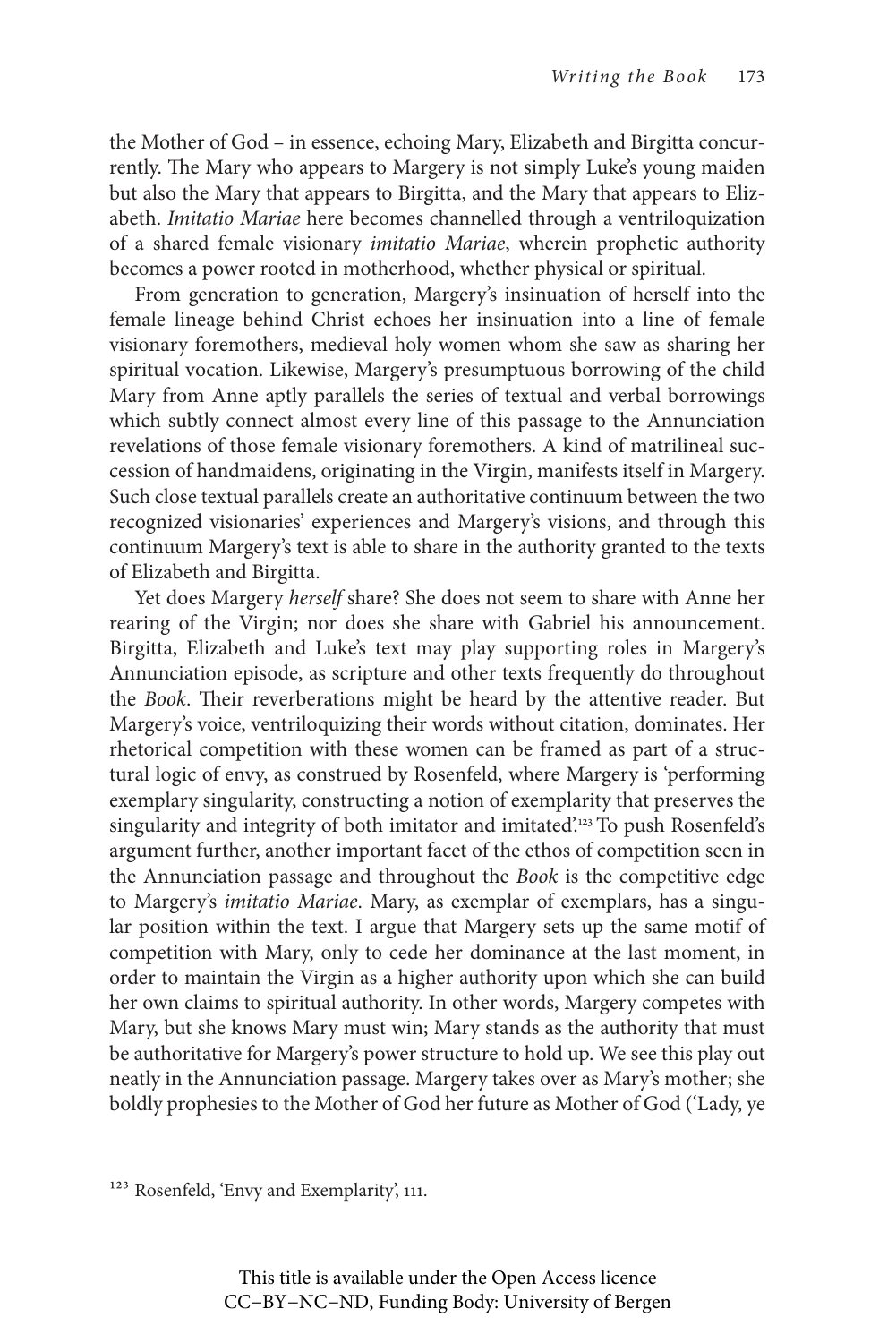schal be the modyr of God').<sup>124</sup> Then, in a satisfying power shift, Mary returns *as* the Mother of God to claim her position of power over Margery through a pointed echoing of her words: 'Dowtyr, *now* am *I* bekome the modyr of God' (my italics). Mary makes clear that *now* Margery is the daughter and no longer the mother – and that while Margery's words have come true, *now* Mary is the only one with the authority to be proclaiming the Incarnation. Margery's *imitatio Mariae* holds the competitive forces of envy in tension with the vital need for an unassailable model of holy motherhood.

This tension captured in the Annunciation scene, among the web of tensions woven throughout the text, holds together the complex narrative of the *Book*. Reading between the lines of the Annunciation scene reveals the other narratives lying hidden beneath, and emphasizes the meaningful lack of Mary's own book at an Incarnation moment that is completely elided. Without any book to compete with Mary's attention, we are left with Margery's *Book*, singular and exemplary; her textual offspring, like Mary's Christ, stands alone above all others. Donavin points towards this conclusion when she herself concludes that 'in all, *The Book of Margery Kempe* is conceived through Kempe's *imitatio Mariae*, and as the Word of Christ, offers the fruit of the Virgin Birth'.125 Perhaps we should think of the *Book*, Margery's immortal child, as much a conception conceived in that slight moment of the visionary being 'stylle in contemplacyon' as Mary's conception of the Son of God. Perhaps we should think of Gabriel's arrival to Mary as passed over in silence because it intersects with Margery's (pro)creative envisioning of the text – being read at that exact moment by the reader. Mary's time, Margery's vision-time, her writing time and the reader's time collide and collapse together.

### Conclusion

Mary emerges as prophet, visionary, contemplative, imaginative reader, interpreter and pregnant mother. For these holy women the scene of the Annunciation opened up a rich variety of aspects of Mary, most completely distinct from those aspects developed at the Passion and having little to do with her roles as queen of heaven and intercessor. This kind of *imitatio Mariae* encouraged an approach to the divine not through the body of Christ itself but through the body that bore Christ, a woman's flesh. Bynum extensively explores the gendered implications of the Incarnation for medieval Christians,

<sup>&</sup>lt;sup>124</sup> On Margery as operating within a tradition of medieval women prophets, such as Christina of Markyate and of course Birgitta of Sweden, see Diane Watt, *Secretaries of God: Women Prophets in Late Medieval and Early Modern England* (Cambridge: D.S. Brewer, 1997), 27–37.

<sup>125</sup> Donavin, *Scribit Mater*, 286.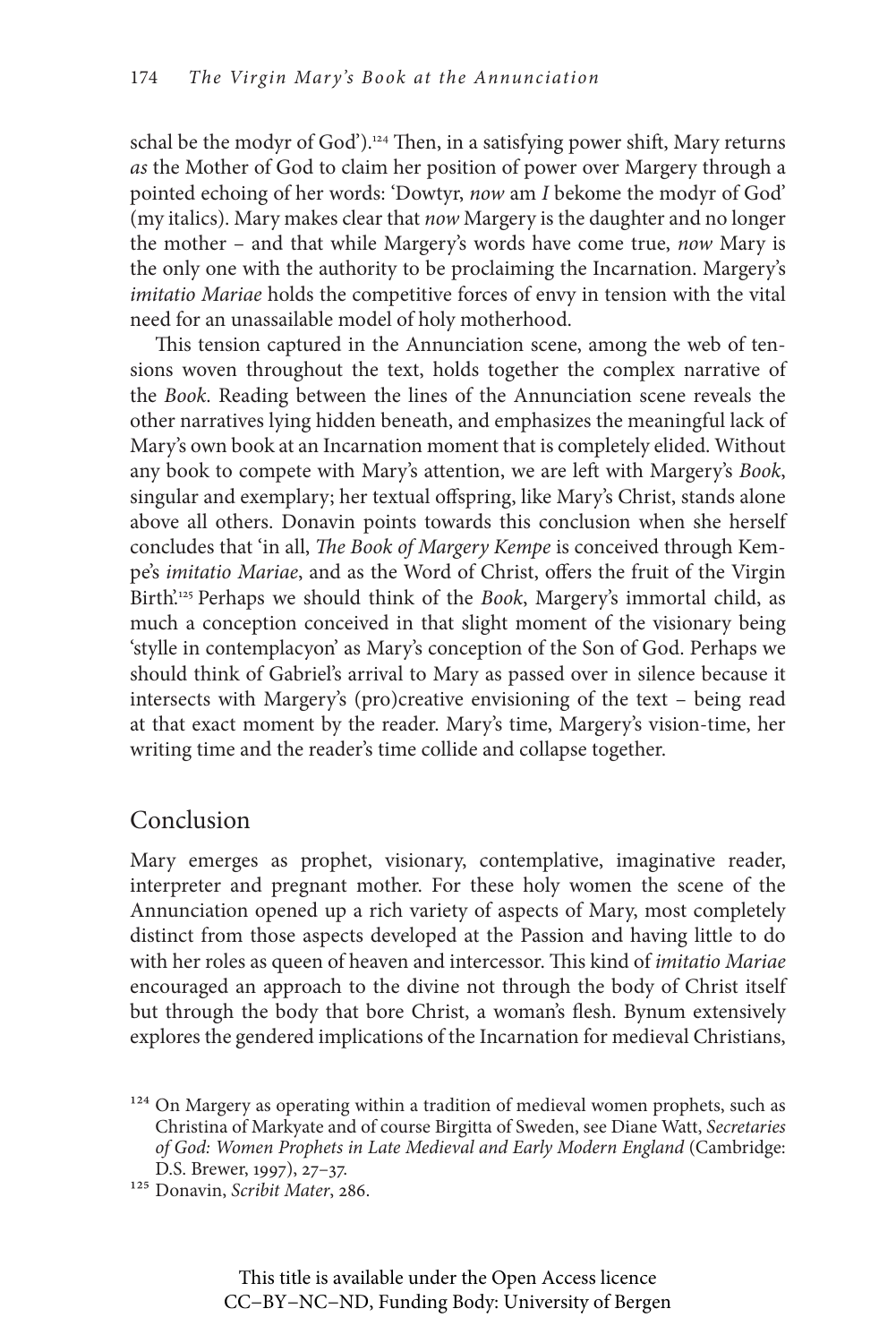ultimately emphasizing the dominance of *imitatio Christi* over any *imitatio Mariae* performed by holy women.<sup>126</sup> Women, she argues, were by and large not overly concerned with their female bodies that they shared with Mary; 'in fact, religious women paid surprisingly little attention to their supposed incapacity'.127 While true, this claim overlooks how in fact, religious women did pay quite a lot of attention to the powerful *capacity* of the female body as exemplified by the Virgin, as these Annunciation episodes insist. In other words, because of Mary at the Incarnation, they came to see the female body as not only fecund, but as multivalently generative, as transformative, even as intellectual and literary. Physical motherhood was no longer exclusively an embarrassment or irreversible step away from virginity.

Such a self-conception nuances Bynum's later statement that 'women reached God not by reversing what they were but by sinking more fully into it', a female identity and approach to the divine which she qualifies as most characterized by 'suffering (both self-inflicted and involuntary) and food (both eucharist and fasting)'.128 When Gabriel arrives to announce the coming of Christ, there is no suffering, no food, neither wails nor weeping nor silence. Mary's mouth is neither full nor empty nor parched, but uttering the words that vocalize the transformation of Old Testament into New, of *Logos* into flesh, of the signification behind the sign of the eucharist itself. The Virgin becomes the foremost paradigm for channelling the divine, whether through visions, prophecy, or interpretation. To Elizabeth, Mary narrates her bookbased prayer practice as it intersected with her emergent visionary vocation, with the Annunciation scene broken down and spread throughout the *Revelations* in order to become a kind of structural foundation for the text. With Birgitta, the Annunciation likewise appears in multiple places in her text, with significant shifts in Mary's narration that parallel Birgitta's growing confidence as a prophet committed to reform and challenging male systems of power. Through her mystical pregnancy Birgitta shares in Mary's physical conception of Christ in order to gain her powers of intellectual conception, of interpreting the truth of what men say and superceding their scholastic authority via her maternal body. Julian maximizes Mary's interpretive power by positioning her as a hermeneutic key necessary for understanding the full meaning of her own visions. While the Virgin utters her responses to Gabriel at the Annunciation, the emphasis is not on her physical motherhood, but on her metaphorical

<sup>126</sup> Bynum, *Fragmentation and Redemption*, 155: 'But there is still little reason to feel that these distinctive themes of women's religiosity were primarily an effort by women to counter the notion that they were lustful and weak. The immediate religious motive was, as it was for men, desire to imitate Jesus.'

<sup>127</sup> Bynum, *Fragmentation and Redemption*, 154.

<sup>128</sup> Bynum, *Fragmentation and Redemption*, 172, also quoted above at the beginning of the chapter.